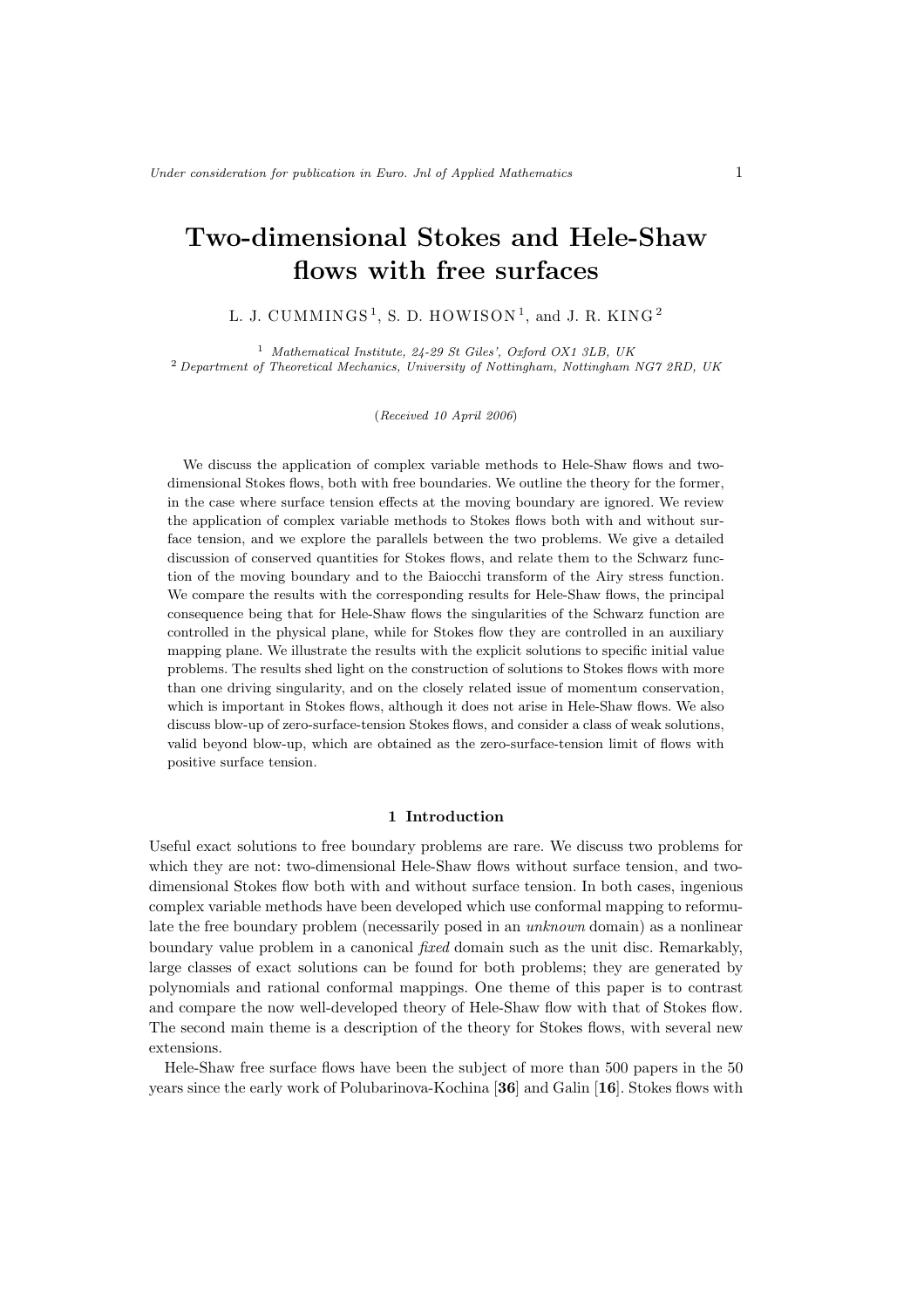free surfaces, on the other hand, have until recently received much less attention, but there has been much more activity following the demonstration by Hopper [20, 21] and Richardson [41] that explicit unsteady solutions could be constructed (steady solutions were given earlier in [4, 17, 37, 39, 49]). A bibliography listing more than 600 papers in both areas can be found at the web address http://www.maths.ox.ac/~howison/.

We begin by relating the models for the two flows to complex variable theory. We then outline the structure of the two problems, which especially for Stokes flow is somewhat complicated. In later sections we fill in the details of this framework, illustrating it with specific examples.

#### 2 Hele-Shaw flow: an overview

## 2.1 Formulation

The Hele-Shaw model (see for instance [33]) is a simple description either of the flow of a viscous Newtonian liquid between two horizontal plates separated by a thin gap, or of a viscous liquid moving under Darcy's law in a porous medium. In a typical situation the fluid occupies a domain whose plan view is  $\Omega(t)$  in the  $(x, y)$ -plane with free boundary  $\partial\Omega(t)$ ; this may be a finite simply-connected blob, the exterior of a finite or infinite inviscid bubble, or more complicated still. The motion is driven by singularities such as sources, sinks or multipoles within the fluid region (and possibly at infinity). We shall primarily consider the case of a single point singularity, usually a source or sink, at the origin.

The fluid velocity averaged across the gap is  $\mathbf{u} = (u_1, u_2) = -\nabla p(x, y, t)$ , where p is the pressure, and for an incompressible fluid

$$
\nabla^2 p = 0 \quad \text{in } \Omega(t),
$$

away from singularities (with appropriate behaviour holding at the singularities) together with the dynamic boundary condition

(a) 
$$
p = 0
$$
 or (b)  $p = \gamma \kappa$  on  $\partial \Omega(t)$ , (2.1)

and the kinematic boundary condition

$$
-\frac{\partial p}{\partial n} = V_n \quad \text{on } \partial\Omega(t),\tag{2.2}
$$

where  $\partial/\partial n$  denotes the derivative in the direction of the outward normal **n** to  $\partial \Omega(t)$ , and  $V_n$  is the velocity of  $\partial \Omega(t)$  in the direction of **n**. Condition (2.1) (a) neglects surface tension effects; in (2.1) (b),  $\gamma$  is a dimensionless surface tension coefficient and  $\kappa$  the curvature of the free boundary, positive when the fluid domain is convex (but see for instance [35] for more detailed discussion of the appropriate dynamic boundary condition). The Hele-Shaw problem with  $\gamma > 0$  is notoriously difficult, and in this paper we neglect surface tension effects, assuming condition  $(2.1)$  (a)—the zero surface tension (ZST) problem. The negative pressure  $-p$  is a velocity potential for the flow; hence if z denotes the complex variable  $x+iy$  there is an analytic complex potential  $w(z, t)$  for the flow, such that

$$
w(z,t) = -p + i\psi,
$$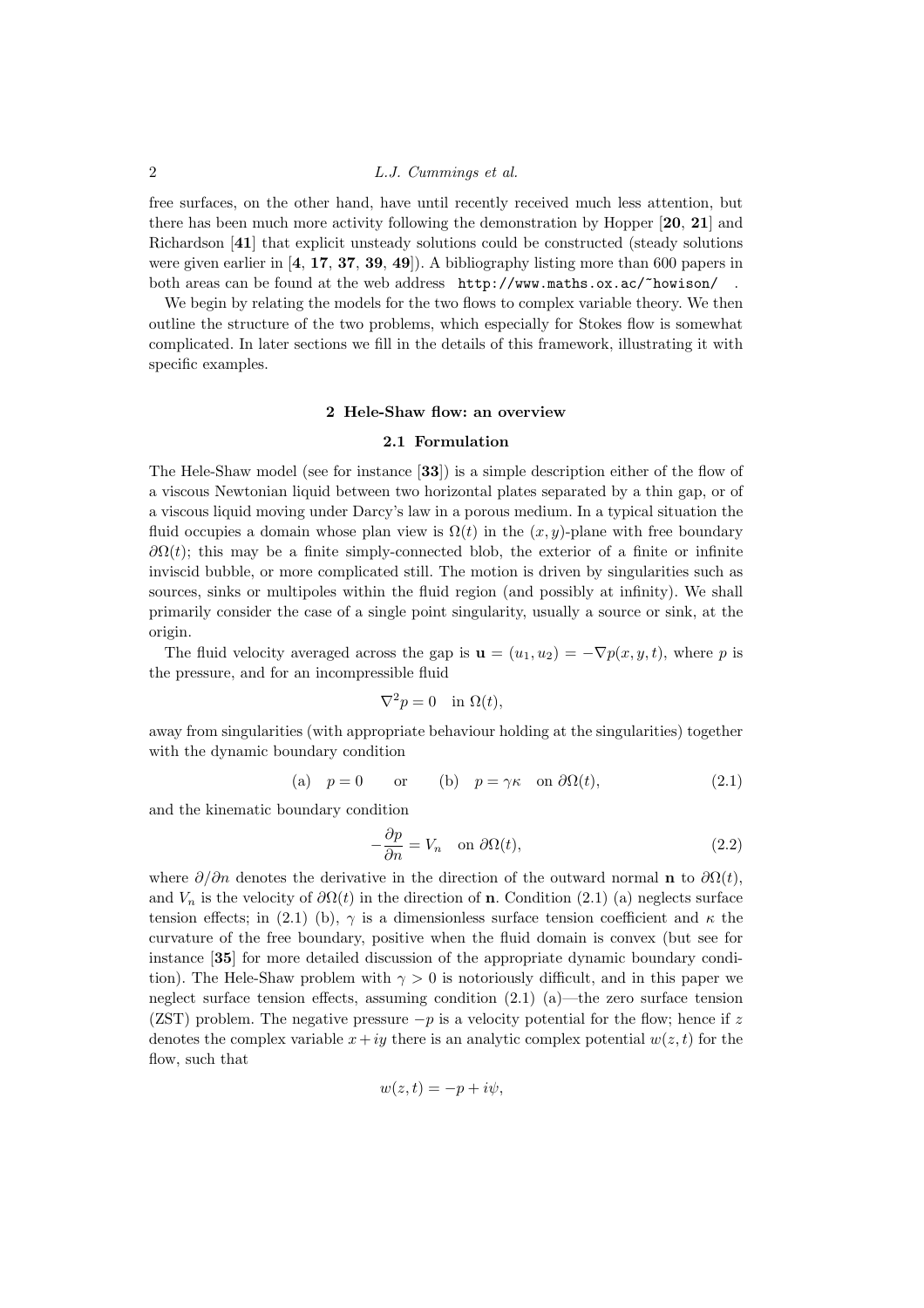

FIGURE 1. Mapping from the unit disc to  $\Omega(t)$ .

where  $\psi$  is a streamfunction, so that  $(u_1, u_2) = (\partial \psi / \partial y, -\partial \psi / \partial x)$ .

Rather than solving directly, we consider a time-dependent univalent mapping  $z =$  $f(\zeta, t)$  between  $\Omega(t)$  and the unit disc  $|\zeta| \leq 1$ , such that the driving singularities of the flow correspond to specified points; if there is only one singularity this is taken to lie either at the origin or at infinity in the z-plane, and is made to correspond to  $\zeta = 0$ . Figure 1 shows the configuration. Because  $\Re(w) = 0$  on  $\partial \Omega(t)$ , the  $\zeta$ -plane is essentially a potential plane for the problem. It is thus usually easy to calculate the complex potential in the  $\zeta$ -plane,  $W(\zeta, t)$ . The boundary conditions (2.1) and (2.2) then give

$$
\Re\left(\frac{f_t(\zeta,t)}{\zeta f'(\zeta,t)}\right) = \frac{1}{|f'(\zeta,t)|^2} \Re(\zeta W'(\zeta,t)), \qquad \text{on } |\zeta| = 1,
$$
\n(2.3)

(when it is unambiguous we write  $f' = \partial f / \partial \zeta$  and  $f_t = \partial f / \partial t$ , and similarly for other functions and variables). This is known as the *Polubarinova-Galin* (P-G) equation [36, 16]. Probably the simplest specific example is for flow driven by a single point source (or sink) of strength  $Q > 0$  ( $Q < 0$ ) at the origin, in which case  $W(\zeta) \equiv (Q/2\pi) \log \zeta$ , and (2.3) becomes

$$
\Re\left(\zeta f'(\zeta,t)\bar{f}_t(1/\zeta,t)\right) = \frac{Q}{2\pi} \qquad \text{on } |\zeta| = 1.
$$
 (2.4)

The salient points of the theory are summarised in the following.

#### 2.2 Explicit solutions

Any rational univalent function  $f(\zeta, t)$  gives a solution of (2.4). We illustrate the application of the P-G equation (2.4) for a simple nontrivial mapping function, the polynomial

$$
z = f(\zeta, t) = a(t) \left( \zeta - \frac{b(t)}{n} \zeta^n \right), \qquad (2.5)
$$

for integers  $n \geq 2$ . By suitable choice of co-ordinates we may assume both  $a(0)$  and  $b(0)$ to be real and positive without loss of generality, a property which persists for  $t > 0$ . The initial map is univalent if and only if  $|b(0)| < 1$ .

Substituting from (2.5) in (2.4) with  $\zeta = e^{i\theta}$  and equating coefficients appropriately,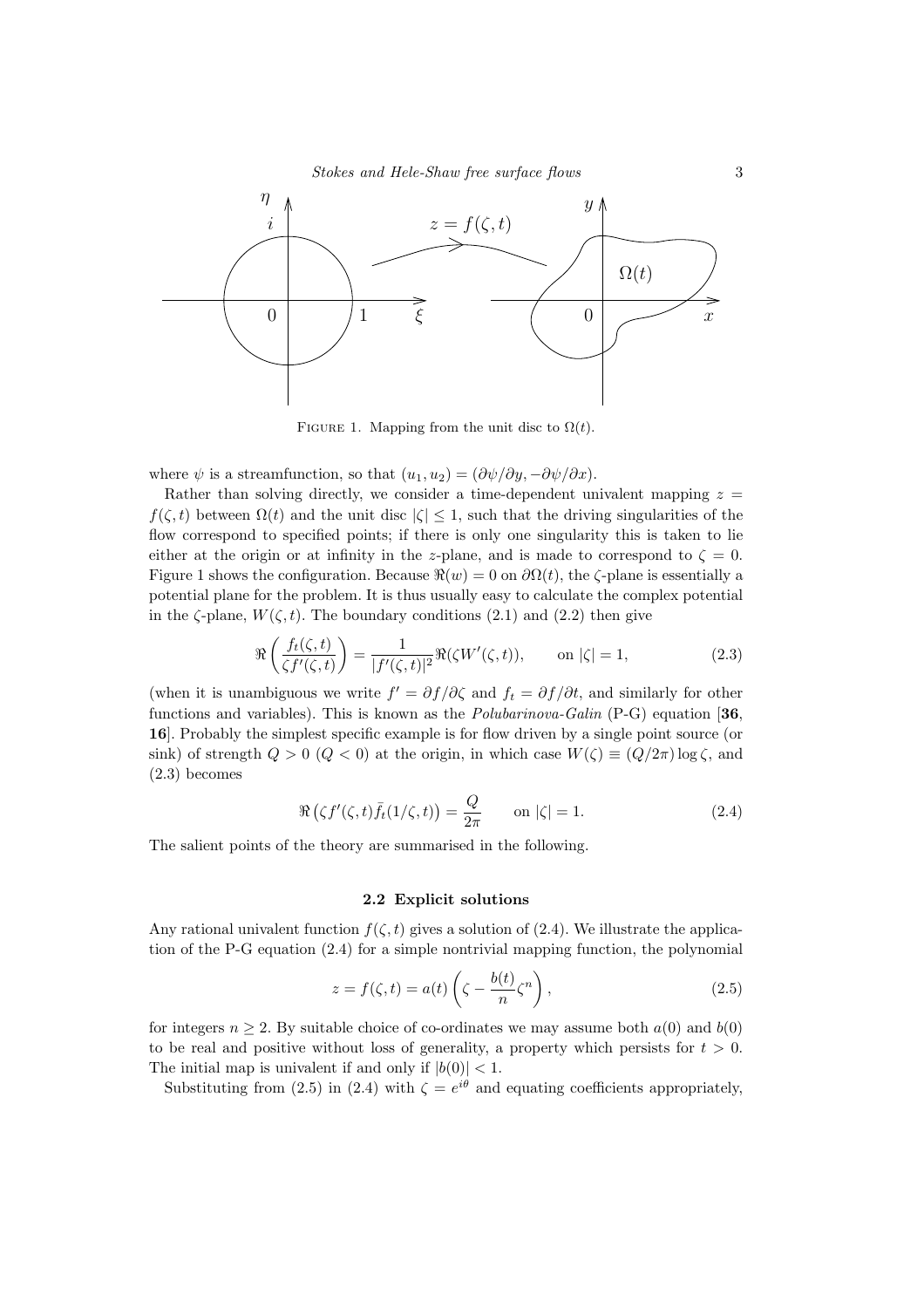we obtain the system of ordinary differential equations

$$
a\frac{da}{dt} + \frac{ab}{n}\frac{d}{dt}(ab) = \frac{d}{dt}\left[a^2\left(1 + \frac{b^2}{n}\right)\right] = \frac{Q}{\pi},\tag{2.6}
$$

$$
\frac{a}{n}\frac{d}{dt}(ab) + ab\frac{da}{dt} = \frac{1}{na^{n-1}}\frac{d}{dt}(a^{n+1}b) = 0.
$$
 (2.7)

These equations give the evolution until such time as all the fluid is extracted (with  $a(t) = 0$ , or until the solution breaks down with loss of univalency of the map (2.5) on the unit disc. Solution breakdown is discussed further in §2.7.

## 2.3 The Schwarz function

An alternative to the 'brute force' approach of substitution into (2.3), thereby determining the ordinary differential equations satisfied by the the parameters of the map, is to use the Schwarz function. We recall that any analytic curve in the  $(x, y)$ -plane may be described in terms of a Schwarz function  $g(z, t)$ , analytic in some neighbourhood of the curve, such that the relation  $\bar{z} = g(z, t)$  defines the curve (see [11] for a discussion). The Schwarz function is obtainable from the Cartesian equation of the curve by substituting  $x = (z + \overline{z})/2$ ,  $y = (z - \overline{z})/(2i)$ , and solving for  $\overline{z}$ .

The complex variable theory we use for both Hele-Shaw and Stokes flow assumes analyticity of the free boundary  $\partial \Omega(t)$ , which is hence describable by a time-dependent Schwarz function  $g(z, t)$ . This Schwarz function is related to the conformal map  $f(\zeta, t)$ by

$$
g(z,t) = \overline{f(1/\overline{\zeta},t)} \equiv \overline{f}(1/\zeta,t);
$$
\n(2.8)

the second equality here defines the complex conjugate function  $\bar{f}$ . For the ZST Hele-Shaw problem, the Schwarz function is related to the complex potential  $w(z, t)$  by the global equation

$$
\frac{\partial w}{\partial z} = \frac{1}{2} \frac{\partial g}{\partial t}.
$$
\n(2.9)

This equation is obtained by differentiating the complex potential with respect to arclength s along the free boundary and using the facts that

$$
\frac{\partial z}{\partial s} = (g')^{-1/2}, \qquad V_n = -\frac{i}{2} \frac{g_t}{(g')^{1/2}}.
$$

Then along  $\partial \Omega(t)$ ,

$$
\frac{\partial w}{\partial z} = \frac{\partial w}{\partial s} / \frac{\partial z}{\partial s} = -\left(\frac{\partial p}{\partial s} + i\frac{\partial p}{\partial n}\right) / \frac{\partial z}{\partial s} = -i(g')^{1/2}(-V_n) = \frac{1}{2}\frac{\partial g}{\partial t}.
$$

As it stands, this identity, first stated in [31], holds only on the free boundary; however since both sides are analytic functions of z in some neighbourhood of  $\partial \Omega(t)$ , it may be analytically continued away from  $\partial \Omega(t)$ , and must hold wherever the various quantities are defined.<sup>1</sup>

<sup>1</sup> A NZST version of equation (2.9) may also be obtained, using boundary condition  $(2.1)(b)$ instead of  $(2.1)(a)$ , together with an expression for the curvature in terms of the Schwarz function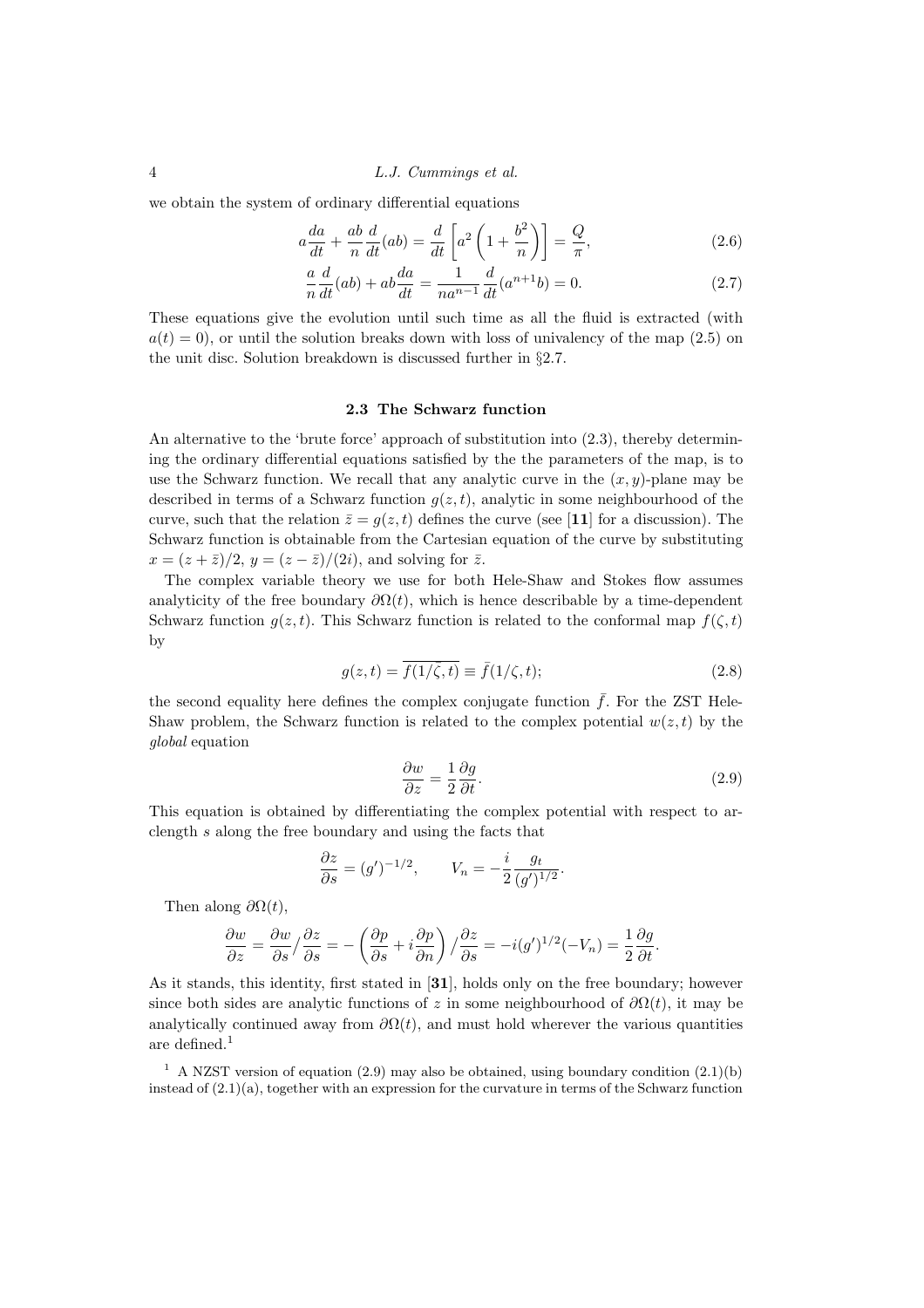The only singularities of  $w(z, t)$  within  $\Omega(t)$  are the fixed driving (pressure) singularities of the flow, which are prescribed as part of the problem;  $g(z, 0)$  is also fixed by the initial data. Hence the singularities of  $g(z, t)$  within  $\Omega(t)$  evolve in an entirely predictable manner. These singularities are the constant initial singularities of  $g(z, 0)$ , plus the time integrals of the driving singularities, as indicated by (2.9). In particular, the singularities of  $g(z, t)$  within  $\Omega(t)$  must remain fixed in space [31].

For a single point source at the origin,  $\frac{\partial w}{\partial z}$  has only a simple pole at  $z = 0$ , with residue  $Q/(2\pi)$ , and so from (2.9) the time derivative of the Schwarz function has the Laurent expansion

$$
\frac{\partial g}{\partial t} = \frac{Q}{\pi z} + \text{(analytic power series)}.
$$
\n(2.10)

Together with (2.8), this affords an alternative method of solving the ZST problem. Equation (2.8) is used to obtain the Laurent expansion of  $q(z, t)$  about  $z = 0$ , then matching coefficients in (2.10) gives equations determining the parameters in the map. To illustrate, with the mapping function (2.5), equation (2.8) gives

$$
g(f(\zeta, t), t) = \frac{a(t)}{\zeta} - \frac{a(t)b(t)}{n\zeta^n}.
$$

Inversion of the map near the origin gives the local form of the Schwarz function as

$$
g(z,t) = -\frac{a^{n+1}b}{n} \frac{1}{z^n} + a^2 \left(1 + \frac{b^2}{n}\right) \frac{1}{z} + O(1) \quad \text{near } z = 0.
$$

Hence from (2.10) we find

$$
\frac{d}{dt}(a^{n+1}b) = 0,\t(2.11)
$$

$$
\frac{d}{dt}\left(a^2\left(1+\frac{b^2}{n}\right)\right) = \frac{Q}{\pi},\tag{2.12}
$$

exactly as obtained in §2.2 by different means. Such results are readily extended to the case of flow driven by many sources or sinks [40], or even through slits [42].

The Schwarz function is closely linked to the *Cauchy transform*  $\vartheta(z,t)$  of the fluid domain  $[40, 42, 43]$ . This is defined as

$$
\vartheta(z,t) = -\frac{1}{\pi} \iint_{\Omega(t)} \frac{dx'dy'}{z'-z},\tag{2.13}
$$

where  $z' = x' + iy'$ . It is a useful tool for dealing with multiply-connected fluid domains [43], although as we just assume a bounded, simply-connected fluid domain we shall not exploit its potential fully. The right-hand side of  $(2.13)$  defines a function of z, denoted by  $\vartheta_e(z, t)$ , which is analytic for z exterior to  $\Omega(t)$ . This function may be analytically continued inside  $\Omega(t)$ , but this continuation will in general have singularities. In [42] it

(also given in [11]). The equation is

$$
\frac{\partial w}{\partial z}=\frac{1}{2}\frac{\partial g}{\partial t}-\frac{i\gamma}{2}\frac{\partial}{\partial z}\quad \frac{g^{\prime\prime}}{(g^\prime)^{3/2}}
$$

(see [24]), which illustrates the difficulty of the NZST problem compared with the ZST.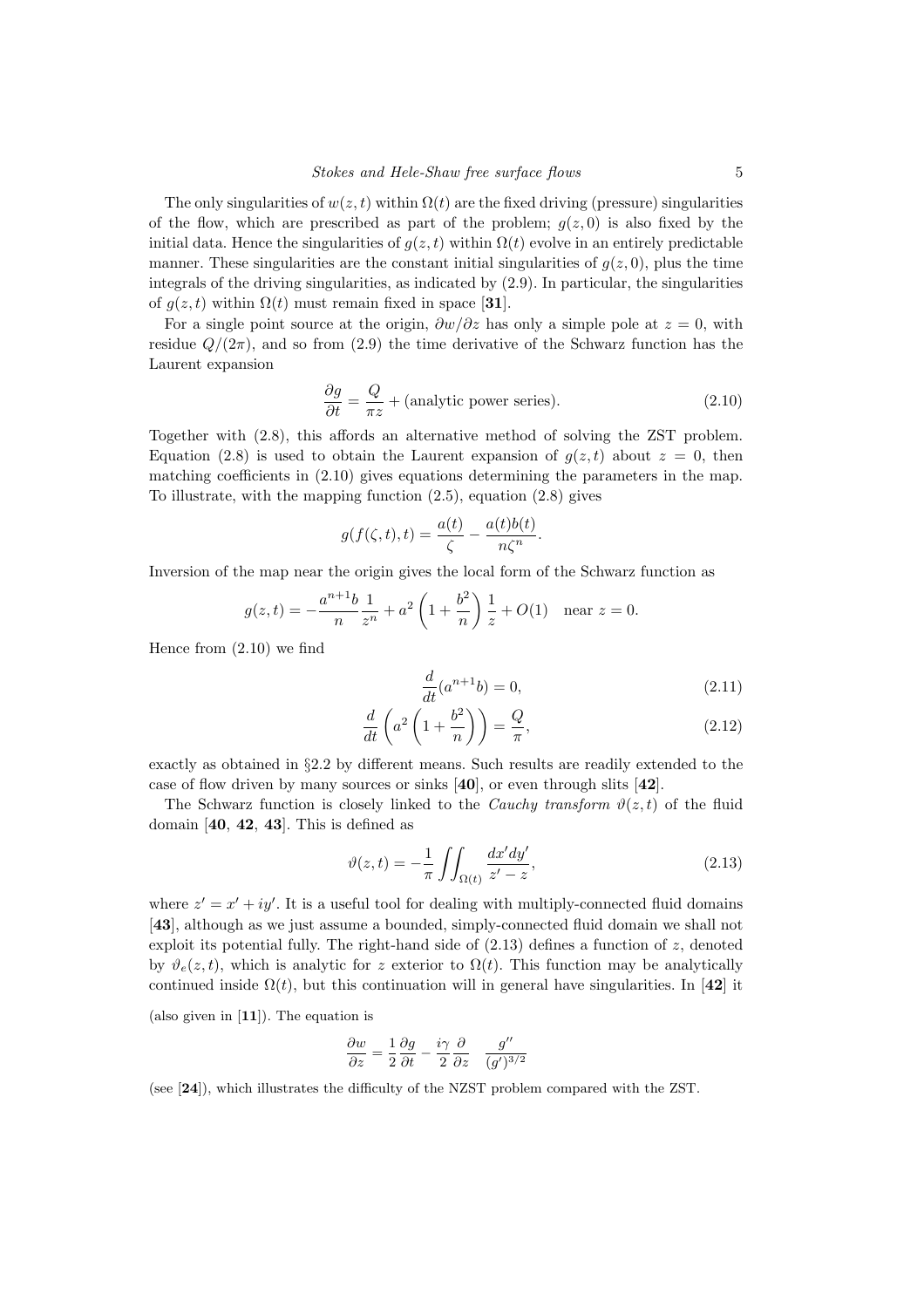is shown that

$$
\vartheta(z,t) = \begin{cases} \n\vartheta_e(z,t) & \text{for } z \text{ outside } \Omega(t), \\ \n\bar{z} - \vartheta_i(z,t) & \text{for } z \text{ inside } \Omega(t), \n\end{cases}
$$

where  $\vartheta_i$  is analytic inside  $\Omega(t)$ . From the definition (2.13),  $\vartheta$  is clearly continuous throughout the  $(x, y)$ -plane, and hence on  $\partial \Omega(t)$ ,

$$
\bar{z} = \vartheta_e(z, t) + \vartheta_i(z, t).
$$

However, the right-hand side here must also be equal to the Schwarz function  $g(z, t)$ on the free boundary, by definition. Hence, analytically continuing, the above provides a decomposition of  $q(z, t)$  into parts analytic exterior to and inside  $\Omega(t)$  respectively  $(g_e(z, t) \equiv \vartheta_e(z, t)$  and  $g_i(z, t) \equiv \vartheta_i(z, t)$ , which is unique if we insist  $g_e(z, t) \to 0$  as  $z \rightarrow \infty$ .

## 2.4 The Baiocchi transformation

A third way of looking at the Hele-Shaw problem is prompted by the desire to construct a weak formulation in terms of an elliptic variational inequality. As it stands this is not possible, because the boundary conditions are not suitable. However, integration in time obviates this difficulty, and the resulting transform of the pressure is often known as the Baiocchi transform [3]; it was first used for the Hele-Shaw problem in [13]. Here, we adopt a slightly different approach. We write down the equation and boundary conditions satisfied by the transformed variable, which we call  $u(x, y, t)$ , and then seek to relate u to a physical variable. The first step of this procedure can be carried out for any free boundary problem, but the second is clearly more problematic.

Consider then a quite general free boundary problem on a domain  $\Omega(t)$ , with boundary  $\partial\Omega(t)$  described by the Schwarz function  $g(z, t)$ . The analyticity of g enables us to write  $g(z,t) = h'(z,t)$  for some h analytic in the same region as g. Define the real variable u by the formula

$$
u(z,\bar{z},t) = \frac{1}{4} \left( z\bar{z} - h(z,t) - \overline{h(z,t)} \right)
$$
\n(2.14)

(note that, while  $h$  is multivalued, its real part is not). It is clear that  $u$  satisfies the Poisson equation  $\nabla^2 u = 1$  and, since  $\overline{z} = g(z, t)$  on  $\partial \Omega(t)$ , the boundary conditions

$$
\frac{\partial u}{\partial z} = 0 = \frac{\partial u}{\partial \bar{z}} \quad \text{on } \partial \Omega(t).
$$

Choosing the arbitrary function of time in  $h(z, t)$  appropriately, u satisfies the following Cauchy problem:

$$
\nabla^2 u = 1 \quad \text{in } \Omega(t), \tag{2.15}
$$

$$
u = 0 = \frac{\partial u}{\partial n} \quad \text{on } \partial \Omega(t). \tag{2.16}
$$

Conversely, if u is the solution of this Cauchy problem and the function  $\tilde{g}$  is defined by

$$
\widetilde{g} = \bar{z} - 2\left(\frac{\partial u}{\partial x} - i\frac{\partial u}{\partial y}\right),\,
$$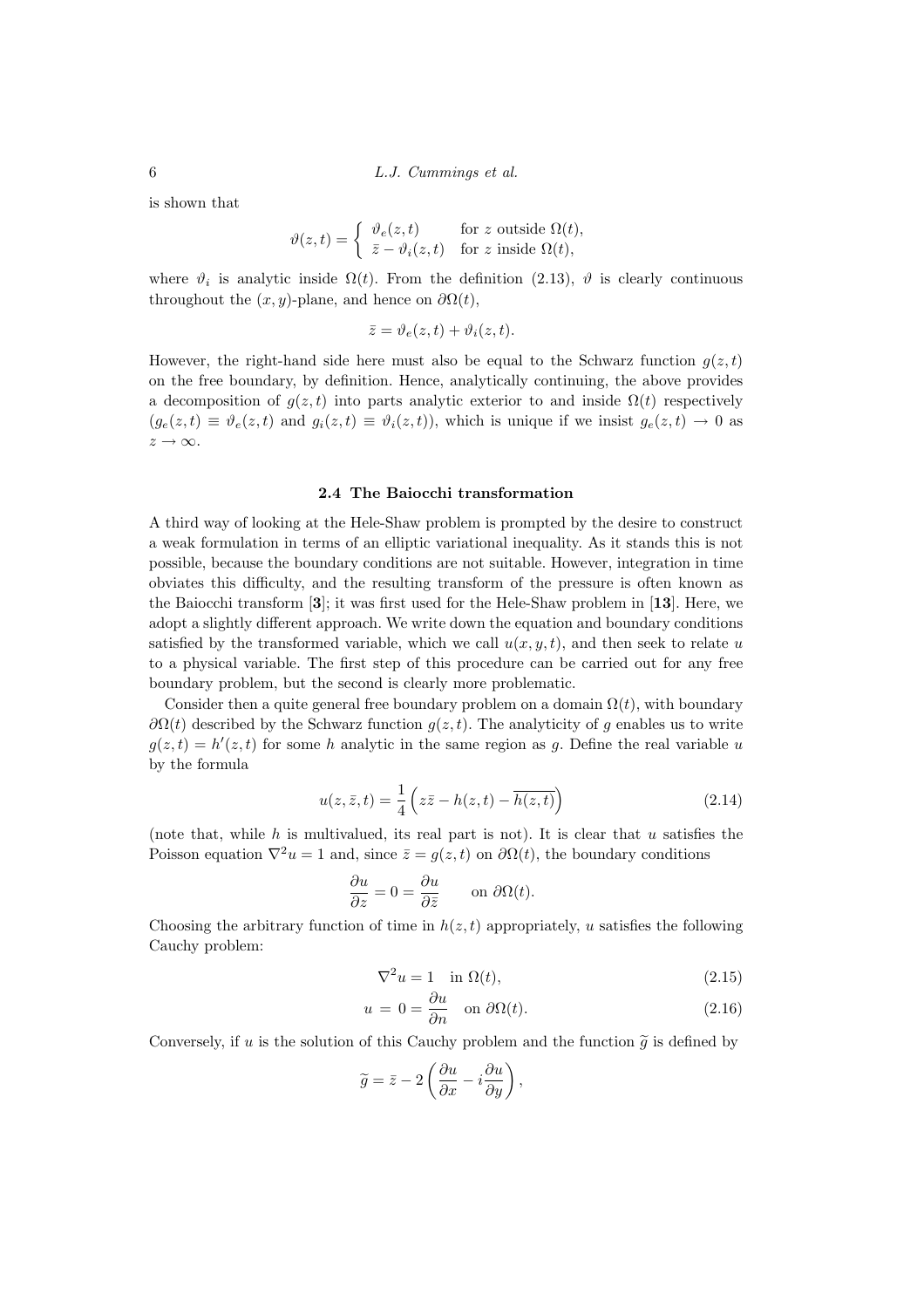then  $\tilde{g}$  is an analytic function of z, as its real and imaginary parts satisfy the Cauchy– Riemann equations; furthermore,  $\tilde{g} = \bar{z}$  on  $\partial \Omega(t)$ . It follows that  $\tilde{g}(z, t) \equiv g(z, t)$ , and we have recovered the Schwarz function of the free boundary.

We now restrict ourselves to the specific case of ZST Hele-Shaw flow. Differentiating the definition (2.14) gives

$$
\frac{\partial^2 u}{\partial t \partial z} = -\frac{1}{4} \frac{\partial^2 h}{\partial t \partial z} = -\frac{1}{4} \frac{\partial g}{\partial t} = -\frac{1}{2} \frac{\partial w}{\partial z},
$$

using  $(2.9)$ . Integrating with respect to z, recalling that u is real and has been chosen to vanish on  $\partial \Omega(t)$ , and that the pressure is the real part of the complex potential w, we find the well-known relation

$$
\frac{\partial u}{\partial t} = p. \tag{2.17}
$$

As mentioned above, the 'Baiocchi variable'  $u$  for the Hele-Shaw problem is usually introduced via the time integral of the pressure (see for example [3, 13, 30, 31]), though care is needed with the exact definitions depending on whether one is dealing with injection  $(p > 0)$  or suction  $(p < 0)$ .

The additional imposition of the constraint  $u \geq 0$  leads to a variational inequality for u, and a characterisation of 'well-posed' Hele-Shaw problems as time derivatives of one-parameter families of variational inequalities. This approach is clearly possible in any number of space dimensions; a complex variable approach necessarily limits the dimension to two. As an aside we note that, with this additional requirement  $u \ge 0$ , (2.15) and  $(2.16)$  are together equivalent to the *obstacle problem* of variational calculus,<sup>2</sup> hence in certain circumstances properties of solutions to the Hele-Shaw free boundary problem can be inferred from known results for this problem. An example is the classification of the possible transient cusps in a Hele-Shaw flow [23].

These considerations suggest another approach to the problem. One first solves the (ill-posed) Cauchy problem for  $u_0(z, \bar{z}) \equiv u(z, \bar{z}, 0)$ ,

$$
\nabla^2 u_0 = 1 \quad \text{in } \Omega(0), \qquad u_0 = 0 = \frac{\partial u_0}{\partial n} \quad \text{on } \partial\Omega(0).
$$

This, together with the relation  $\partial u/\partial t = p$ , gives a complete description of the interior singularities of  $u(z, \bar{z}, t)$ . They are exactly the singularities of  $u_0(z, \bar{z})$  within  $\Omega(0)$ , plus the time integrals of the driving pressure singularities. Finally, one must solve the free boundary problem (2.15), (2.16) for  $u(z, \bar{z}, t)$ , with these singularities.

## 2.5 Moments and conserved quantities

As indicated above, a univalent rational map with a finite number of time-dependent parameters gives an explicit solution to the ZST Hele-Shaw problem. The solutions of the resulting ordinary differential equations for the parameters have an attractive geometric interpretation in terms of certain moments of the domain  $\Omega(t)$ .

<sup>2</sup> This is the (well-posed) problem of determining the contact region when a membrane is stretched over a smooth obstacle, so that it is in contact with only part of the obstacle (see for instance [14]). The Baiocchi variable u represents the membrane displacement.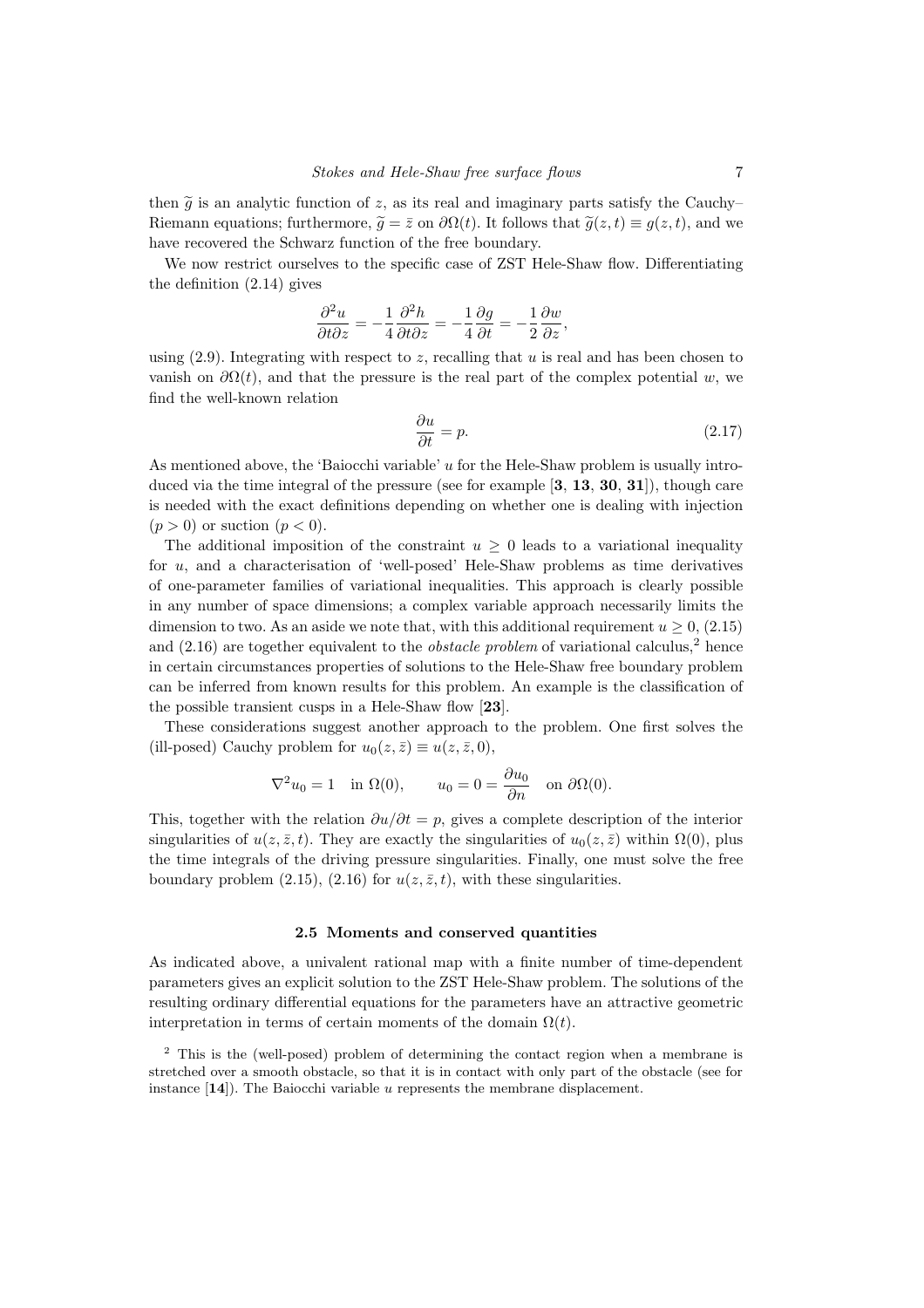For a flow driven by a single point source of constant strength  $Q > 0$  at the origin, the pressure p satisfies the distributional equation

$$
\nabla^2 p = -Q\delta(x)\delta(y) \quad \text{in } \Omega(t).
$$

For any function  $L(z)$  analytic on  $\Omega(t)$ , use of Green's theorem shows that [40]

$$
\frac{d}{dt} \iint_{\Omega(t)} L(z) dx dy = \int_{\partial \Omega(t)} L(z) V_n ds = - \int_{\partial \Omega(t)} L(z) \frac{\partial p}{\partial n} ds = QL(0).
$$

In particular, taking the integrand  $L(z) = z^k$  for positive integers k we obtain the infinite set of moments  $M_k(t)$ ,  $k = 0, 1, \ldots$ , which satisfy

$$
\frac{dM_k(t)}{dt} \equiv \frac{d}{dt} \iint_{\Omega(t)} z^k dx dy = Q\delta_{0k}.
$$
\n(2.18)

Thus, all the moments are constant except the area  $(k = 0)$ , which changes at the rate Q. This result (2.18) generalises easily to the case of a system of sources/sinks within  $\Omega(t)$  [40], or to multipole singularities [15].

The moment evolution is also easy to obtain via the Baiocchi transform. For the point source problem, we have

$$
\nabla^2 u = -Qt\delta(x)\delta(y) + 1 \quad \text{in } \Omega(t);
$$

the identity

$$
\iint_{\Omega(t)} \left( z^k \nabla^2 u - u \nabla^2(z^k) \right) dx dy = \int_{\partial \Omega(t)} \left( z^k \frac{\partial u}{\partial n} - u \frac{\partial z^k}{\partial n} \right) ds
$$

immediately leads to

$$
\iint_{\Omega(t)} z^k dx dy = Qt \delta_{0k} + \{\text{time-independent}\},\
$$

whence follows (2.18).

For the example of the polynomial map (2.5), the only nonzero moments are the area  $M_0$ , and  $M_{n-1}$ . Using the definition in (2.18) and transferring the integrals to the  $\zeta$ -plane we find

$$
M_0(t) = \pi a^2(t) \left( 1 + \frac{b^2(t)}{n} \right), \qquad M_{n-1}(t) = -\frac{\pi a^{n+1}(t)b(t)}{n}.
$$

With equation  $(2.18)$ , this gives the same as  $(2.6)$  and  $(2.7)$  obtained using the P-G equation (or (2.11) and (2.12) obtained using the Schwarz function).

The results of this section are directly linked to the singular behaviour of the Schwarz function (§2.3). Using Green's theorem (in complex form) on the definition of  $M_k(t)$ ,

$$
M_k(t) = \iint_{\Omega(t)} z^k dx dy = \frac{1}{2i} \int_{\partial\Omega(t)} \bar{z} z^k dz = \frac{1}{2i} \int_{\partial\Omega(t)} g(z, t) z^k dz.
$$

Hence,

$$
\frac{dM_k}{dt} = \frac{1}{2i} \int_{\partial \Omega(t)} \left( \frac{\partial}{\partial t} (g(z, t) z^k) + \frac{\partial}{\partial z} (g(z, t) z^k V_n) \right) dz
$$

$$
= \frac{1}{2i} \int_{\partial \Omega(t)} \frac{\partial g}{\partial t} z^k dz,
$$
(2.19)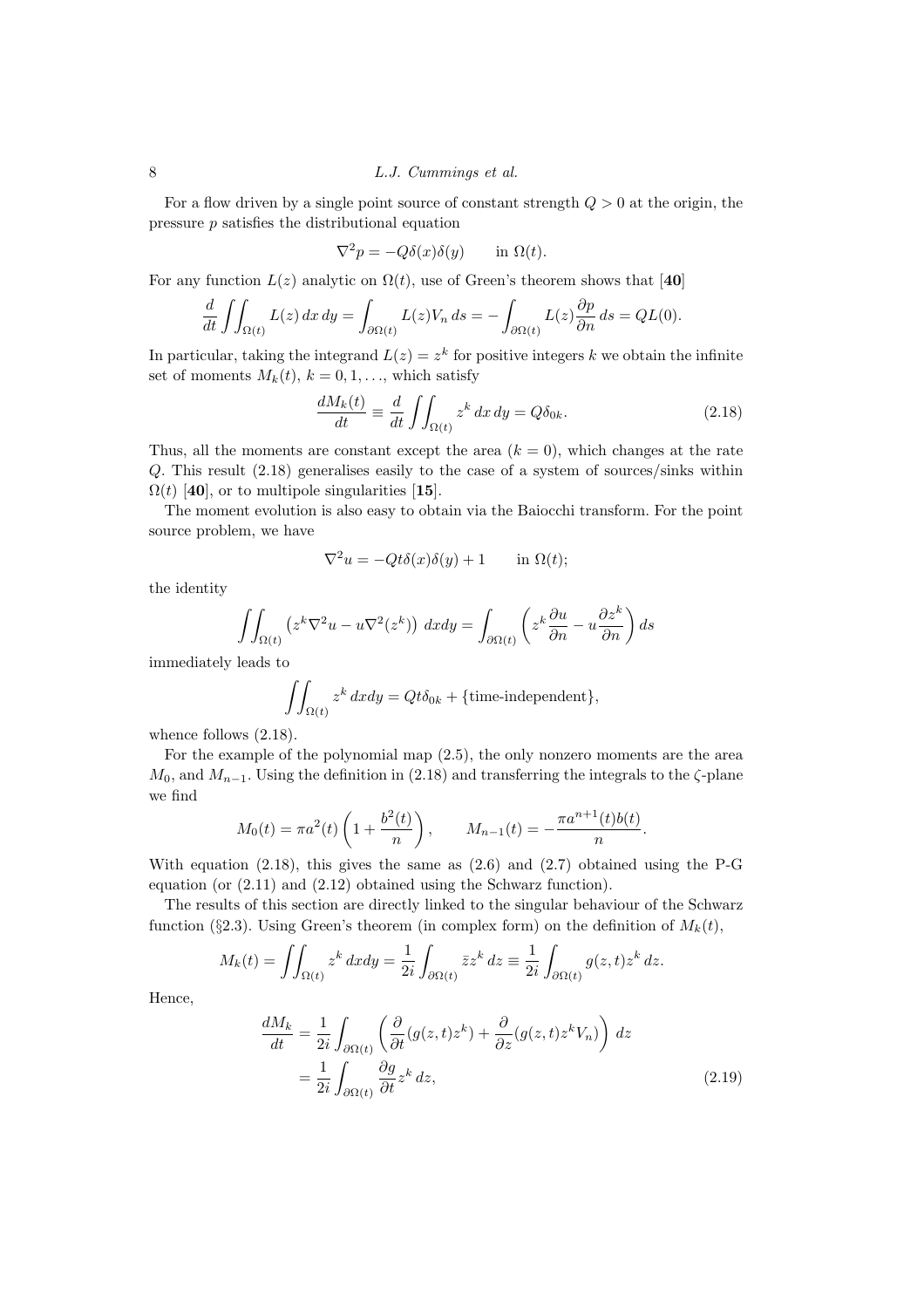and the moment-evolution equations follow immediately (for the specific case of point source-driven flow) from  $(2.10)$  of  $\S2.3$ . In particular, the above shows that the quantities  $dM_k/dt$  are the coefficients of the principal part of the Laurent expansion for  $\pi \partial q/\partial t$ about the origin. Alternatively, recalling the comments at the end of §2.3, we have the following relations for the singular parts of the Schwarz function and Cauchy transform:

$$
g_e(z,t) = \vartheta_e(z,t) = \frac{1}{\pi} \sum_{k=0}^{\infty} \frac{M_k(t)}{z^{k+1}},
$$

for  $|z|$  sufficiently large that this sum converges.

# 2.6 A quadrupole in a circle

In this section we outline a deductive procedure (due to Richardson [38]) for finding the form of the mapping function  $f(\zeta, t)$  for a particular ZST Hele-Shaw initial-value problem. We illustrate the procedure by solving for a quadrupole singularity placed at the centre of an initially-circular fluid domain.<sup>3</sup> This problem was solved by Entov  $et al$ . [15], using the moments approach rather than the Schwarz function method we use here; note that steady-state solutions of the NZST problem are also constructed in [15] using a Schwarz function approach.

The method relies on equation (2.9). For a quadrupole singularity of strength  $M > 0$ at the origin the complex potential  $w(z, t)$  has only one singularity:

$$
w(z,t) = -\frac{M}{z^2} + O(1)
$$
 as  $z \to 0$ ,

thus by (2.9) the Schwarz function has the local behaviour

$$
\frac{\partial g}{\partial t} = \frac{4M}{z^3} + O(1) \qquad \text{as } z \to 0. \tag{2.20}
$$

Decomposing the Schwarz function into parts regular and singular within the fluid domain as in §2.3, the singular part must satisfy

$$
g_e(z,t) = g_e(z,0) + \frac{4Mt}{z^3}.
$$

The Schwarz function of the initial domain (a circle of radius  $r$  centred on the origin) is

$$
g(z,0) = \frac{r^2}{z} \equiv g_e(z,0),
$$
\n(2.21)

hence

$$
g_e(z,t) = \frac{r^2}{z} + \frac{4Mt}{z^3}.
$$

Since the origin in the  $\zeta$ -plane maps to the origin in the z-plane, equation (2.8) implies that the function  $\bar{f}(1/\zeta,t)$  has a triple pole at  $\zeta=0$  and no other singularities within

<sup>3</sup> While there is no special reason for this choice of example here, there is a good reason to choose it to illustrate the analogous Stokes flow procedure of §3.6, and our desire is to keep the discussion of the two problems as parallel as possible.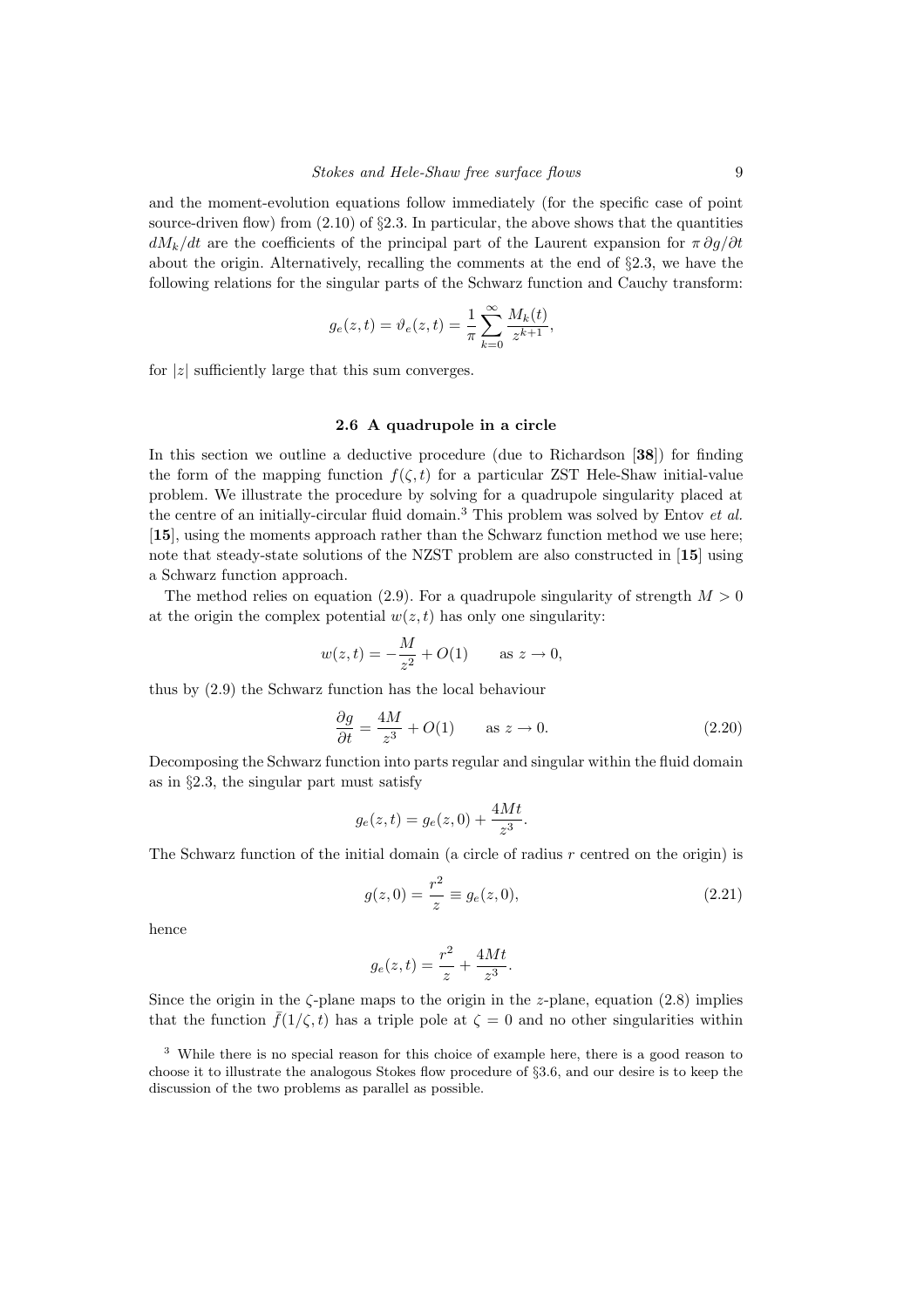the unit disc; moreover, it must vanish at infinity. It follows that  $\bar{f}(1/\zeta, t)$  is of the form

$$
\bar{f}(1/\zeta, t) = \frac{a(t)}{\zeta} + \frac{b(t)}{\zeta^2} + \frac{c(t)}{\zeta^3},
$$

for some functions  $a(t)$ ,  $b(t)$ ,  $c(t)$ . From the symmetry of the initial domain and driving mechanism,  $\Omega(t)$  remains symmetric about the x-axis, whence  $a(t)$  and  $c(t)$  are real and  $b(t) \equiv 0$ . Hence

$$
f(\zeta, t) = a(t)\zeta + c(t)\zeta^3.
$$

From here the solution procedure follows the example of §2.3. A local inversion of the map near the origin gives the local behaviour of  $g(z, t)$  as

$$
g(z,t) = \frac{a^3c}{z^3} + \frac{1}{z}(a^2 + 3c^2) + O(1),
$$

thus using (2.20) we find

$$
\frac{d}{dt}(a^2 + 3c^2) = 0,\t(2.22)
$$

$$
\frac{d}{dt}(a^3c) = 4M.\t(2.23)
$$

Taking  $a(0) = 1$ ,  $a(t)$  satisfies

$$
a^8(t) - a^6(t) + 48M^2t^2 = 0,
$$

with

$$
c(t) = \frac{4Mt}{a^3(t)}.
$$

The evolution is shown in Figure 2. The moving boundary changes smoothly from its initial circular form until time  $t^* = 3/(64M)$  at which point  $a(t^*) = \sqrt{3}/2$ , and the solution blows up with the simultaneous formation of two cusps in the free boundary.

#### 2.7 Blow-up

We have just given an example of singularity formation for ZST Hele-Shaw flows. We are not in this paper primarily concerned with blow-up, but rather with the underlying mathematical structure of the free boundary problems. Nevertheless, blow-up is such an important feature of the ZST Hele-Shaw problem that we discuss it briefly.

ZST Hele-Shaw problems driven by a single point source/sink correspond to 'injection'/'suction' respectively. Injection problems have pressure  $p > 0$  everywhere, and the free boundary advances; suction problems have  $p < 0$  everywhere, and the free boundary retreats.<sup>4</sup> It is well-known that the suction problem in a finite domain is ill-posed, and its solutions undergo finite-time blow-up in all but very special cases. We have already

<sup>4</sup> We can classify some problems in this manner using the maximum principle. although for fluid domains containing sources and sinks, or more general driving mechanisms, the maximum principle cannot necessarily be applied in the same way. There is no maximum principle for the biharmonic equation, so the advancing/retreating question for Stokes flow is potentially more complicated even when the driving mechanism is simple.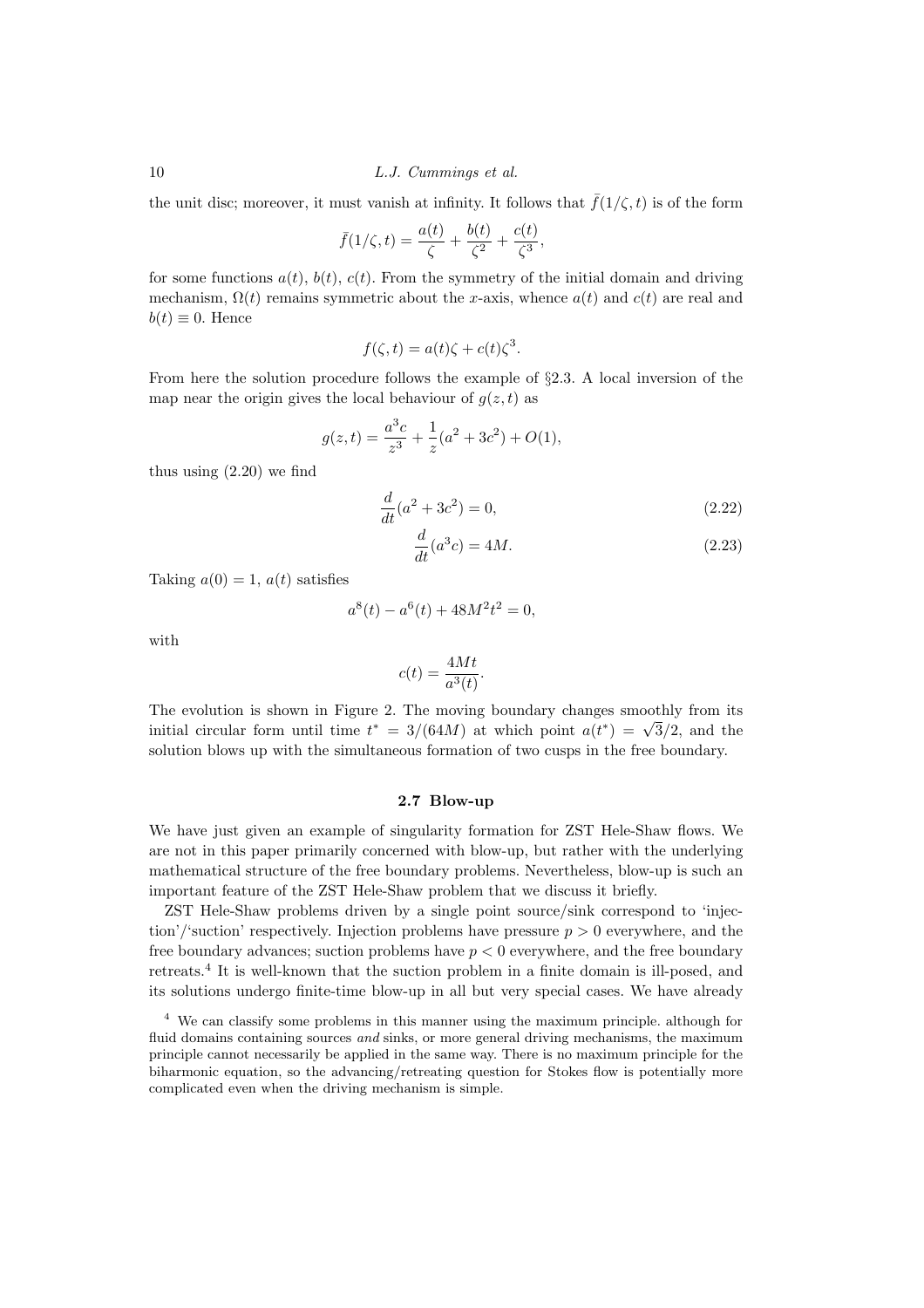

Figure 2. Evolution of an initially circular region containing a quadrupole, up to the time of cusp formation.

seen an instance of finite-time blow-up in the simple example of the polynomial mapping function  $(2.5)$ , with the evolution determined by equations  $(2.6)$  and  $(2.7)$ . When  $Q > 0$  (the injection problem) this proceeds smoothly and the free boundary approaches a large expanding circle as  $t \to \infty$ ; however in the suction problem with  $Q < 0$  solution breakdown occurs at a time  $t^*$  before all the fluid is removed. We find  $b(t^*) = 1$  and  $a(t^*) > 0$ , so that  $f'(\zeta, t^*)$  has  $n-1$  zeroes on  $|\zeta| = 1$ ; the map (2.5) loses univalency via the simultaneous formation of  $n - 1$  symmetrically placed cusps of  $3/2$ -power in the free boundary. In the simplest case  $n = 2$  the free boundary is initially a limaçon, evolving into a cardioid at time  $t^*$ .

It can be shown that, where the fluid domain is described by a polynomial mapping function, cusp formation is the generic form of blow-up via loss of analyticity of the free boundary  $[18]$ . In almost all cases the cusp(s) formed at blow-up time are of  $3/2$ -power type, although other types of cusp can also occur (of power  $5/2$ ,  $7/2$ ,... *etc.*). Blow-up is also possible with the free boundary remaining analytic, by self-overlapping of the free boundary, and in more general problems by the formation of other types of singularity in the free boundary such as corners [29, 30]. For the case of a general mapping function it is difficult to be specific about the exact manner of blow-up (though see for example [18, 45], where various possibilities are catalogued).

Special cases are blow-up via cusps of power  $(4n+1)/2$  for integer n; it can be shown [47] that the obstacle problem admits solutions with singularities of this and only this type in its free boundary, and likewise explicit Hele-Shaw solutions can be found in which the free boundary forms a 5/2-power cusp; having formed, it immediately disappears,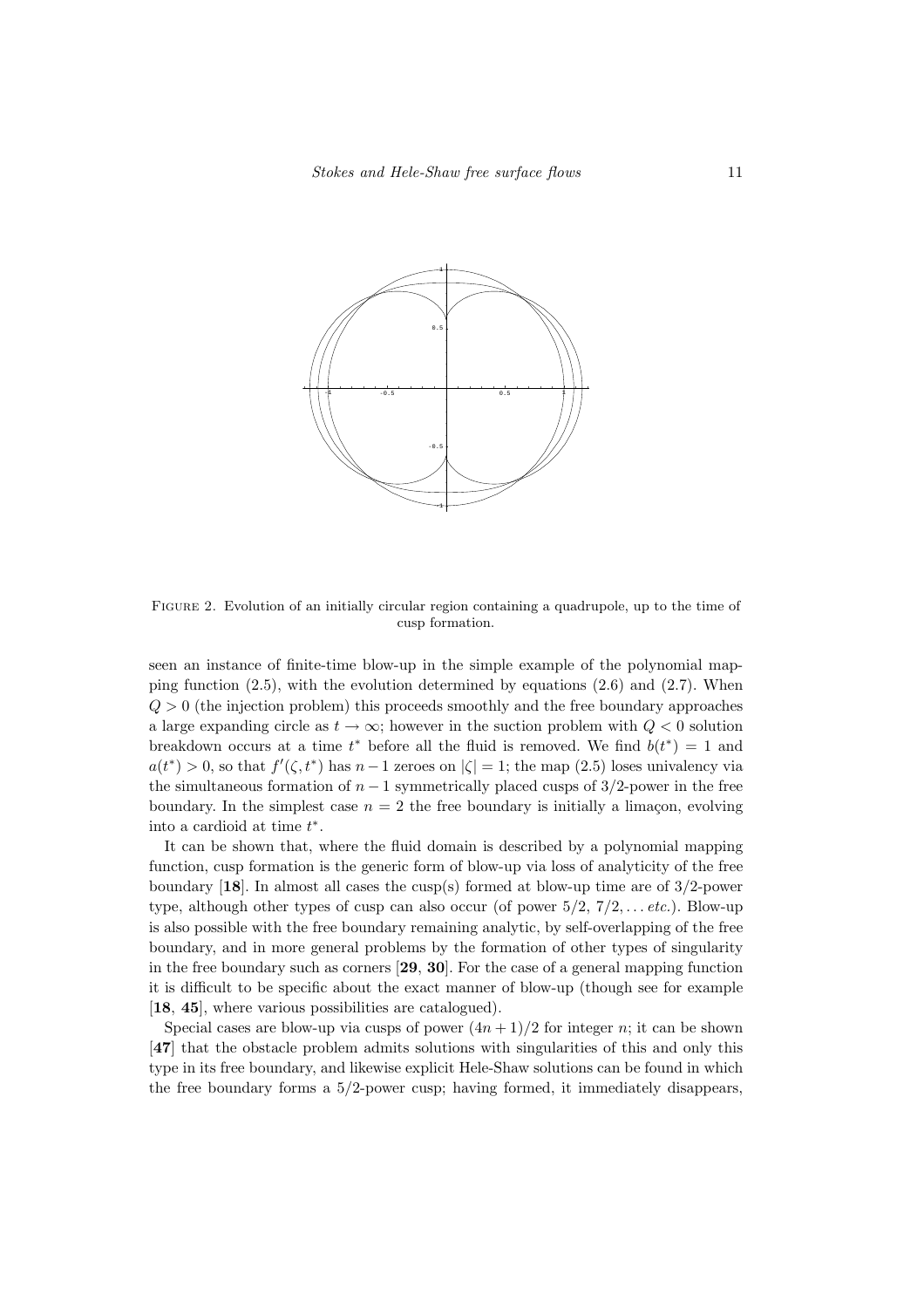and the evolution continues smoothly apart from this instantaneous singularity. By a time-reversal argument, such behaviour must necessarily be observable for both suction and blowing problems.

General blowing problems are well-posed locally in time and, apart from special cases such as the above (and of course blow-up by overlapping of the free boundary, which is always possible), solutions with smooth initial data are well-behaved globally. In many cases, even solutions with nonanalytic data (e.g. cusps in  $\partial\Omega(0)$ ) are well-behaved, with the free boundary smoothing immediately, and until recently it was conjectured that this was generic. However, King et al. [29] demonstrated that blowing problems with an acute-angled corner in  $\partial \Omega(0)$  can exhibit *waiting time* behaviour, with the corner persisting for some finite waiting time  $t_w$ , after which the corner angle jumps abruptly to the supplementary value, and evolution thereafter proceeds smoothly.

# 3 Stokes flow: an overview

# 3.1 Formulation

We use the same notation as introduced for the Hele-Shaw problem in  $\S2$ . The slow flow equations in the absence of gravity are

$$
\nabla p = \mu \nabla^2 \mathbf{u}, \qquad \nabla \cdot \mathbf{u} = 0
$$

(see for instance  $[32]$ ), where  $\mu$  denotes the fluid viscosity. We mostly consider flows in which gravitational effects are negligible, although they are briefly mentioned in §5.1. With nonzero gravity one has to define a 'reduced pressure' to account for its effect, which leads to modified (more difficult) boundary conditions for the time-dependent problem, and the procedures of analytic continuation described below do not follow through (see also §5.1 below). Garabedian [17] has considered some steady Stokes flows with gravity.

For the two-dimensional problem there is again a streamfunction  $\psi(x, y, t)$  which, away from driving singularities, satisfies the biharmonic equation

$$
\nabla^4 \psi = 0 \quad \text{in } \Omega(t). \tag{3.1}
$$

In addition there is an *Airy stress function*  $\mathcal{A}(x, y, t)$ , also biharmonic, related to the Newtonian stress tensor  $\sigma_{ij}$  by

$$
\sigma_{11} = -p + 2\mu \partial u_1/\partial x = -2\mu \partial^2 \mathcal{A}/\partial y^2,
$$
  
\n
$$
\sigma_{12} = \sigma_{21} = \mu(\partial u_1/\partial y + \partial u_2/\partial x) = 2\mu \partial^2 \mathcal{A}/\partial x \partial y,
$$
  
\n
$$
\sigma_{22} = -p + 2\mu \partial u_2/\partial y = -2\mu \partial^2 \mathcal{A}/\partial x^2.
$$

It follows from these equations that  $p = \mu \nabla^2 A$ . Also, the vorticity  $\omega = -\nabla^2 \psi$  so the combination  $p/\mu + i\omega$  is an analytic function. As well as the usual kinematic boundary condition there are two stress boundary conditions on  $\partial \Omega(t)$ ,

$$
\sigma_{ij} n_j = -\gamma \kappa n_i \qquad i = 1, 2, \tag{3.2}
$$

where  $\mathbf{n} = (n_i)$  denotes the outward normal to  $\partial \Omega(t)$ . These stress boundary conditions take the simplest form when written in terms of  $\mathcal{A}$ ; it can be shown (see for instance [28])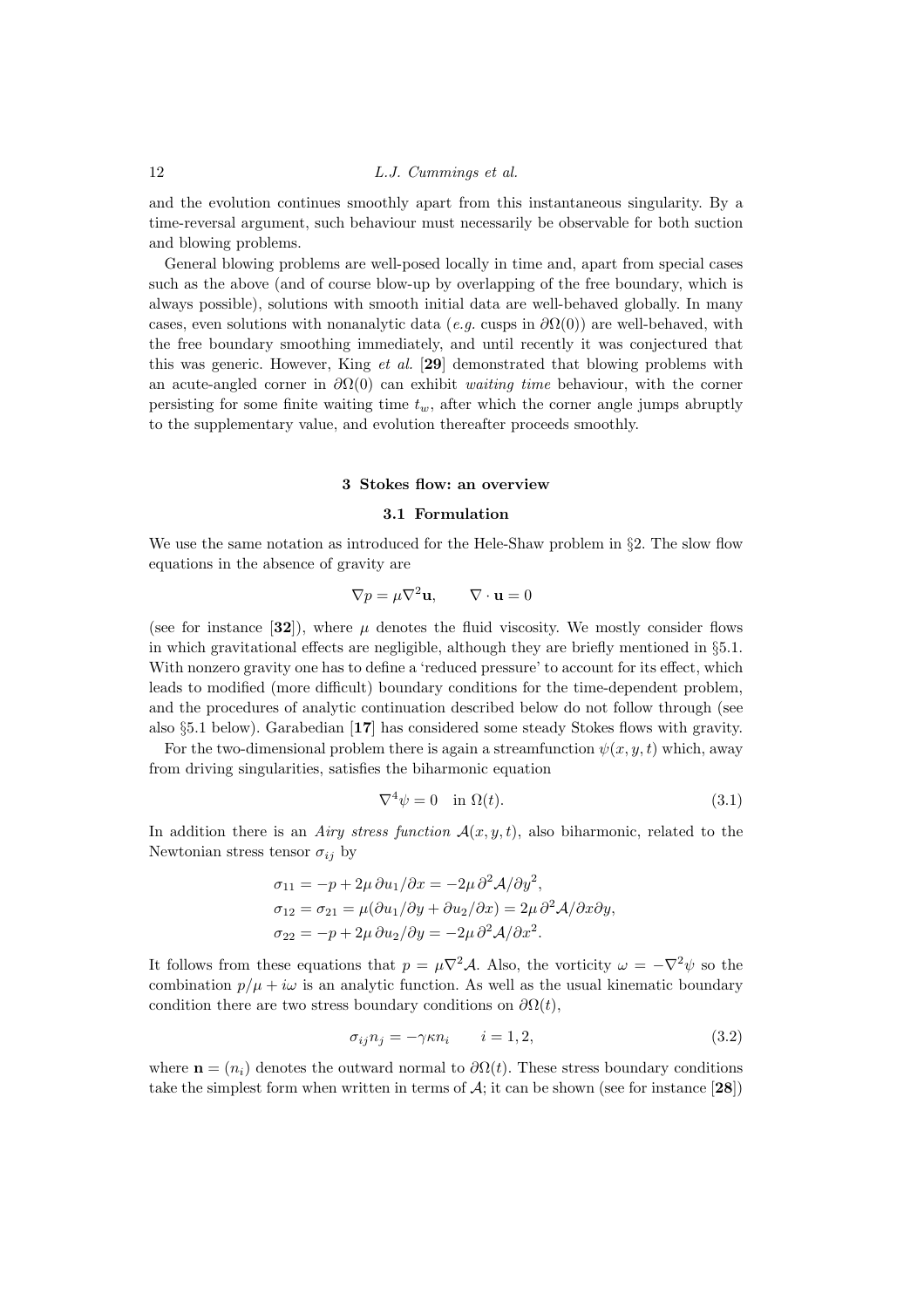that if arbitrary constants of integration are chosen appropriately, then (3.2) implies

$$
\mathcal{A} = 0, \qquad \frac{\partial \mathcal{A}}{\partial n} = \frac{\gamma}{2\mu} \qquad \text{on } \partial \Omega(t). \tag{3.3}
$$

The kinematic boundary condition, however, is best written in terms of  $\psi$ , giving

$$
\frac{\partial \psi}{\partial s} = -V_n \quad \text{on } \partial \Omega(t).
$$

We note from equation (3.3) that, unlike the Hele-Shaw case, the addition of surface tension effects does not constitute a singular perturbation as  $\gamma \to 0$ .

Using the Goursat representation of biharmonic functions  $\psi$  and A may be expressed in the form

$$
\mathcal{A} + i\psi = \mathcal{W}(z, \bar{z}, t) = -(\bar{z}\phi(z, t) + \chi(z, t)),\tag{3.4}
$$

for functions  $\phi(z, t)$ ,  $\chi(z, t)$  analytic on  $\Omega(t)$  except at driving singularities.<sup>5</sup> As for Hele-Shaw, if there is only one such singularity this is taken to lie at the origin (or at infinity). All physical quantities of interest may be expressed in terms of the Goursat functions  $\phi$ and  $\chi$ ; for instance the pressure and velocity fields are given by

$$
p = -4\mu \Re(\phi'(z, t)),\tag{3.5}
$$

$$
u_1 + i u_2 = \phi(z, t) - z \phi'(z, t) - \chi'(z, t).
$$
\n(3.6)

In terms of these functions, the conditions (3.2) are easily seen to give the single complex boundary condition [37]

$$
\phi(z,t) + z\overline{\phi'(z,t)} + \overline{\chi'(z,t)} = \frac{i\gamma}{2\mu} \frac{dz}{ds} \quad \text{on } \partial\Omega(t). \tag{3.7}
$$

Following the development of the Hele-Shaw problem, we map the unit disc  $|\zeta|$  < 1 onto  $\Omega(t)$ . Again, we consider the case of just one driving singularity, and we write  $z = f(\zeta, t)$ , where  $f(0, t) = 0$ . The analytic functions  $\phi(z, t)$ ,  $\chi(z, t)$  then correspond to functions  $\Phi(\zeta, t), \mathcal{X}(\zeta, t)$ , themselves analytic (on the unit disc) away from the singularity at  $\zeta = 0$ . An important difference now emerges from the corresponding treatment for Hele-Shaw. There, specification of the singular part of the complex potential  $w(z, t)$  at the sink  $z = 0$ , equivalent to specifying the singular part of its Laurent expansion, was enough to determine  $w(z, t)$  completely. Here, on physical grounds we specify the singular parts of  $\phi(z, t)$  and  $\chi(z, t)$ , but now this is not enough to determine these functions uniquely. More precisely, the  $O(1)$  term in  $\phi(z,t)$  remains free, and this means that the velocity field (3.6) is only specified up to the addition of uniform translation by  $\phi(0, t)$ . In other words, the velocity at the origin consists of the singular part, plus an undetermined uniform stream (see also [25]). This degeneracy should be expected, as a rigid-body motion, even unsteady, is automatically a solution of the Stokes equations and boundary conditions. We therefore consider how it might be removed. We can for example, as was done in [41], insist that  $\phi(0, t) = 0$  (or, although we do not yet do so, any other specified

<sup>5</sup> A and  $\psi$  are 'biharmonic conjugates'; their 'Cauchy–Riemann' equations are

$$
\partial^2 \mathcal{A}/\partial x^2 - \partial^2 \mathcal{A}/\partial y^2 = 2\partial^2 \psi / \partial x \partial y \quad \text{and} \quad \partial^2 \psi / \partial x^2 - \partial^2 \psi / \partial y^2 = -2\partial^2 \mathcal{A}/\partial x \partial y.
$$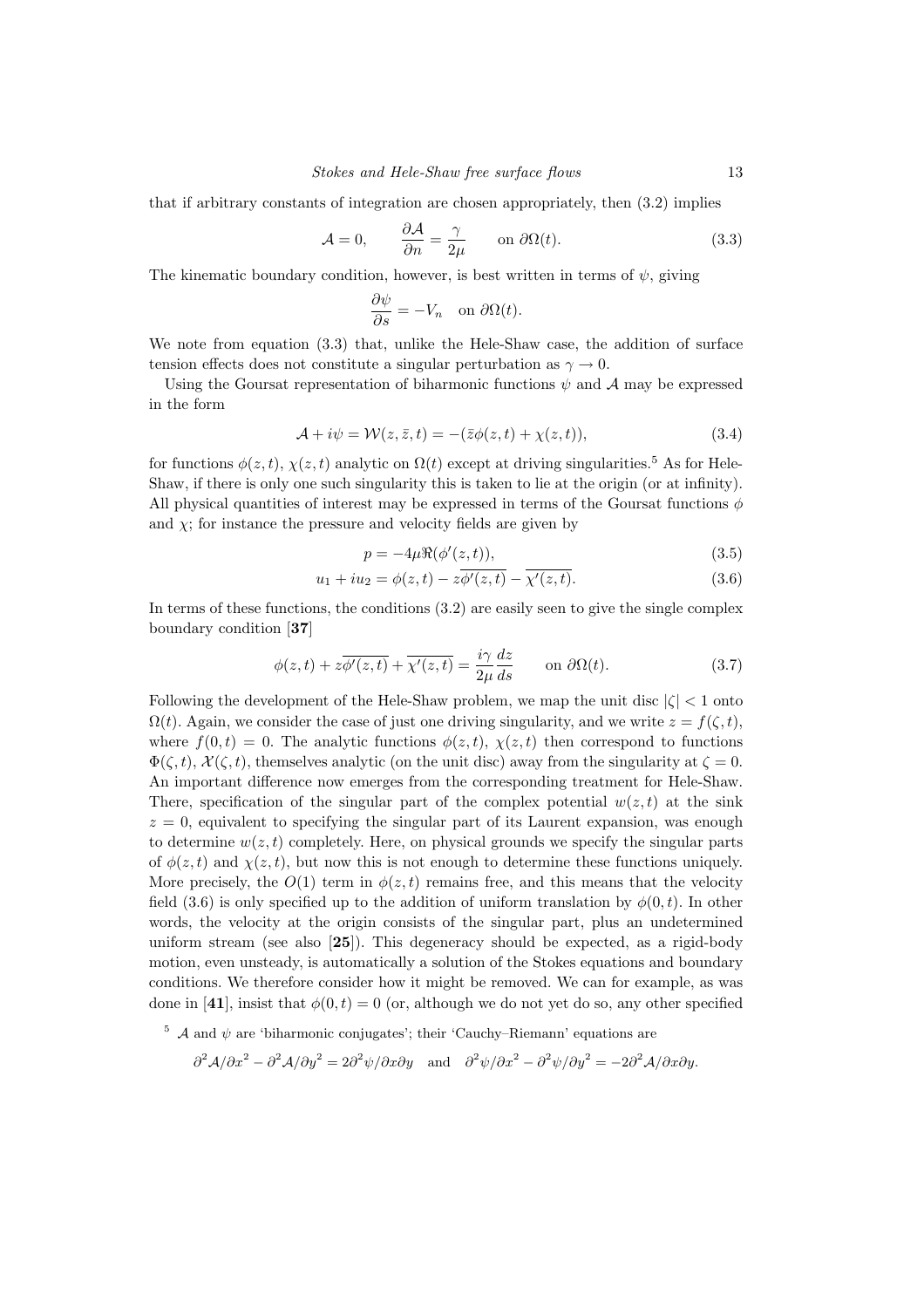function of t). This purely mathematical assumption is clearly physically appropriate in cases where the flow is symmetric about, for example, the  $x$ - and  $y$ -axes, for then in the absence of an externally-imposed uniform translation the non-singular velocity at  $z = 0$  vanishes. If, however, we impose  $\phi(0, t) = 0$  in other cases, we shall see that although exact solutions can be generated, they do not, in general, conserve overall linear or angular momentum. Although the Stokes system itself does not enforce momentum conservation, it is clearly desirable to try to choose solutions that do, not least as this is the solvability condition for the  $O(Re)$  term in a small Reynolds number  $(Re)$  expansion of the Navier-Stokes equations. We can impose momentum conservation in one of two ways:

- (1) As mentioned above, by insisting that  $\phi(0, t) = 0$ . This leads to attractively simple explicit solutions, but the disadvantage is that we are forced to move the driving singularities in a prescribed and usually unnatural way.
- (2) By determining  $\phi(0, t)$  from the condition of conservation of overall momentum. Unfortunately this latter approach is technically much more difficult.

# In the remainder of Section 3, unless we specifically state otherwise, we impose  $\phi(0, t) = 0$ .

Let us now return to our outline of the theory. Referring to  $[41]$  and  $[10]$  for the details (though we give a brief outline in §4), when we reformulate the problem in the ζ-plane, the boundary conditions may be analytically continued off the unit circle to give functional identities holding globally in the  $\zeta$ -plane (equations (2.18) and (2.19) of [41]). In terms of the functions  $\mathcal{X}(\zeta,t)$  and  $\Phi(\zeta,t)$  introduced above, these equations are most conveniently expressed as follows:

$$
\frac{\partial}{\partial t}\left(f'(\zeta,t)\bar{f}(1/\zeta,t)\right) + 2\mathcal{X}'(\zeta,t) = \frac{\gamma}{2\mu}\frac{\partial}{\partial \zeta}\left(\zeta f'(\zeta,t)\bar{f}(1/\zeta,t)G_+(\zeta,t)\right),\tag{3.8}
$$

and

$$
2\Phi(\zeta,t) - \frac{\partial f}{\partial t}(\zeta,t) + \frac{\gamma}{2\mu}G_+(\zeta,t)\zeta f'(\zeta,t) = 0,
$$
\n(3.9)

where the function  $G_{+}(\zeta, t)$  (analytic for  $|\zeta| < 1$ ) is defined within the unit disc in terms of the conformal map via

$$
G_{+}(\zeta, t) = \frac{1}{2\pi i} \oint_{|\tau|=1} \frac{1}{|f'(\tau, t)|} \frac{\tau + \zeta}{\tau - \zeta} \frac{d\tau}{\tau} \qquad \text{for } |\zeta| < 1
$$
 (3.10)

(note that its real part is positive). Hence the solution procedure again entails a search for suitable conformal maps  $z = f(\zeta, t)$ , this time satisfying (3.8) and (3.9).

# 3.2 Explicit solutions

It is a surprising fact that for Stokes flow (unlike Hele-Shaw) we can find singularitydriven solutions with *nonzero* surface tension coefficient  $\gamma$ , the nonzero surface tension (NZST) problem. The solution procedure relies on matching singularities within the unit disc on both sides of (3.8), having postulated a particular driving mechanism (manifested as specified singularities in  $\mathcal{X}(\zeta, t)$  and  $\Phi(\zeta, t)$  and mapping function.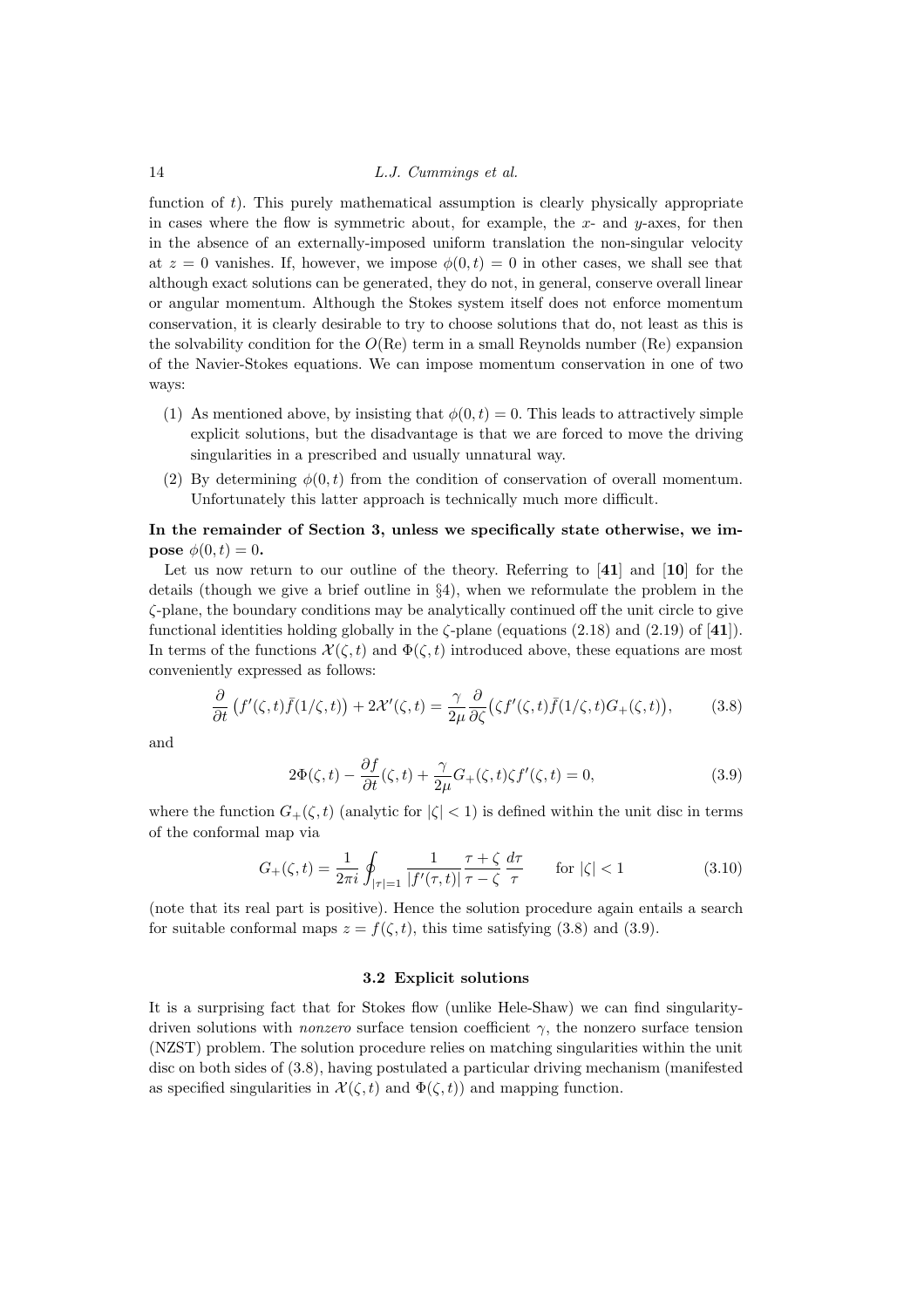As for Hele-Shaw, it is easy to check that any rational function gives a solution. However, we now have the important difference that the driving singularity may have to move relative to the fluid. Such relative motion is inevitable if we have more than one driving singularity, or a driving singularity at infinity,<sup>6</sup> and even for the case of an isolated singularity at the origin it is sometimes unavoidable. To illustrate, and to compare with the Hele-Shaw results, consider the fluid domain described by the polynomial mapping function (2.5), namely  $z = f(\zeta, t) = a(t) (\zeta - b(t)\zeta^n/n)$ , with  $a(0) = a_0 > 0$  and  $b(0) = b_0$ ,  $0 < b_0 < 1$ . Assume also that the fluid is driven by a single point source  $(Q > 0)$  or sink  $(Q < 0)$  at the origin (this problem was solved in [25]). In terms of the Goursat functions  $\phi(z, t)$  and  $\chi(z, t)$ , this necessitates the local behaviour

$$
\phi(z,t) \text{ regular}, \qquad \chi(z,t) = -\frac{Q}{2\pi} \log z + O(1), \qquad \text{as } z \to 0. \tag{3.11}
$$

The only singular point of (3.8) within the unit disc is then  $\zeta = 0$ , where the local behaviour must satisfy

$$
\frac{\partial}{\partial t}\big(f'(\zeta,t)\bar{f}(1/\zeta,t)\big)-\frac{\gamma}{2\mu}\frac{\partial}{\partial \zeta}\big(\zeta f'(\zeta,t)\bar{f}(1/\zeta,t)G_{+}(\zeta,t)\big)=\frac{Q}{\pi\zeta}+O(1).
$$

On the left-hand side here we find

$$
f'(\zeta, t)\bar{f}(1/\zeta, t) = -\frac{a^2(t)b(t)}{n\zeta^n} + \frac{a^2(t)}{\zeta} \left(1 + \frac{b^2(t)}{n}\right) + O(\zeta^{n-2}),
$$

and

$$
\zeta f'(\zeta,t) \bar{f}(1/\zeta,t) G_+(\zeta,t) = -\frac{a^2(t)b(t)}{n\zeta^{n-1}} G_+(0,t) + O(1).
$$

Matching singularities on both sides of (3.8) we thus see that

$$
\frac{d}{dt}\left(a^2\left(1+\frac{b^2}{n}\right)\right) = \frac{Q}{\pi}, \qquad \frac{d}{dt}(a^2b) = -\frac{\gamma}{2\mu}(n-1)a^2bG_+(0,t).
$$

The term  $G_{+}(0, t)$  is found from (3.10) to be

$$
G_+(0,t)=\frac{2}{\pi a}K(b),
$$

where  $K(\cdot)$  denotes the complete elliptic integral of the first kind. The evolution is determined by solving these equations for the coefficients a and b. When  $\gamma > 0$  the solution does not break down for either the injection or the suction case (with  $Q > 0$ the fluid domain approaches a large expanding circle; with  $Q < 0$  all fluid is extracted). When  $\gamma = 0$  the same result holds for  $Q > 0$ , but for  $Q < 0$  we now have finite time solution breakdown via  $(n - 1)$  cusps of 3/2-power type, which appear at time  $t^* = (-\pi/Q)a_0^2(1-b_0)(1-b_0/n)$ . Thus blow-up occurs here as well as as in the Hele-Shaw problem (we return to this point in §3.7).

The particular solution with  $n = 2$  is of further interest since it illustrates the drawback warned of above, that if we insist  $\phi(0, t) = 0$  there is relative motion between the

<sup>&</sup>lt;sup>6</sup> In this case, the whole fluid domain may be considered as moving with a time-dependent velocity.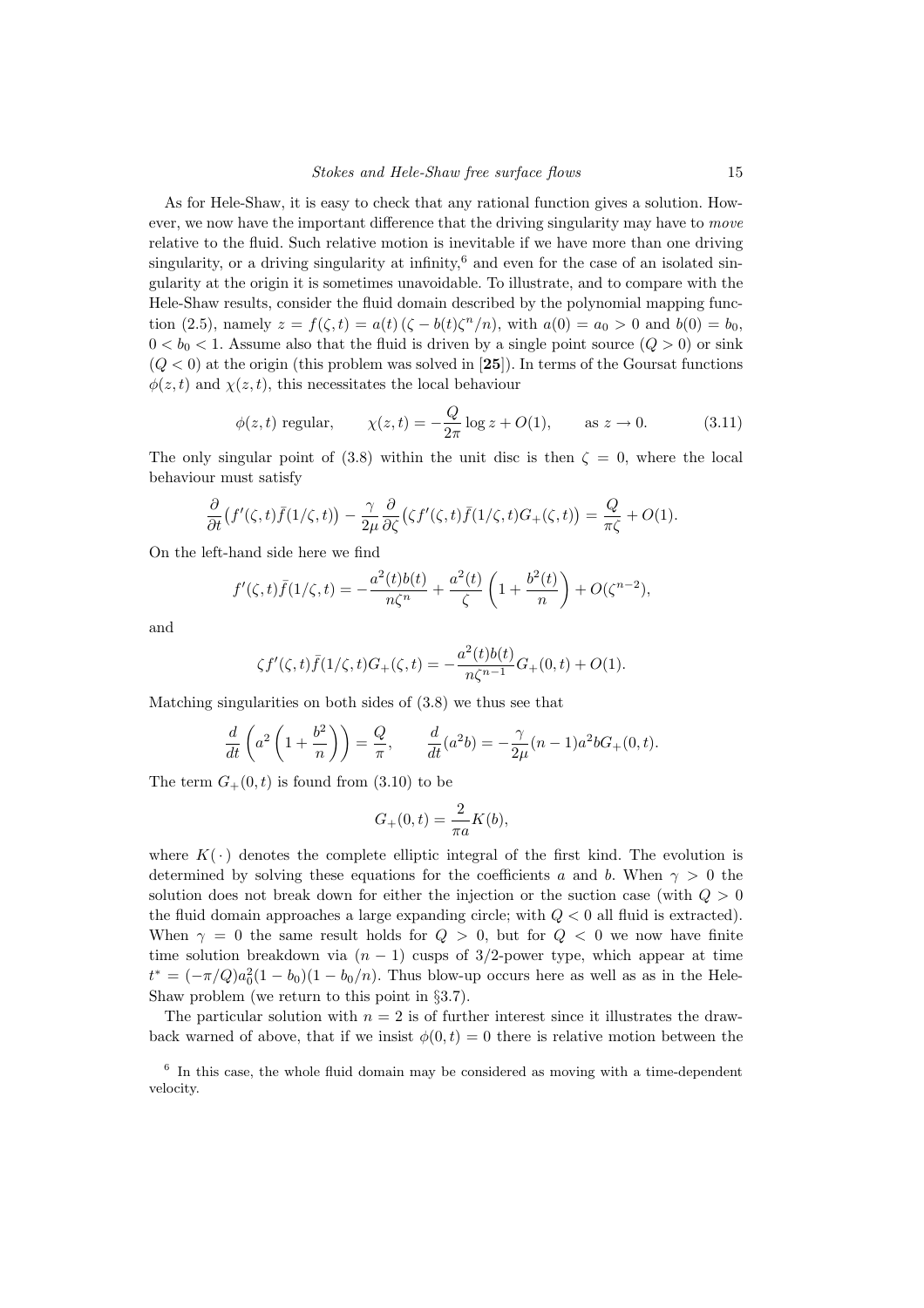singularity and the fluid domain. The solution procedure ensures that the source/sink remains fixed at the origin; however it is easily checked that  $\Omega(t)$  has a nonzero component of momentum along the x-axis. In  $[25]$  it is given that

$$
\int_{\Omega(t)} (u_1 + iu_2) dx dy = \frac{\gamma}{\mu} a^2 b \frac{1 - b^2}{2 - b^2} K(b) + \frac{Q}{2} \frac{ab}{(2 - b^2)}.
$$
 (3.12)

Subtracting off the appropriate rigid-body motion (Stokes flow being invariant under rigid-body motions) gives an exactly equivalent solution where  $\Omega(t)$  has zero net momentum, but the source/sink translates in a specified manner within the fluid.

#### 3.3 The Schwarz function for ZST Stokes flow

We saw in §2.3 how the evolution of a Hele-Shaw flow is intimately linked to the singularities of the Schwarz function within the physical domain  $\Omega(t)$ . We now ask how (if at all) ZST Stokes flow evolution is related to the singular behaviour of the Schwarz function.

As in §2.4 we write  $g(z,t) = h'(z,t)$  for a function h (analytic in the same region as g), and define  $H(\zeta, t) = h(f(\zeta, t), t)$ . Since by equation  $(2.8)$   $g(z, t) = g(f(\zeta, t), t) = \overline{f}(1/\zeta, t)$ , we have

$$
H'(\zeta, t) = \frac{\partial}{\partial \zeta} \big( h(f(\zeta, t), t) \big) = g(f(\zeta, t), t) f'(\zeta, t) = f'(\zeta, t) \bar{f}(1/\zeta, t). \tag{3.13}
$$

Equation (3.8) with  $\gamma = 0$  can then be written in terms of  $H(\zeta, t)$  and integrated once with respect to  $\zeta$ , choosing the arbitrary function of time appropriately, to give

$$
-\mathcal{X}(\zeta, t) = \frac{1}{2} \frac{\partial H(\zeta, t)}{\partial t},\tag{3.14}
$$

an equation analogous to (2.9) for the Hele-Shaw problem.

Considering the usual example with the mapping function (2.5), we already have (from §2.3) the expression for  $g(z, t)$  in the neighbourhood of the origin, namely

$$
g(z,t) = -\frac{a^{n+1}b}{n} \frac{1}{z^n} + a^2 \left(1 + \frac{b^2}{n}\right) \frac{1}{z} + O(1) \quad \text{near } z = 0.
$$

Thus,

$$
h(z,t) = \frac{a^{n+1}b}{n(n-1)} \frac{1}{z^{n-1}} + a^2 \left(1 + \frac{b^2}{n}\right) \log z + O(1) \quad \text{near } z = 0.
$$

In terms of  $\zeta$  then, (2.5) gives

$$
H(\zeta, t) = \frac{a^2 b}{n(n-1)\zeta^{n-1}} + a^2 \left(1 + \frac{b^2}{n}\right) \log \zeta + O(1) \quad \text{near } \zeta = 0.
$$

The behaviour of  $\chi(z, t)$  near the origin is given by (3.11), so in the  $\zeta$ -plane

$$
\mathcal{X}(\zeta, t) = -\frac{Q}{2\pi} \log \zeta + O(1) \quad \text{near } \zeta = 0.
$$

Hence matching singularities at the origin in  $(3.14)$  we see that  $a(t)$  and  $b(t)$  must evolve according to

$$
\frac{d}{dt}a^2\left(1+\frac{b^2}{n}\right) = \frac{Q}{\pi}, \qquad a^2b = \text{constant},
$$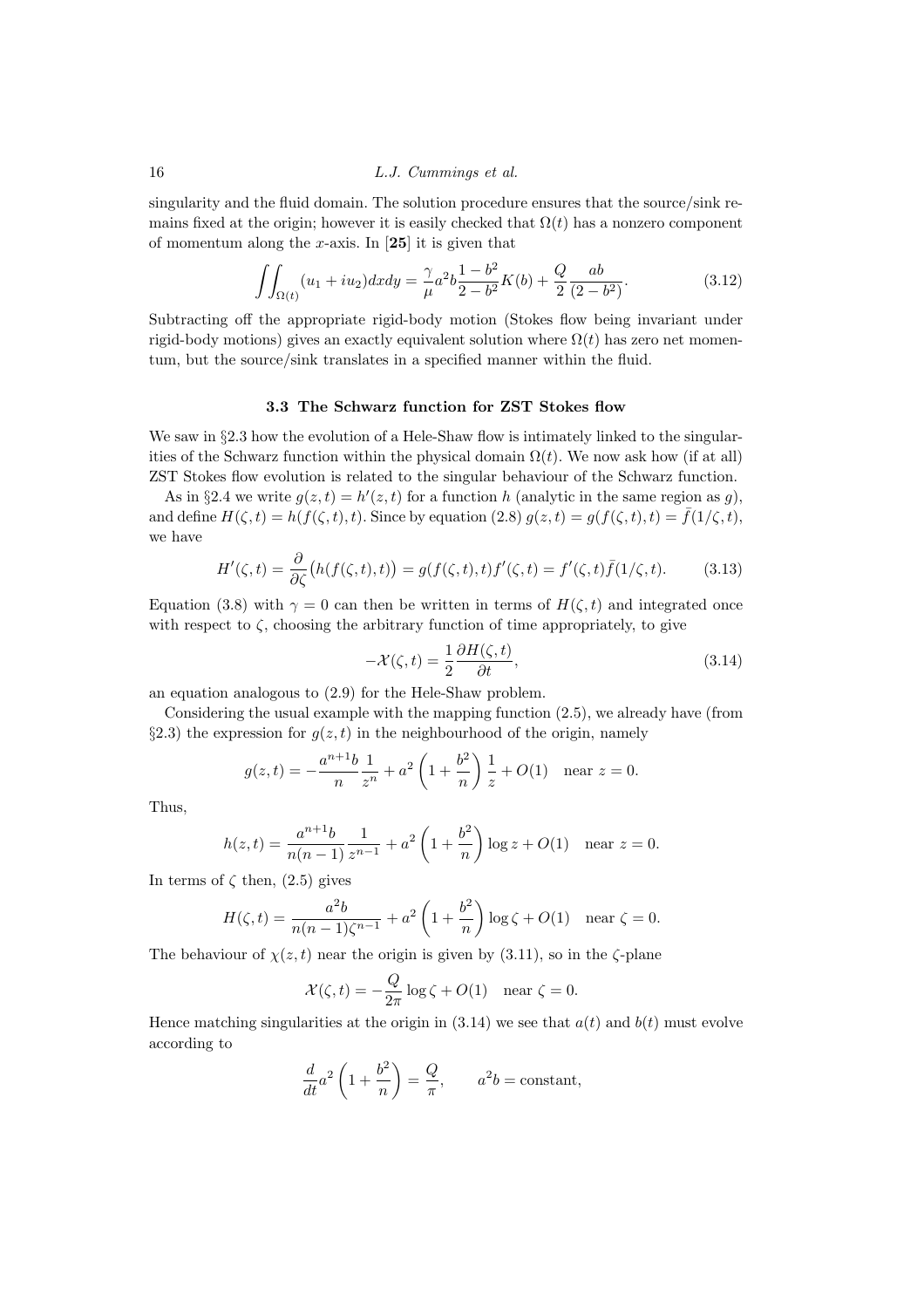exactly as we found in §3.2 above.

It is clear from (3.14) that for ZST Stokes flow the singularities of the Schwarz function are fixed in the  $\zeta$ -plane (within the unit disc), rather than in  $\Omega(t)$  in the z-plane, a fact which has profound implications for solutions. The example above illustrates how it is both awkward and unnecessary to bring the z-plane into the discussion when solving a problem for a given mapping function. For both Hele-Shaw and Stokes flow problems, driving singularities of the flow correspond to singularities of  $q(z, t)$ . For the Hele-Shaw problem, the singularities of  $q(z, t)$  are fixed in the physical plane, by (2.9), and thus naturally correspond to fixed driving singularities. In Stokes flow however, only for flows with *one* driving singularity can we hope to keep it fixed in the physical plane. Multiple driving singularities must be determined in the  $\zeta$ -plane and thus in the physical plane they generally move in a way which cannot be prescribed there.

#### 3.4 The Baiocchi transformation

Given the comments of  $\S 2.4$ , we may again define the function u by the relation  $(2.14)$ , and try to relate it to some physical quantity of interest in the problem. In this section we consider only the ZST problem, so we set  $\gamma = 0$  in (3.8). We deal with the NZST problem in §4.5.

As mentioned in §2.3, the Schwarz function is related to the conformal mapping from the unit disc by  $g(z,t) = \bar{f}(1/\zeta,t)$ . Differentiating the definition (2.14) with respect to ζ, it follows that

$$
\frac{\partial u}{\partial \zeta} = \frac{f'(\zeta, t)}{4} \left( \overline{f(\zeta, t)} - \overline{f}(1/\zeta, t) \right)
$$

(we still write u although the dependence is on  $\zeta$  not z). Differentiating again with respect to t, and using (3.8) with  $\gamma = 0$ ,

$$
\frac{\partial^2 u}{\partial t \partial \zeta} = \frac{1}{4} \frac{\partial}{\partial t} \left( f'(\zeta, t) \overline{f(\zeta, t)} \right) + \frac{1}{2} \mathcal{X}'(\zeta, t).
$$

On the other hand, transferring  $(3.4)$  to the  $\zeta$ -plane,

$$
-2\mathcal{A}(\zeta,t) = \overline{f(\zeta,t)}\Phi(\zeta,t) + \mathcal{X}(\zeta,t) + f(\zeta,t)\overline{\Phi(\zeta,t)} + \overline{\mathcal{X}(\zeta,t)};
$$

differentiating with respect to  $\zeta$  and using (3.9) with  $\gamma = 0$  then yields

$$
-4\frac{\partial \mathcal{A}(\zeta,t)}{\partial \zeta} = \overline{f(\zeta,t)}f'_t(\zeta,t) + 2\mathcal{X}'(\zeta,t) + f'(\zeta,t)\overline{f_t(\zeta,t)} \equiv 4\frac{\partial^2 u}{\partial t \partial \zeta}.
$$

A final integration with respect to  $\zeta$ , using (3.3) and (2.16), gives

$$
\frac{\partial u}{\partial t} = -\mathcal{A}(\zeta, t). \tag{3.15}
$$

It should be emphasised that the derivative in this equation is with  $\zeta$  fixed.

So here too we have a simple relationship between the Baiocchi variable u (which again satisfies the system  $(2.15)$ ,  $(2.16)$ ), and a physical quantity; however, here the relation holds in the  $\zeta$ -plane. The singularities of u, which of course correspond to those of the Schwarz function, are fixed in the ζ-plane but move around in the physical plane. When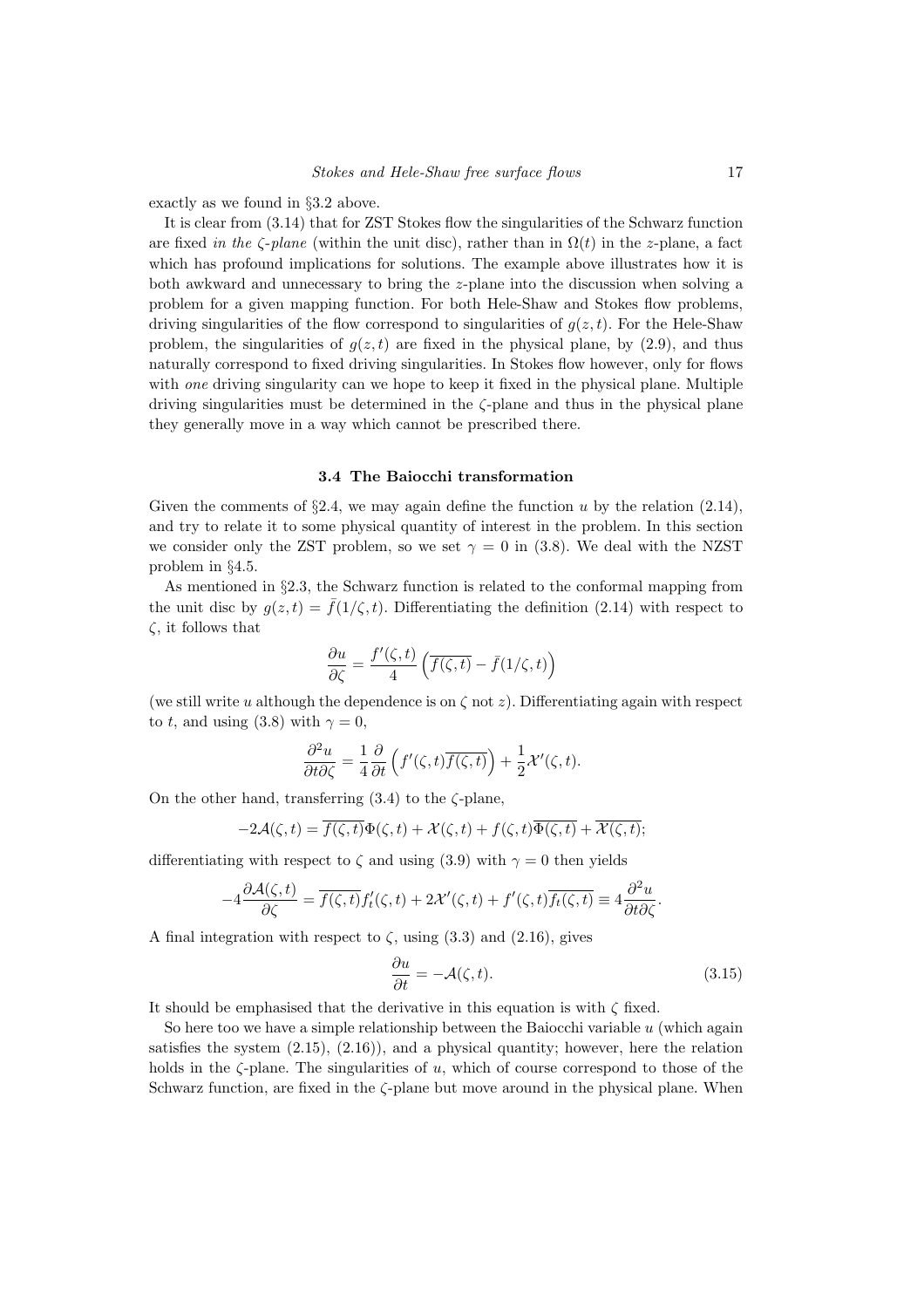formulated in terms of the Baiocchi variable  $u$ , the Stokes and Hele-Shaw problems thus differ only with regard to singularity motion, and the observations of this section go some way towards explaining the fact that solutions of the same functional form (but with different time dependence) exist for both Hele-Shaw and Stokes ZST flows with one singularity. In both cases the Baiocchi variable satisfies  $\nabla^2 u = 1$  in the z-plane away from singularities; the key is to relate the Baiocchi variable to a physical quantity. When there is only one singularity, the form of the mappings for the two problems must be the same; singularity matching gives the time-dependence.

One well-known benefit of the Baiocchi-transformed version of the Hele-Shaw problem  $((2.15)-(2.16)$  with specified singularities) is that time appears only as a parameter. In consequence, it is not necessary to know the solution at earlier times in order to find it at time  $t$ , and apart from calculating the time integrals of the driving singularities the problem need no longer be viewed as an evolutionary one (the Baiocchi transform thus has clear advantages for numerical, as well as analytical, approaches). A similar statement can now be given for the ZST Stokes problem. Writing  $\nabla_{\zeta}$  for the gradient in the ζ-plane, we have

$$
\nabla_{\zeta}^{2} u = \left| \nabla_{\zeta} \left( \Re f(\zeta, t) \right) \right|^{2}, \qquad \nabla_{\zeta}^{2} \Re f(\zeta, t) = 0 \qquad \text{for } |\zeta| < 1,
$$
\n(3.16)

$$
u = \frac{\partial u}{\partial n} = 0 \qquad \text{on } |\zeta| = 1,\tag{3.17}
$$

with singularities specified in the  $\zeta$ -plane. Given  $f(0, t) = 0$ , (3.16) and (3.17) determine f only up to a multiplicative factor  $e^{i\Theta(t)}$ , where  $\Theta(t)$  is an arbitrary real function. This is to be expected in view of the invariance of Stokes flow under rigid body rotations. Time appears in  $(3.16)$ ,  $(3.17)$  only as a parameter; the nonlinearity in  $(2.15)$ ,  $(2.16)$ resides in the unknown free boundary location, while in (3.16), (3.17) it appears in the Poisson equation for u.

## 3.5 Conserved quantities (Stokes flow moments)

Analogous to the moments  $M_k(t)$  defined for Hele-Shaw flow in §2.5, we may define quantities  $\mathcal{M}_k(t)$  for the Stokes flow problem via

$$
\mathcal{M}_k(t) = \iint_{\Omega(t)} \zeta^k(z, t) \, dx \, dy,\tag{3.18}
$$

for integers  $k > 0$ . For flow driven by a single point source (sink) of strength  $Q > 0$  $(Q < 0)$  at the origin, it is straightforward to find the evolution equations for  $\mathcal{M}_k(t)$ , from  $(3.8)$  (see [10]; the discussion there parallels [8], and similar results also arise in [48]). The case  $\gamma > 0$  leads to a difficult system of nonlinear differential equations, but the ZST problem is simple, leading to an infinite system of conserved quantities exactly as for Hele-Shaw:

$$
\frac{d\mathcal{M}_k(t)}{dt} = Q\delta_{0k}.\tag{3.19}
$$

Note however that the result here relies on having  $\zeta^k$  as the integrand, rather than  $z^k$  in  $(2.18)$ . In other words, the formulation is essentially in the  $\zeta$ -plane, and indeed, we could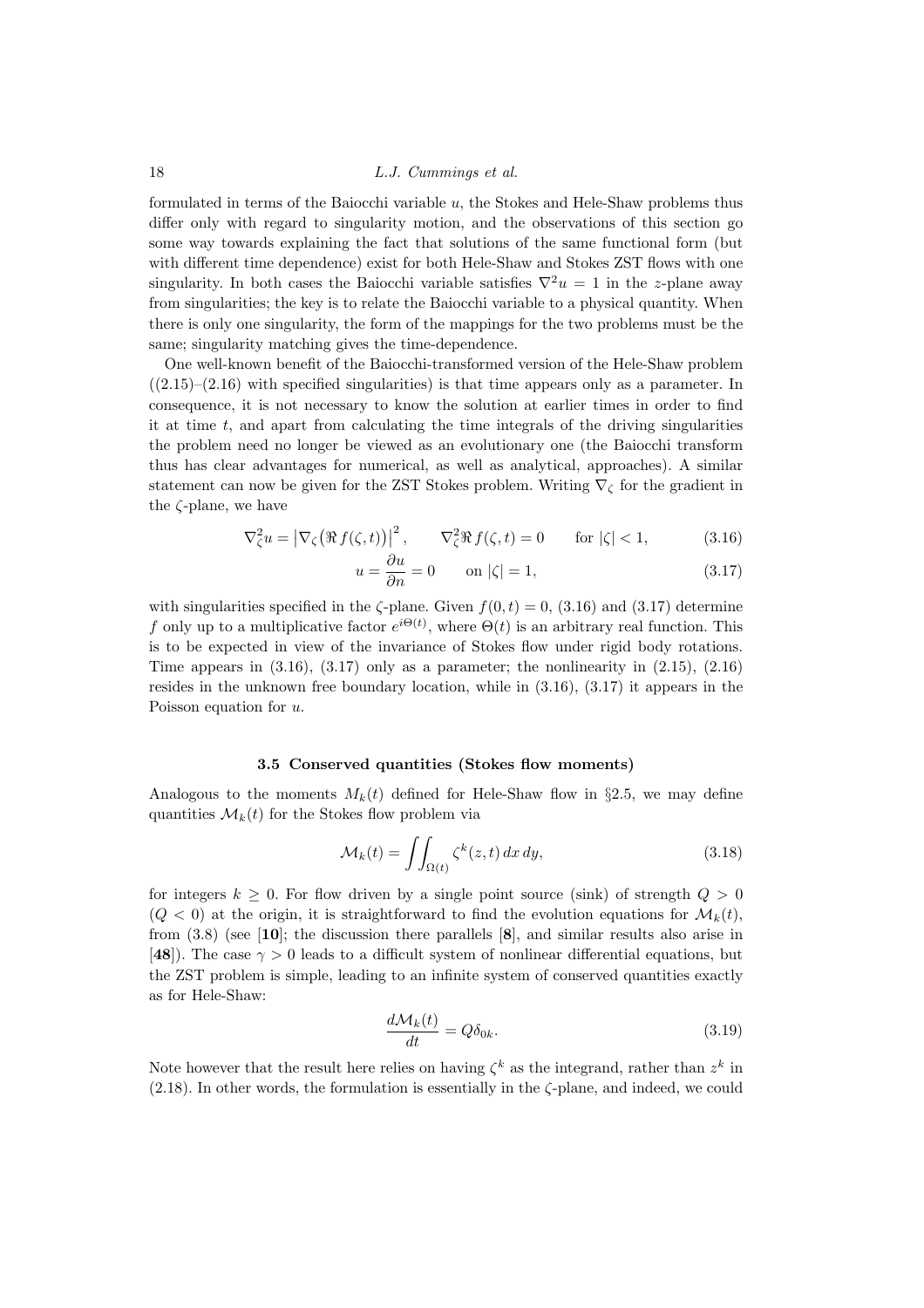define

$$
\mathcal{M}_k(t) = \frac{1}{2i} \oint_{|\zeta|=1} \zeta^k f'(\zeta, t) \bar{f}(1/\zeta, t) d\zeta,
$$
\n(3.20)

which can also be obtained by using Green's theorem on the definition (3.18). By contrast, the Hele-Shaw result was obtained quite independently of any considerations of the ζplane.

As for Hele-Shaw, this result is also easily obtained via the Baiocchi transform. For the single point source problem, the Airy stress function  $A$  has the local behaviour  $\mathcal{A} \sim -(Q/(2\pi)) \log r$  as  $r \to 0$ , hence using the relation (3.15), the Baiocchi variable u has the local behaviour in the ζ-plane

$$
u = -\frac{Qt}{2\pi} \log |\zeta| + {\text{time-independent}} + o(1) \quad \text{as } |\zeta| \to 0,
$$

and consequently

$$
\nabla^2 u = 1 - \frac{Qt}{2\pi} \delta(x)\delta(y).
$$

Applying Green's theorem and using the boundary conditions (2.16),

$$
\iint_{\Omega(t)} (\zeta^k \nabla^2 u - u \nabla^2 \zeta^k) dx dy = \iint_{\Omega(t)} \zeta^k dx dy = Qt \delta_{0k} + \{\text{time-independent}\}, (3.21)
$$

whence follows  $(3.19)$ . Note that if there are two or more driving singularities, their positions have to be fixed in the ζ-plane for the problem to be tractable, and we must apply Green's theorem there to derive equations for the moments. With just one singularity, we can perform the calculation in the z-plane because  $f(0, t) = 0$ .

For completeness we give the NZST equations also. The mass conservation equation for  $\mathcal{M}_0(t)$  is unchanged, while for  $k \geq 1$  we have

$$
\frac{d\mathcal{M}_k(t)}{dt} = -\frac{k\gamma}{2\mu} \sum_{r=0}^{\infty} \frac{G_+^{(r)}(0,t)}{r!} \mathcal{M}_{k+r}(t).
$$
\n(3.22)

For the polynomial map of §3.2 the only nonzero moments are  $\mathcal{M}_0$  and  $\mathcal{M}_{n-1}$ , with

$$
\mathcal{M}_0(t) = \pi a^2(t) \left( 1 + \frac{b^2(t)}{n} \right), \qquad \mathcal{M}_{n-1}(t) = -\frac{\pi a^2(t)b(t)}{n},
$$

and equations (3.19) or (3.22) can be used to derive the solution. The moments provide a compact formulation for problems with a polynomial mapping function, but for a general rational mapping function they lead to an infinite system of coupled equations, which is an unnecessary complication (indeed, the question of whether the moments completely specify the motion in such cases is unclear, although it seems likely). However, as noted in [10], the quantity  $\zeta^k$  in (3.20) can be replaced by an arbitrary function of  $\zeta$ , and a procedure for constructing conserved quantities of this type for rational maps is described in [8].

There is again a relationship between these moments and the Schwarz function of the free boundary. Comparing the representation (3.20) with (3.13) reveals the  $\mathcal{M}_k(t)$  to be the coefficients of the principal part of the Laurent expansion of  $H'(\zeta, t)$  about  $\zeta = 0$ . This is very similar to the Hele-Shaw result (2.19), though again with the important difference that we are forced to work in the  $\zeta$ -plane.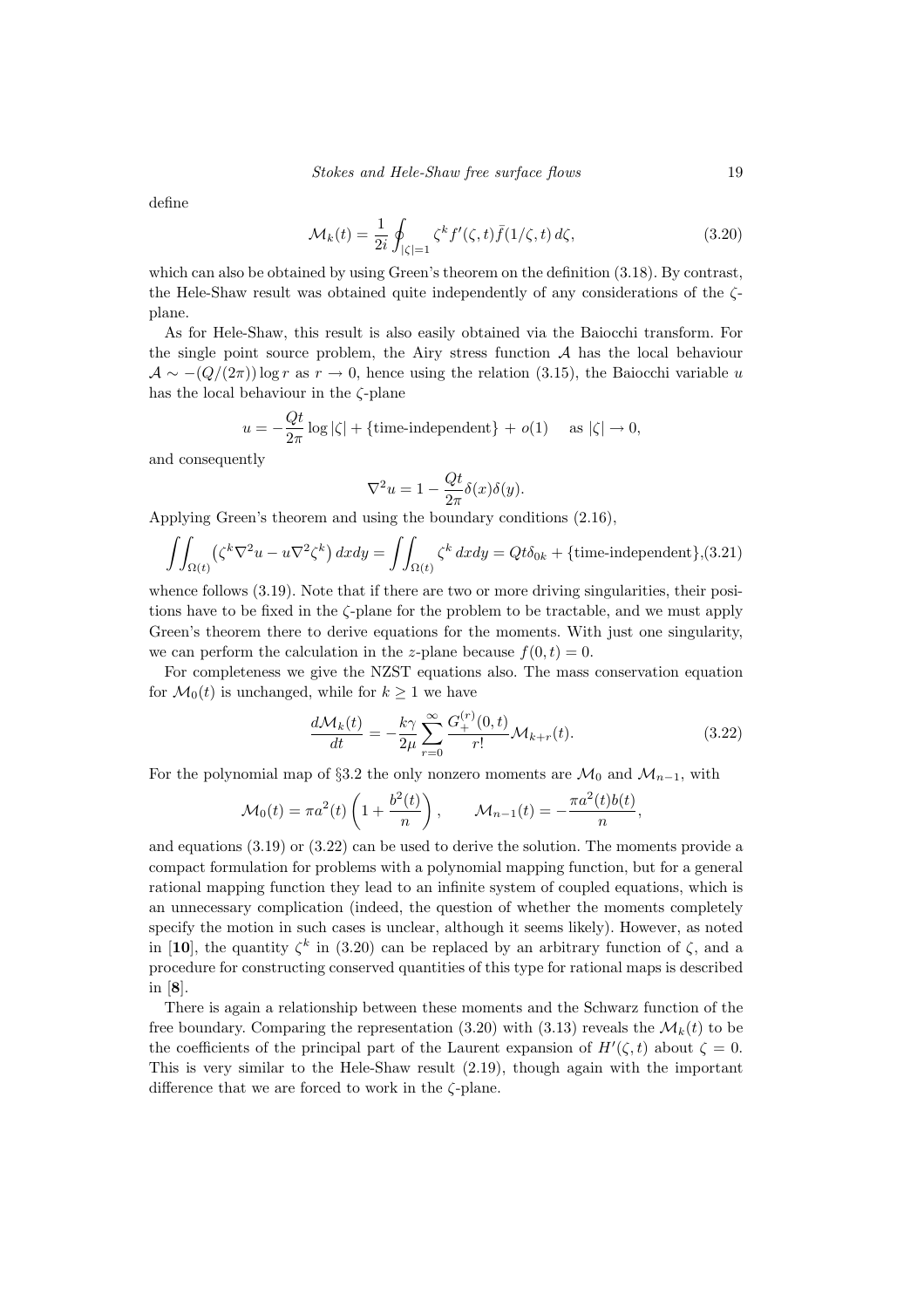## 3.6 A quadrupole in a circle

In §2.6 we presented a deductive procedure for finding the form of the mapping function for a particular initial-value ZST Hele-Shaw problem (see also [38]). In this section we illustrate the analogous procedure for the Stokes flow problem under the assumption that  $\phi(0, t) = 0$ . As mentioned in §3, this assumption is justified for problems with sufficient symmetry, so we choose such an example: a quadrupole singularity, situated at the centre of an initially-circular fluid domain. The methods we use are easily extended to other (more complicated) examples. We consider only the ZST problem, conjecturing (by singularity-matching arguments) that there is an NZST solution  $f(\zeta, t)$  to (3.8) and (3.9) with the same functional form (but with different time-dependence of the parameters) if and only if a ZST solution exists.

The argument parallels that of §2.6. We decompose the functions  $\mathcal{X}(\zeta, t)$  and  $H(\zeta, t)$ (introduced at the start of §3.3) into their analytic and singular parts within the unit disc. In terms of the Stokes flow moments  $\mathcal{M}_k(t)$ , recalling the comments of §3.3 and again using the subscript 'e' to denote the part of an analytic function that is singular inside  $|\zeta| = 1$  and regular in its exterior, we have

$$
H'_{e}(\zeta, t) = \frac{1}{\pi} \sum_{0}^{\infty} \frac{\mathcal{M}_{k}(t)}{\zeta^{k+1}}.
$$
 (3.23)

Then (3.14) gives

$$
\frac{\partial H_e(\zeta, t)}{\partial t} = -2\mathcal{X}_e(\zeta, t),\tag{3.24}
$$

where  $\mathcal{X}_{e}(\zeta, t)$  is known precisely once the driving mechanism is prescribed. For a quadrupole singularity of strength M at the origin, the Goursat function  $\chi(z, t)$  has the local behaviour

$$
\chi(z,t) = \frac{M}{z^2} + O(1),
$$

being regular elsewhere, while  $\phi(z, t)$  is regular everywhere. It follows that

$$
\mathcal{X}_{e}(\zeta,t) = \frac{M}{\zeta^{2} (f'(0,t))^{2}} - \frac{Mf''(0,t)}{\zeta (f'(0,t))^{3}},
$$
\n(3.25)

so that integrating with respect to time in (3.24),

$$
H_e(\zeta, t) = H_e(\zeta, 0) - \frac{2M\theta_1(t)}{\zeta^2} + \frac{2M\theta_2(t)}{\zeta},
$$

where

$$
\theta_1(t) = \int_0^t \frac{dt'}{(f'(0, t'))^2}
$$
 and  $\theta_2(t) = \int_0^t \frac{f''(0, t')dt'}{(f'(0, t'))^3}$ 

are unknown functions of time (the conformal map being as yet unspecified).  $H_e(\zeta, 0)$ is determined by the initial geometry, which here is a circle of radius  $r$  centred on the origin: the Schwarz function of  $\partial\Omega(0)$  is  $g(z, 0) = r^2/z$ , giving

$$
h_e(z, 0) = r^2 \log z,
$$
  $H_e(\zeta, 0) = r^2 \log \zeta.$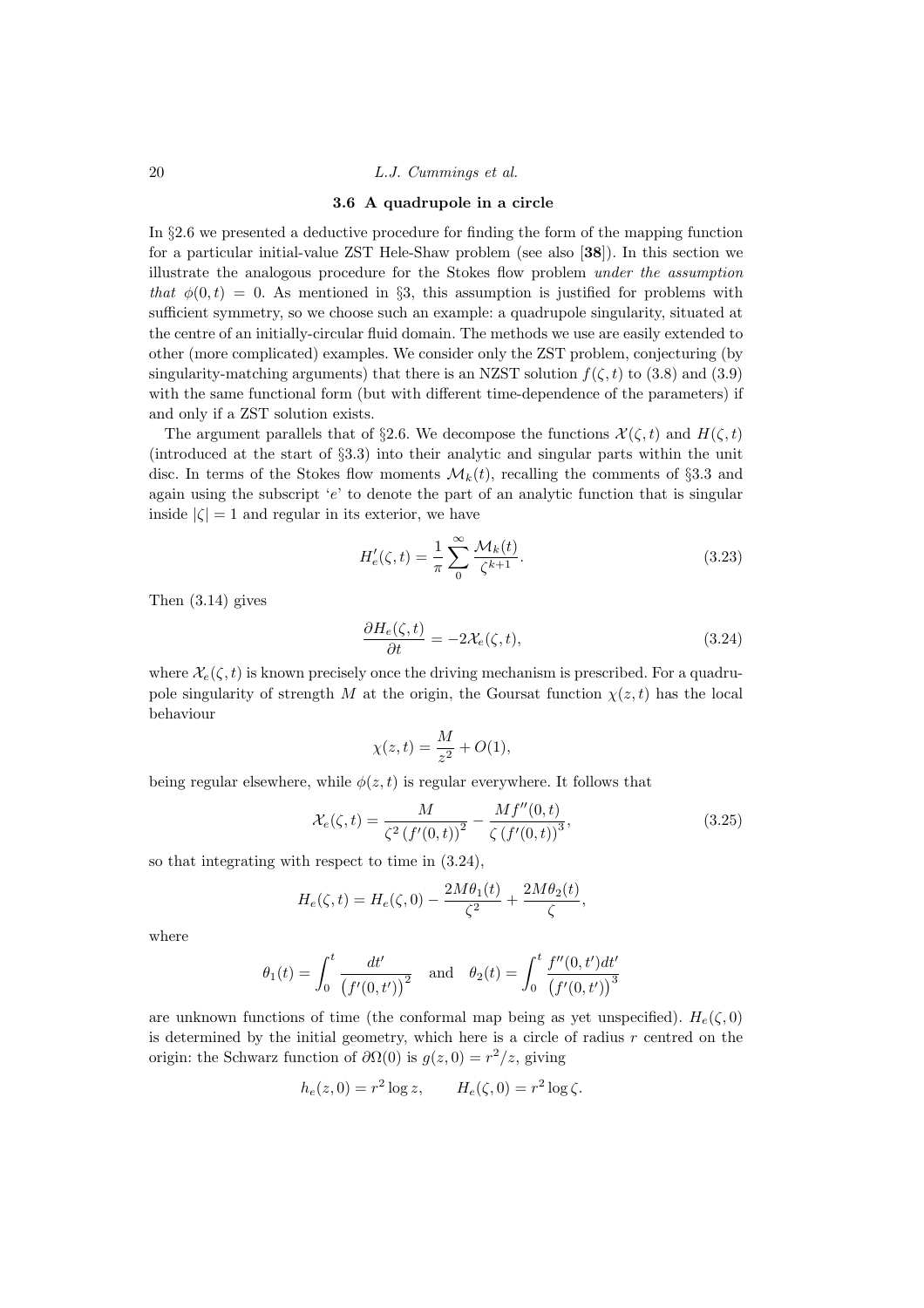Hence

$$
H'_{e}(\zeta, t) = \frac{r^2}{\zeta} - \frac{2M\theta_2(t)}{\zeta^2} + \frac{4M\theta_1(t)}{\zeta^3} \equiv [f'(\zeta, t)\bar{f}(1/\zeta, t)]_e,
$$
\n(3.26)

where we used (3.13) in the last equality. Since  $f'(\zeta, t)$  is analytic within the unit disc (3.26) gives the singularities of  $\bar{f}(1/\zeta, t)$  there, namely a triple pole at the origin (and no other singularities), so  $f(\zeta, t)$  must have the form

 $f(\zeta, t) = a(t)\zeta + b(t)\zeta^2 + c(t)\zeta^3$ 

exactly as for the Hele-Shaw example. Again, since  $\Omega(t)$  is symmetric about both coordinate axes,  $b(t) \equiv 0$ . We solve for  $a(t)$  and  $c(t)$  by matching the singularity at the origin in (3.8) (with  $\gamma = 0$ ). Near  $\zeta = 0$ ,

$$
f'(\zeta, t)\bar{f}(1/\zeta, t) = \frac{ac}{\zeta^3} + \frac{1}{\zeta}(a^2 + 3c^2) + O(1)
$$

and using  $(3.25)$ ,

$$
\mathcal{X}(\zeta, t) = \frac{M}{a^2 \zeta^2} + O(1).
$$

Hence we find

$$
\frac{d}{dt}(a^2 + 3c^2) = 0, \qquad \frac{d}{dt}(ac) = \frac{4M}{a^2};
$$

note that these equations differ from (2.22) and (2.23). We fix the constant fluid area equal to  $\pi$  by taking  $a(0) = 1$  and  $c(0) = 0$ . Making the substitutions  $a = \sin \theta(t)$ ,  $c = \cos \theta(t)/\sqrt{3}$ , where  $\theta(0) = \pi/2$ ,

$$
\frac{d\theta}{dt}(1 - 2\cos 2\theta + \cos 4\theta) = -16M\sqrt{3},
$$

and hence

$$
\theta - \sin 2\theta + \frac{1}{4}\sin 4\theta = -16Mt\sqrt{3} + \frac{\pi}{2}.
$$

The evolution is illustrated in figure 3. The domain evolves smoothly from its initial circular form until time  $t^* = (\pi + 4)/(64M\sqrt{3})$ , at which point  $\theta = \pi/4$ ,  $d\theta/dt = -\infty$ and the solution blows up with the simultaneous formation of two cusps (as did the Hele-Shaw solution). We discuss blow-up further below.

# 3.7 Linear stability and blow-up

As the examples of §3.2 and §3.6 show, it is possible to have finite-time blow-up of ZST Stokes flow solutions, with a cusp forming in the moving boundary. Indeed, given the remarks in § 3.4, it is likely that we can find Stokes blow-up corresponding to any known form of Hele-Shaw blow-up generated by a single driving singularity, by using the same conformal map. It should be noted, though, that the different time-dependence in the two problems may give rise to different phenomena. For example, in Hele-Shaw flow, continuation is possible beyond cusps of 5/2-power type, which does not always appear to be the case for Stokes flow. Furthermore, the presence of surface tension in Stokes flow may postpone the advent of singularities until the final moment of the flow. For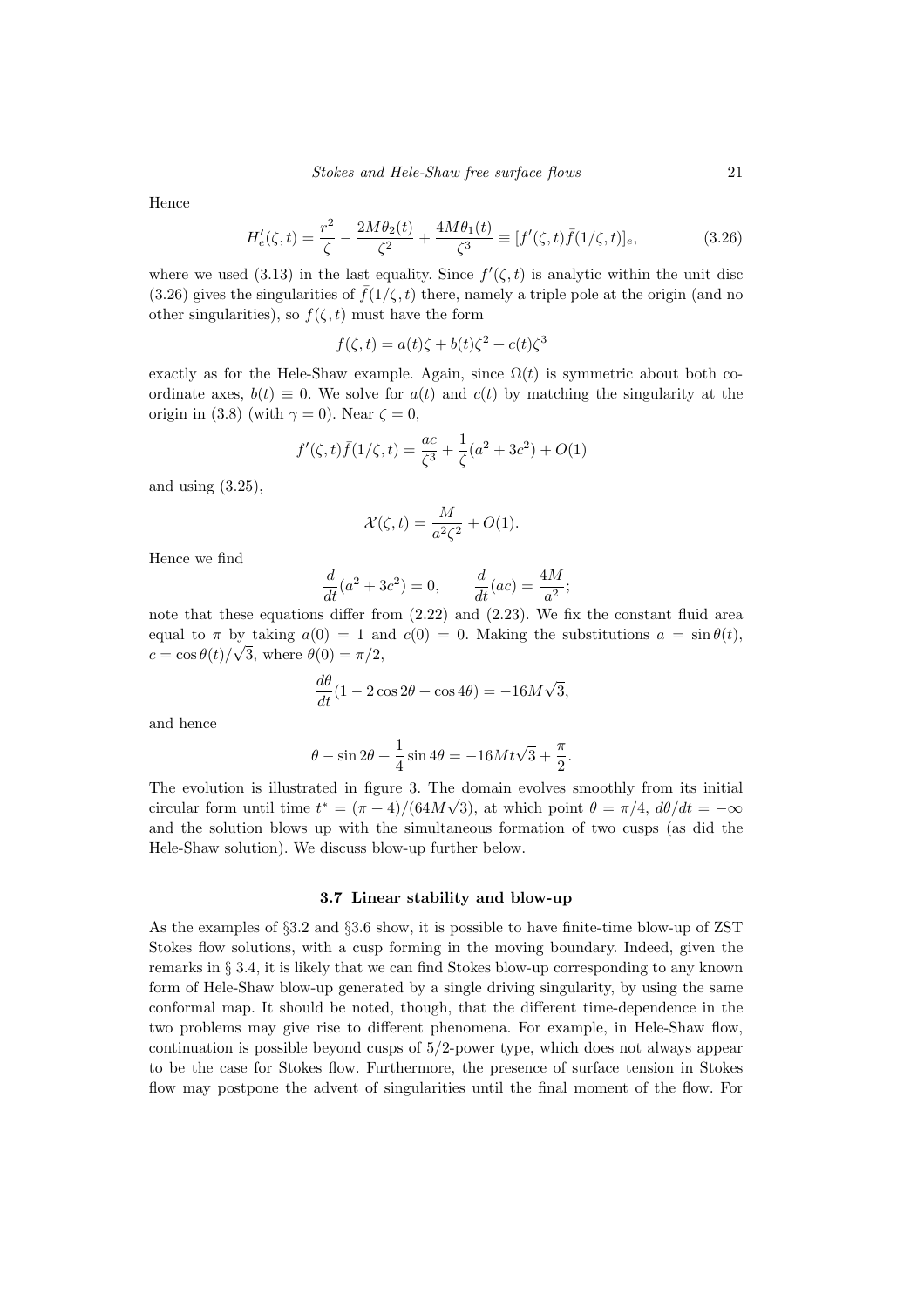

FIGURE 3. Evolution of an initially circular region containing a quadrupole at the origin, up to the time of cusp formation.

instance, in the example of §3.2, when  $\gamma > 0$ , cusps form on the moving boundary at the same time as the fluid area reaches zero. Note, too, that cusps can form in NZST Stokes flows evolving under the action of surface tension alone, i.e. with no external driving singularities. Among the remarkable solutions of [44] is one which starts with a symmetric initial configuration of four large circles touching one smaller central circle, and evolves to a single circle as  $t \to \infty$ . On the way, the moving boundary, which is otherwise smooth (analytic) everywhere, spontaneously develops four (because of symmetry) cusps of 5/2-power type. This cusp formation might be termed 'geometrically necessary', as it occurs on the borderline between solutions whose initial conditions are such that the fluid domain remains simply-connected for all time, and those whose initial conditions lead to overlapping at a finite time. This purely topological argument suggests that such solutions are possible for NZST Hele-Shaw flows as well, and indeed for any system that can change its topology by overlapping.

Unlike the Hele-Shaw problem though, we cannot classify Stokes flow problems as 'advancing' or 'receding' free boundary cases, because there is no maximum principle for solutions of the biharmonic equation. Moreover, for Stokes flow, the invariance under rigid-body motion means that it makes little sense to talk about the local linear stability of advancing/retreating viscous boundaries. However, we are able to analyse the stability of nearly-circular blobs and bubbles in ZST Stokes flow very simply, by exploiting the family of exact solutions given in §3.2.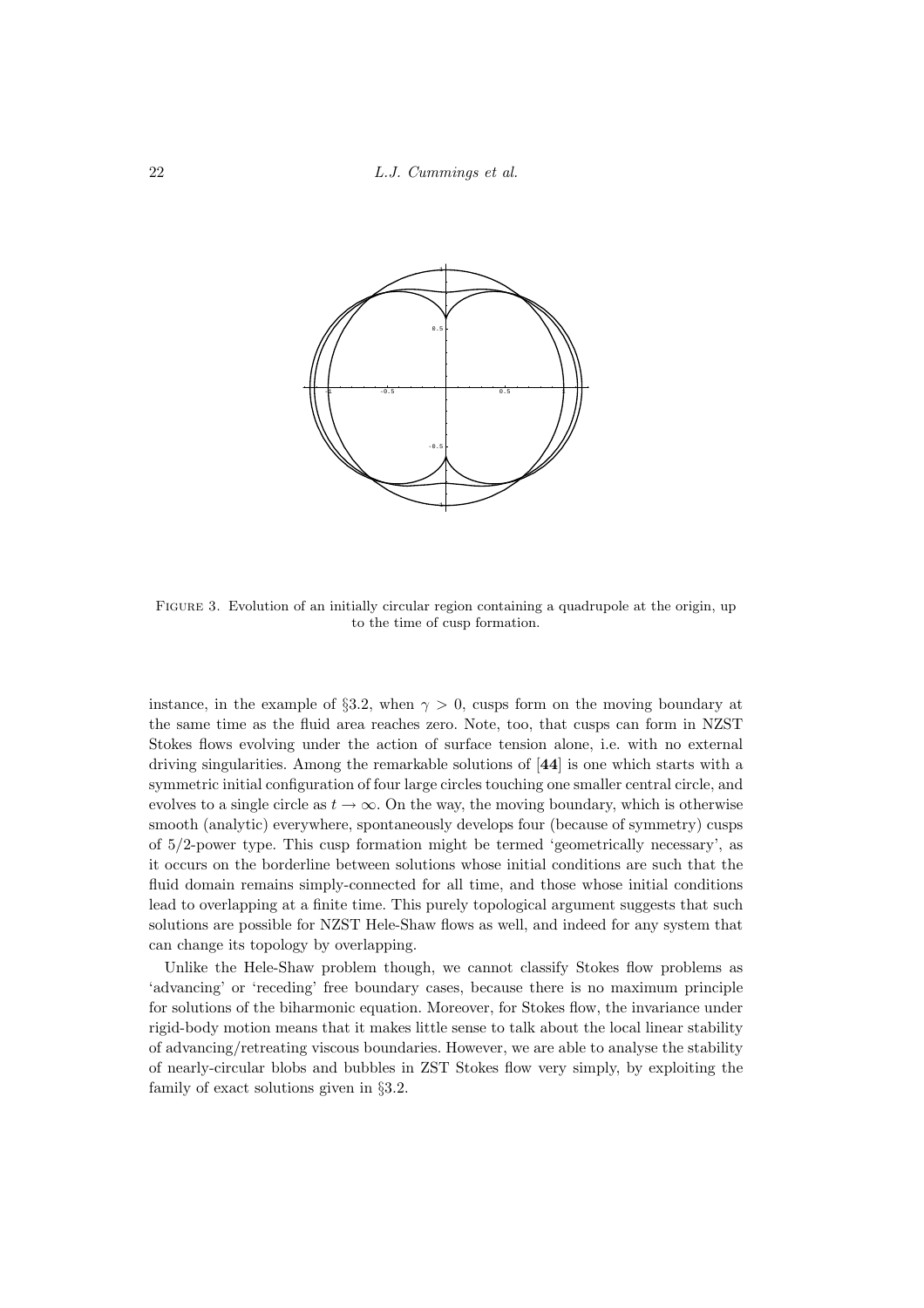In the case  $b(t) = \epsilon(t) \ll 1$ , the mapping function (2.5) has free boundary

$$
|z| = a \left( 1 - \frac{\epsilon}{n} \cos(n-1)\theta + O(\epsilon^2) \right),\,
$$

which is just a sinusoidal perturbation to an expanding or contracting circle, as would arise in a linear stability analysis. From the results of  $\S3.2$ , the (ZST) evolution of  $a(t)$ and  $\epsilon(t)$  is given by

$$
a^2 \epsilon = k,
$$
 
$$
\frac{dS}{dt} = \frac{d}{dt} \left( \pi a^2 \left( 1 + \frac{\epsilon^2}{n} \right) \right) = Q,
$$

where k is a positive constant and  $S(t)$  denotes the area of the fluid domain. To lowest order these give the solution for  $\epsilon(t)$  as

$$
\epsilon(t) = \epsilon(0) \frac{S(0)}{S(t)}.
$$

Hence  $\epsilon(t)$  grows in time for a point sink  $(S(t)$  decreasing), which means an unstable situation, and decreases in time for a point source  $(S(t))$  increasing), which means a stable situation. Thus for viscous blobs, we have the same situation as for Hele-Shaw, but it is important to note that the growth or decay here is algebraic in  $t$ , in contrast to the exponential growth/decay in time observed with the corresponding Hele-Shaw stability analysis (see for example [34]). Furthermore, until  $S(t)$  is small (at which point the linearisation is no longer valid), the growth rate is independent of  $n$ , again in contrast with the Hele-Shaw case. The reason is that a planar interface is neutrally stable, as Stokes flow is indifferent to rigid body motion. The instability for Stokes flow is as much induced by the geometry as by any more intrinsic properties of the free boundary, and is correspondingly less pronounced.

To analyse nearly-circular bubbles we exploit a similar solution (due to Tanveer & Vasconcelos [48]), with mapping function

$$
z = f(\zeta, t) = a\left(\frac{1}{\zeta} - \frac{\epsilon}{n}\zeta^n\right);
$$

again  $a(t) > 0$  and  $0 < \epsilon(t) \ll 1$ .<sup>7</sup> The resulting free boundary has

$$
|z| = a \left( 1 - \frac{\epsilon}{n} \cos(n+1)\theta + O(\epsilon^2) \right),\,
$$

and the ZST equations for the parameters are

$$
a^2 \epsilon = k,
$$
 
$$
\frac{dB}{dt} = \frac{d}{dt} \left( \pi a^2 \left( 1 - \frac{\epsilon^2}{n} \right) \right) = Q,
$$

where now  $B(t)$  denotes the bubble area, so  $Q > 0$  for a sink at infinity (a growing bubble), and  $Q < 0$  for a shrinking bubble. To lowest order these have solution

$$
\epsilon(t) = \epsilon(0) \frac{B(0)}{B(t)},
$$

so an expanding bubble is stable ( $\epsilon$  decreasing), while a shrinking bubble is unstable,

<sup>7</sup> Note that  $f(0, t) = \infty$ , since the driving mechanism is at infinity in this problem. We have not discussed such maps, but the theory is a straightforward extension of that with  $f(0, t) = 0$ .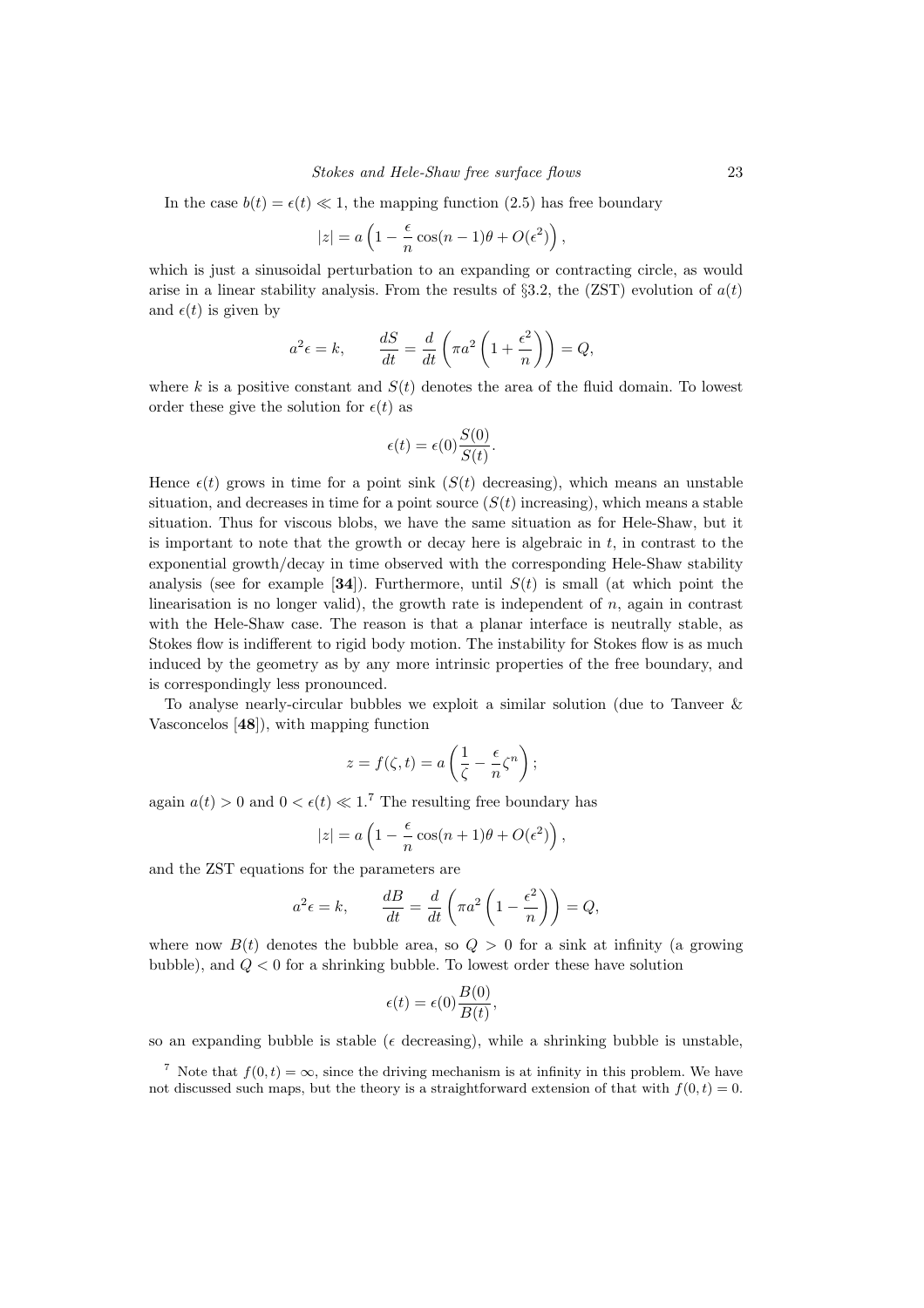the decay/growth of perturbations again being algebraic in time. This result is in direct contrast to the corresponding Hele-Shaw result, in which perturbations to an expanding/shrinking bubble initially exhibit exponential growth/decay (again, see [34]).

# 3.8 Summary

In §§2 and 3 we have developed the complex variable theory for the two problems, along parallel lines. We now briefly summarise the main results, for a direct comparison.

- Both problems are quasistatic (time-dependence entering only via the kinematic boundary conditions), and governed by elliptic partial differential equations: the pressure field in Hele-Shaw is harmonic, and both stream- and stress-functions for (two-dimensional) Stokes flow are biharmonic.
- As a consequence, both problems lend themselves to complex variable (conformal mapping) methods of solution.
- Many explicit solutions involving rational and log-rational conformal maps can be written down for both problems.
- The NZST Stokes flow problem is much more tractable analytically than the NZST Hele-Shaw problem, with many exact time-dependent solutions (both with and without driving singularities) existing in the literature.
- For both problems, a global equation can be derived for the Schwarz function of the free boundary (equations  $(2.9)$  and  $(3.14)$ ). The time-varying singularities of the Schwarz function are thus seen to correspond to driving singularities of the problems; however, this correspondence is in the physical plane for Hele-Shaw flow and in the  $\zeta$ -plane for ZST Stokes flow. This forces us to consider moving singularities in many Stokes flow problems. In particular, we note the following:
	- If there is just one driving singularity at a finite point, momentum is not in general conserved unless the singularity moves in a specific manner. Exceptions include symmetric domains for which momentum is automatically conserved.
	- If there are two or more singularities, for existing complex variable methods to apply they must be allowed to move even if momentum conservation is automatic. This also applies to domains extending to infinity, with a single singularity at a finite point, as the conditions at infinity induce a singularity there.
- Baiocchi transformations may be defined for both problems as outlined in §§2.4, 3.4. For Hele-Shaw flow the Baiocchi variable is the time integral of the pressure in the z-plane; for ZST Stokes flow it is the time integral of the Airy stress function in the ζ-plane. An appropriate time integral of the Airy stress function also performs this rôle in the NZST Stokes problem: see  $\S 4.5$ .
- Infinite sets of conserved quantities exist for the ZST problems; again, for Hele-Shaw these are defined most naturally in the physical plane, and in the ζ-plane for ZST Stokes flow.
- The Hele-Shaw model with retreating free boundary (the 'suction problem') is always unstable (in fact, ill-posed) leading to finite-time blow-up (often via cusp formation). In particular, expanding bubbles and contracting blobs are unstable, while the converse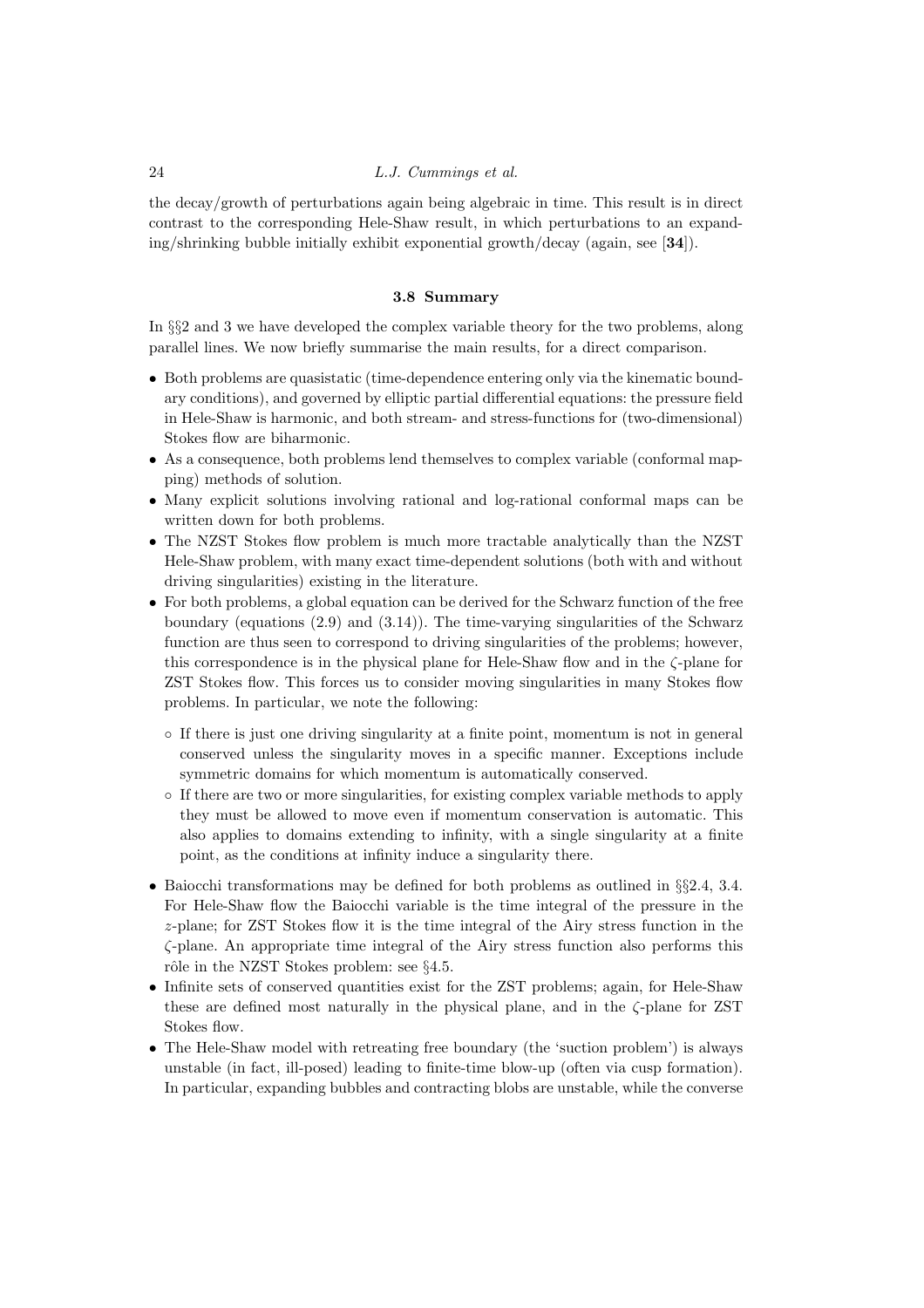situations are stable. For Stokes flow, stability is less clear-cut; however the analysis of nearly-circular geometries gave the contrasting results that contracting blobs and bubbles are unstable (the converse situations being unstable). Moreover, the mode of blow-up differs for the two problems, Hele-Shaw being exponential in time, while Stokes flow is only algebraic.

## 4 Stokes flow: further developments

# 4.1 Preamble

In this section we expand upon the sketch of  $\S$ 3. We have seen that this theory is often unsatisfactory for describing singularity-driven flows; here we extend it to allow a general (one-singularity) flow to be dealt with in a 'physically realistic' manner. We also sketch several extensions of the theory, to account for surface tension in the Baiocchi framework, and to flows with gravity.

We begin by demonstrating how the difficulties noted so far are linked to the assumption of §3 that the Goursat function  $\phi(z, t)$  may be assumed to vanish at the origin, as discussed in §3. Suppose we have a Stokes flow driven solely by surface tension, and no driving singularity. The invariance under rigid-body motion means that there exists a family of possible solutions, which can be generated from any one solution by adding on arbitrary translations and/or rotations to the velocity field. Suppose now that  $(\phi, \chi)$ is the unique solution having zero net momentum. Clearly  $\phi$  does not in general vanish at the origin, so assume  $\phi(0, t) = A(t)$  (arbitrary and complex) and consider the second Goursat pair

$$
\widetilde{\phi} = \phi - A - Bz, \qquad \widetilde{\chi} = \chi + Cz.
$$

It is easily checked that if the first pair is a solution to the free boundary problem then so is the second, provided  $C = \overline{A}$  and  $B = i\lambda$  for some  $\lambda \in \mathbb{R}$  (the force balance condition (3.7) is the same for each, and by (3.5) the pressure fields are identical). However, by (3.6) the corresponding velocity fields then differ according to

$$
\tilde{u_1} + i\tilde{u_2} = u_1 + iu_1 - 2(A + i\lambda z). \tag{4.1}
$$

The second pair has the feature  $\widetilde{\phi}(0,t) = 0$ , which will be seen to simplify the solution procedure considerably (in particular, a polynomial mapping function will yield a solution if and only if this condition holds), but has nonzero net linear and angular momentum, as  $(4.1)$  shows.

If there is no driving singularity, this is of no consequence: we may solve for the simpler case  $\phi(0, t) = 0$  and subtract off the appropriate rigid body motion a posteriori if necessary. However, if we wish to solve for a fixed driving mechanism such as a source or a sink, then doing this gives rise to a solution which is contrived, since it must have the singularity moving in a particular manner within the fluid. Assuming  $\phi(0, t) = 0$  is not always satisfactory therefore, and we shall now consider the more general situation when it is finite and nonzero.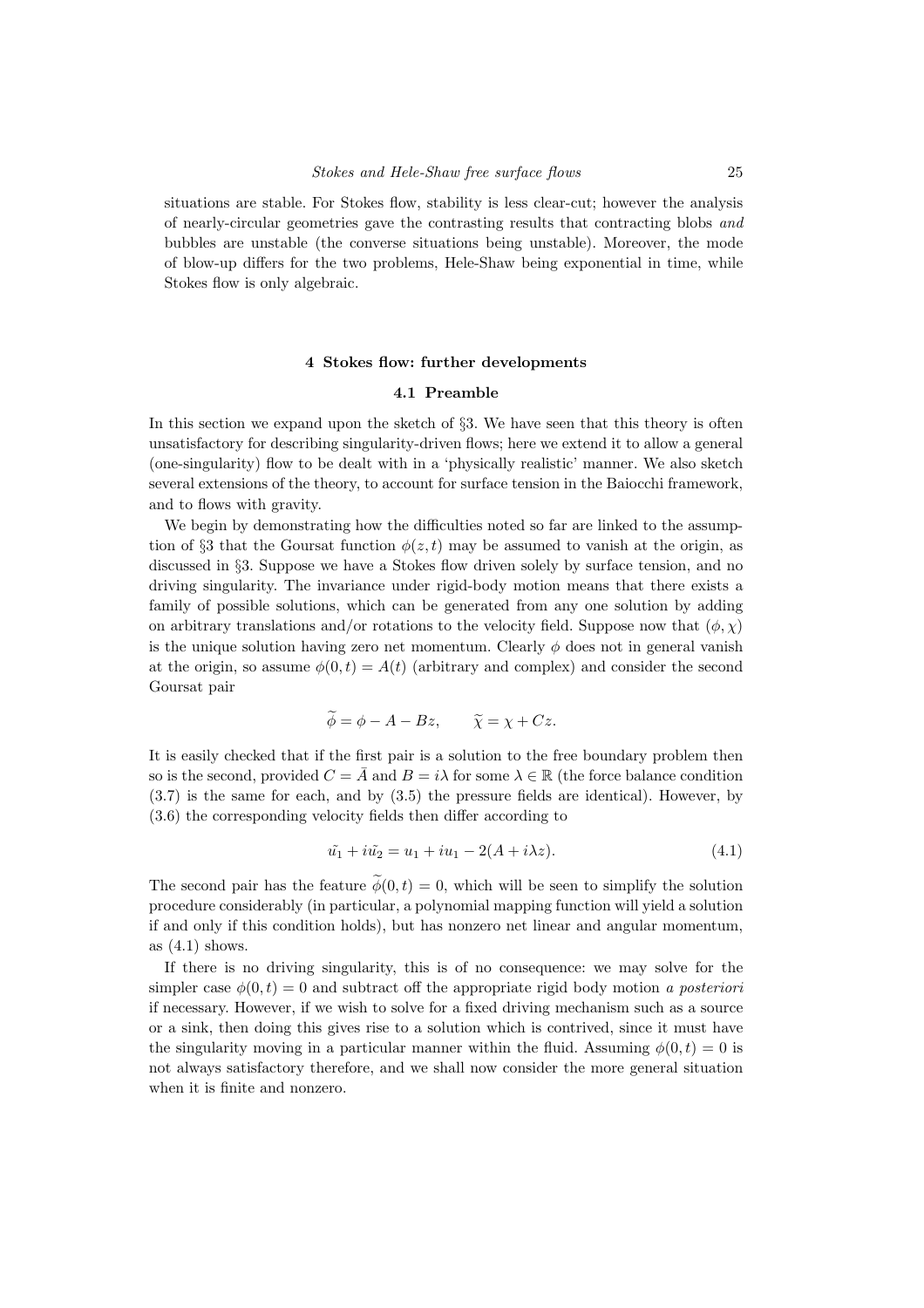## 4.2 Details of the theory for Stokes flow

To extend the theory as indicated above, we go back and fill in some of the details of the complex variable framework, following a slightly different approach to that of [41]. From now on we allow  $\phi(0, t)$  to be nonzero; however in most of the following we assume it to be bounded, which limits the kind of driving singularities we can deal with. The basic ideas we present may be extended to deal with singular behaviour in  $\phi$  at the origin, for example due to a multipole, but the algebra is worse.

Using  $u_t(z)$ ,  $u_n(z)$  to denote the tangential and normal components of the fluid velocity<sup>8</sup> (both real), at a point z on  $\partial \Omega(t)$ , we have

$$
(u_1 + iu_2)|_{\partial\Omega(t)} = (u_t - iu_n)\frac{\partial z}{\partial s}.
$$

Hence from (3.6) we see that

$$
\phi(z,t) - z\overline{\phi'(z,t)} - \overline{\chi'(z,t)} = (u_t(z,t) - iu_n(z,t))\frac{\partial z}{\partial s} \quad \text{on } \partial\Omega(t),\tag{4.2}
$$

and this holds together with the force balance condition (3.7). The left-hand side here is easily rewritten in terms of  $\zeta$ ; for the right-hand side we note that, with  $\zeta = e^{i\theta}$ ,

$$
\frac{\partial z}{\partial s} = f'(e^{i\theta}, t) \frac{d(e^{i\theta})}{ds} = i\zeta f'(\zeta, t) \frac{d\theta}{ds} = i\zeta \frac{f'(\zeta, t)}{|f'(\zeta, t)|}.
$$

In the third equality here we used the facts that  $|\partial z/\partial s| = 1$ , and that  $d\theta/ds$  is real and positive for the anticlockwise tangent. The boundary conditions (4.2) and (3.7) then become

$$
\Phi(\zeta, t) - f(\zeta, t) \frac{\overline{\Phi'(\zeta, t)}}{f'(\zeta, t)} - \frac{\overline{\mathcal{X}'(\zeta, t)}}{f'(\zeta, t)} = i\zeta \big(U_t(\zeta, t) - iU_n(\zeta, t)\big) \frac{f'(\zeta, t)}{|f'(\zeta, t)|},\tag{4.3}
$$

$$
\Phi(\zeta, t) + f(\zeta, t) \frac{\overline{\Phi'(\zeta, t)}}{f'(\zeta, t)} + \frac{\overline{\mathcal{X}'(\zeta, t)}}{f'(\zeta, t)} = -\frac{\gamma}{2\mu} \zeta \frac{f'(\zeta, t)}{|f'(\zeta, t)|},\tag{4.4}
$$

both holding on  $|\zeta| = 1$ . Here  $U_t(\zeta, t)$  and  $U_n(\zeta, t)$  denote the tangential and normal components of the fluid velocity in the  $\zeta$ -plane. Adding (4.3) and (4.4) gives

$$
\frac{2\Phi(\zeta,t)}{\zeta f'(\zeta,t)} = \frac{1}{|f'(\zeta,t)|} \left( U_n(\zeta,t) + iU_t(\zeta,t) - \frac{\gamma}{2\mu} \right) \qquad \text{on } |\zeta| = 1. \tag{4.5}
$$

In addition, elementary consideration of a boundary point  $z(t) = f(e^{i\theta(t)}, t)$  shows

$$
(u_1 + iu_2)|_{\partial \Omega(t)} = i\zeta f'(\zeta, t)\frac{d\theta}{dt} + \frac{\partial f}{\partial t}(\zeta, t),
$$

while equations (3.6) and (3.7) combine to give

$$
(u_1 + iu_2)|_{\partial\Omega(t)} = 2\phi(z, t) - \frac{i\gamma}{2\mu} \frac{\partial z}{\partial s}.
$$
\n(4.6)

Equating these two expressions we find

$$
\frac{1}{\zeta f'(\zeta, t)} \left( 2\Phi(\zeta, t) - \frac{\partial f}{\partial t}(\zeta, t) \right) + \frac{\gamma}{2\mu} \frac{1}{|f'(\zeta, t)|} = i\frac{d\theta}{dt}, \qquad \text{on } |\zeta| = 1. \tag{4.7}
$$

<sup>8</sup> These are measured so that  $u_n > 0$  if the motion is along the outward normal, and  $u_t > 0$ if the velocity is along the anticlockwise tangent vector.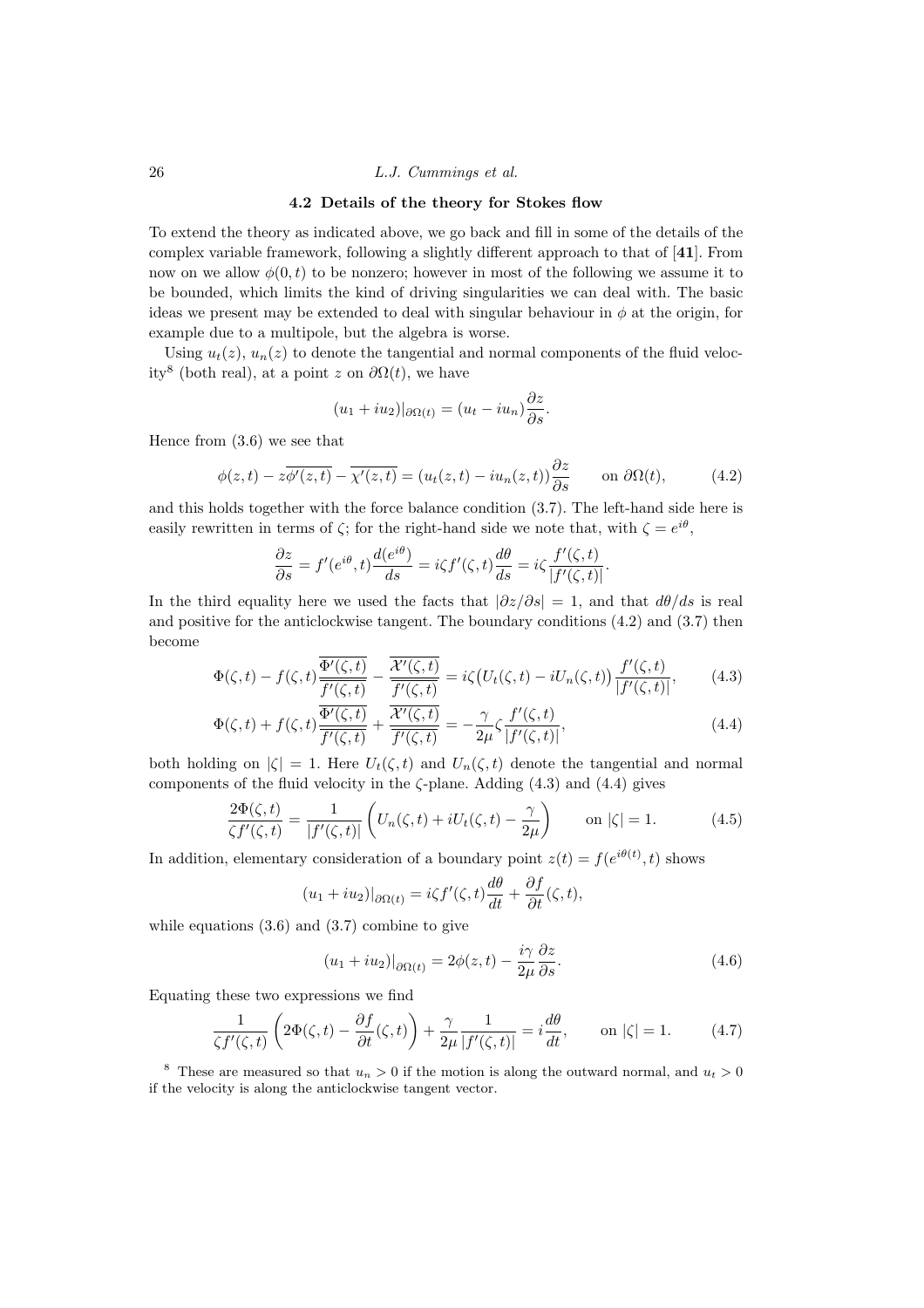Comparison of  $(4.5)$  and  $(4.7)$  gives

$$
\frac{U_n}{|f'(\zeta, t)|} = \Re\left(\frac{f_t(\zeta, t)}{\zeta f'(\zeta, t)}\right),\tag{4.8}
$$

$$
\frac{U_t}{|f'(\zeta, t)|} = \Im\left(\frac{f_t(\zeta, t)}{\zeta f'(\zeta, t)}\right) + \frac{d\theta}{dt}.\tag{4.9}
$$

Adding equations (4.2) and (3.7) yields

$$
2\Im\left[\phi(z,t)\frac{d\bar{z}}{ds}\right] = \frac{\gamma}{2\mu} - u_n,
$$

while (3.7) alone gives

$$
\phi(z,t)\frac{\partial\bar z}{\partial s}+z\overline{\phi'(z,t)}\frac{\partial\bar z}{\partial s}+\overline{\chi'(z,t)}\frac{\partial\bar z}{\partial s}=\frac{i\gamma}{2\mu}.
$$

Eliminating  $\gamma/(2\mu)$  between the last two equations gives

$$
\frac{\partial}{\partial s}(\bar{z}\phi(z,t)+\chi(z,t))=-iu_n.
$$

For the steady problem  $u_n \equiv 0$  and this is just the 'streamline condition', that both the streamfunction and the Airy stress function are constant on the free boundary. For the time-dependent problem we recast the equation in terms of  $\zeta$  using (4.8) to find, after some rearrangement, the condition

$$
\frac{\partial}{\partial \zeta} \left( \mathcal{X}(\zeta, t) + \bar{f}(1/\zeta, t) \left[ \Phi(\zeta, t) - \frac{1}{2} f_t(\zeta, t) \right] \right) + \frac{1}{2} \frac{\partial}{\partial t} \left( f'(\zeta, t) \bar{f}(1/\zeta, t) \right) = 0, \tag{4.10}
$$

holding on  $|\zeta| = 1$ , and elsewhere by analytic continuation. Note that equation (4.10) assumes nothing about the behaviour of  $\phi(z,t)$  at the origin, nor does it contain the surface tension parameter  $\gamma$ ; however, it does contain both of the unknown Goursat functions, which limits its application.

We need one more equation to close the problem; for this we return to  $(4.7)$  and observe that the real part of the left-hand side must vanish on  $|\zeta|=1$ . Analytic continuation is complicated by the square-root branch point in  $|f'(\zeta, t)|$ , but (following [41]) this is dealt with by introducing functions  $\mathcal{F}_+(\zeta, t)$ ,  $\mathcal{F}_-(\zeta, t)$ , analytic on  $|\zeta| < 1$ ,  $|\zeta| > 1$  respectively, such that

$$
\frac{1}{\big(f'(\zeta,t)\overline{f'}(1/\zeta,t)\big)^{1/2}} = \mathcal{F}_+(\zeta,t) - \mathcal{F}_-(\zeta,t).
$$

These functions are unique if we also insist that  $\mathcal{F}_-(\zeta, t)$  vanish as  $|\zeta| \to \infty$ , and have the explicit representation  $(cf. (3.10))$ 

$$
\mathcal{F}_{\pm}(\zeta,t) = \frac{1}{2\pi i} \oint_{|\tau|=1} \frac{1}{|f'(\tau,t)|} \frac{d\tau}{(\tau-\zeta)},
$$

for  $|\zeta|$  < 1 and  $|\zeta|$  > 1 respectively. Condition (4.7) can thus be rewritten as

$$
\Re\left(\frac{1}{\zeta f'(\zeta,t)}\left[2\Phi(\zeta,t)-\frac{\partial f}{\partial t}(\zeta,t)\right]+\frac{\gamma}{\mu}\mathcal{F}_+(\zeta,t)\right)=\frac{\gamma}{2\mu}\mathcal{F}_+(0,t),\qquad\text{on }\left|\zeta\right|=1.
$$

This boundary condition may be analytically continued away from the unit circle, but this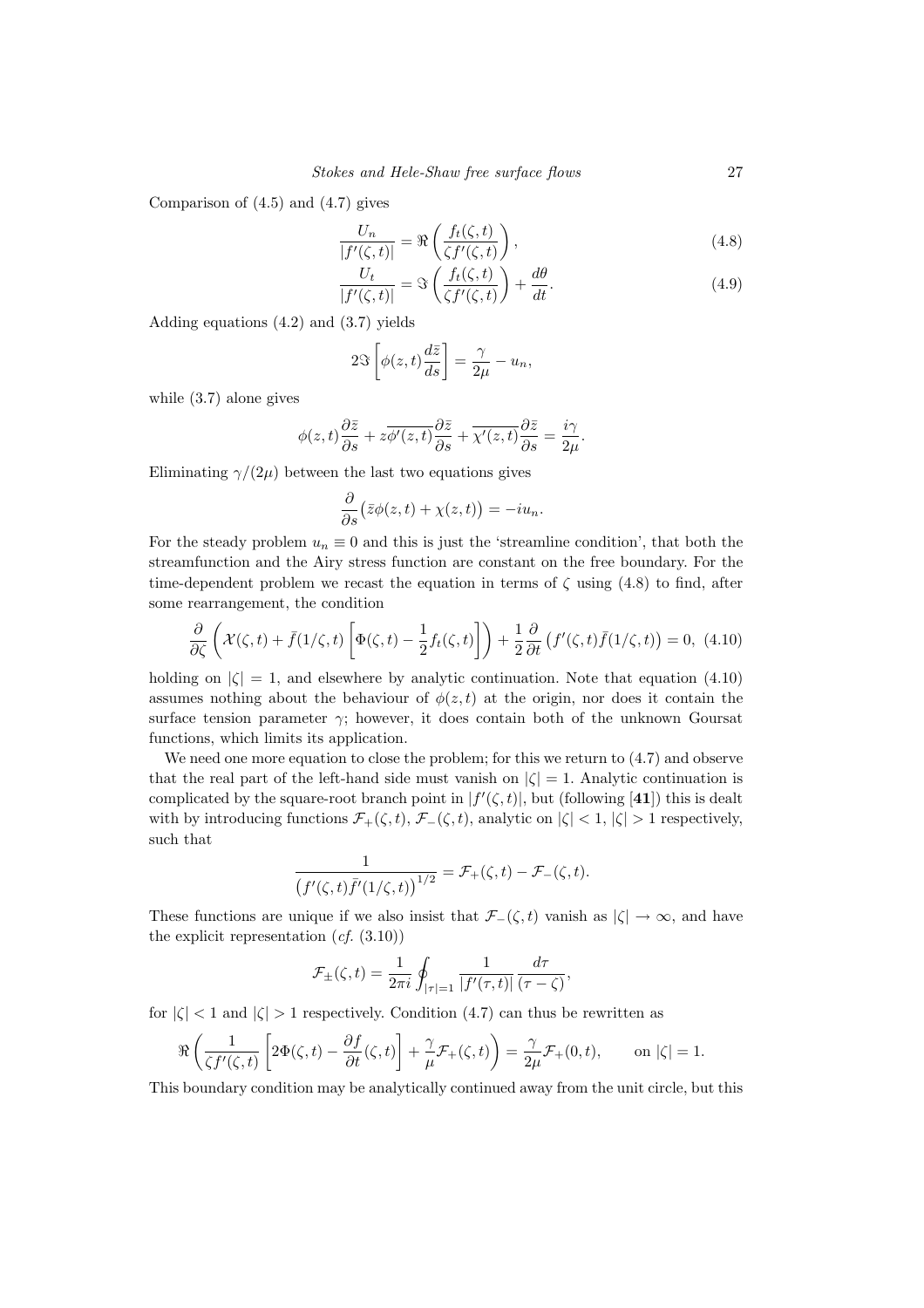continuation depends on the behaviour of the function  $\Phi$  at the origin. When  $\Phi(0, t) = 0$ it is easily checked that the continuation is given by equation (3.9), noting that  $G_{+}(\zeta, t)$  =  $2\mathcal{F}_+(\zeta,t) - \mathcal{F}_+(0,t)$ ; when  $\Phi(0,t) = A(t)$  (finite and nonzero) the continuation is

$$
2\Phi(\zeta,t) - \frac{\partial f}{\partial t}(\zeta,t) + \frac{\gamma}{2\mu}G_+(\zeta,t)\zeta f'(\zeta,t) = 2\frac{f'(\zeta,t)}{f'(0,t)}(A(t) - \overline{A(t)}\zeta^2). \tag{4.11}
$$

In particular, we note that when  $A \neq 0$ , polynomial maps no longer work; if  $f(\zeta, t)$  is a polynomial of degree *n* then the term in A has a pole of order  $(n + 1)$ , and there is no balancing term. Expressions for cases of singular behaviour of  $\Phi(\zeta, t)$  at the origin (e.g. poles) may be written down [9], but they are more complicated, and the above is the only generalisation we consider.

## 4.3 A hyperbolic partial differential equation for the Schwarz function

#### 4.3.1 Formulation

We saw in §3.6 how, by solving a simple differential equation (3.24) for the function  $H_e(\zeta, t)$  (whose derivative is the part of the Schwarz function that is singular within  $|\zeta| = 1$ , we are able to deduce the form of the mapping function for a particular geometry and driving mechanism. When we drop the assumption  $\phi(0, t) = 0$  equation (3.24) no longer holds, and in this section we find and solve its replacement.

Setting  $A(t) = P(t)e^{i\beta(t)}$  for real  $P(t)$ ,  $\beta(t)$ , we define

$$
\check{\zeta} = \zeta e^{-i\beta(t)},
$$

and write  $\check{f}(\check{\zeta},t) = f(\zeta,t)$  (and similarly for other functions of  $\zeta$ ). Equations (4.10) and (4.11) then combine to give

$$
\frac{\partial}{\partial t} \left( \check{f}'(\check{\zeta},t) \check{\bar{f}}(1/\check{\zeta},t) \right) - i \frac{d\beta}{dt} \check{f}'(\check{\zeta},t) \check{\bar{f}}(1/\check{\zeta},t) + 2 \check{\mathcal{X}}'(\check{\zeta},t) \n+ \frac{2A(t)}{\check{f}'(0,t)} \frac{\partial}{\partial \check{\zeta}} \left( (1 - \check{\zeta}^2) \check{f}'(\check{\zeta},t) \check{\bar{f}}(1/\check{\zeta},t) \right) = \frac{\gamma}{2\mu} \frac{\partial}{\partial \check{\zeta}} \left( \check{\zeta} \check{f}'(\check{\zeta},t) \check{\bar{f}}(1/\check{\zeta},t) \check{\alpha}_{+}(\check{\zeta},t) \right) \tag{4.12}
$$

(here the prime denotes  $\partial/\partial \check{C}$ ), which reduces to (3.8) when  $A(t) = 0 = \beta(t)$ .

We now assume zero surface tension, for simplicity. The relevant governing equations are then (4.11) and (4.12), with  $\gamma = 0$ . From (3.13) we have

$$
H'(\zeta, t) = f'(\zeta, t)\bar{f}(1/\zeta, t) = e^{-i\beta} \check{f}'(\check{\zeta}, t)\bar{\check{f}}(1/\check{\zeta}, t) = e^{-i\beta} \check{H}'(\check{\zeta}, t)
$$

Equation (4.12) then becomes

$$
\frac{\partial}{\partial t}\left(e^{-i\beta}\check{H}'(\check{\zeta},t)\right) + 2e^{-i\beta}\check{\mathcal{X}}'(\check{\zeta},t) + \frac{2A(t)}{\check{f}'(0,t)}\frac{\partial}{\partial \check{\zeta}}\left((1-\check{\zeta}^2)e^{-i\beta}\check{H}'(\check{\zeta},t)\right) = 0,
$$

which may be integrated once with respect to  $\check{\zeta}$  giving

$$
\frac{\partial (e^{-i\beta} \check{H})}{\partial t} + \frac{2A(t)}{\check{f}'(0,t)}(1-\check{\zeta}^2)\frac{\partial (e^{-i\beta} \check{H})}{\partial \check{\zeta}} + 2e^{-i\beta} \check{\mathcal{X}}(\check{\zeta},t) = 0,
$$

where the arbitrary function of time has been absorbed into  $\check{\mathcal{X}}(\check{\zeta},t)$  without loss of generality. This equation replaces (3.14). Note that the combination  $A(t)/\check{f}'(0,t)$  is real, being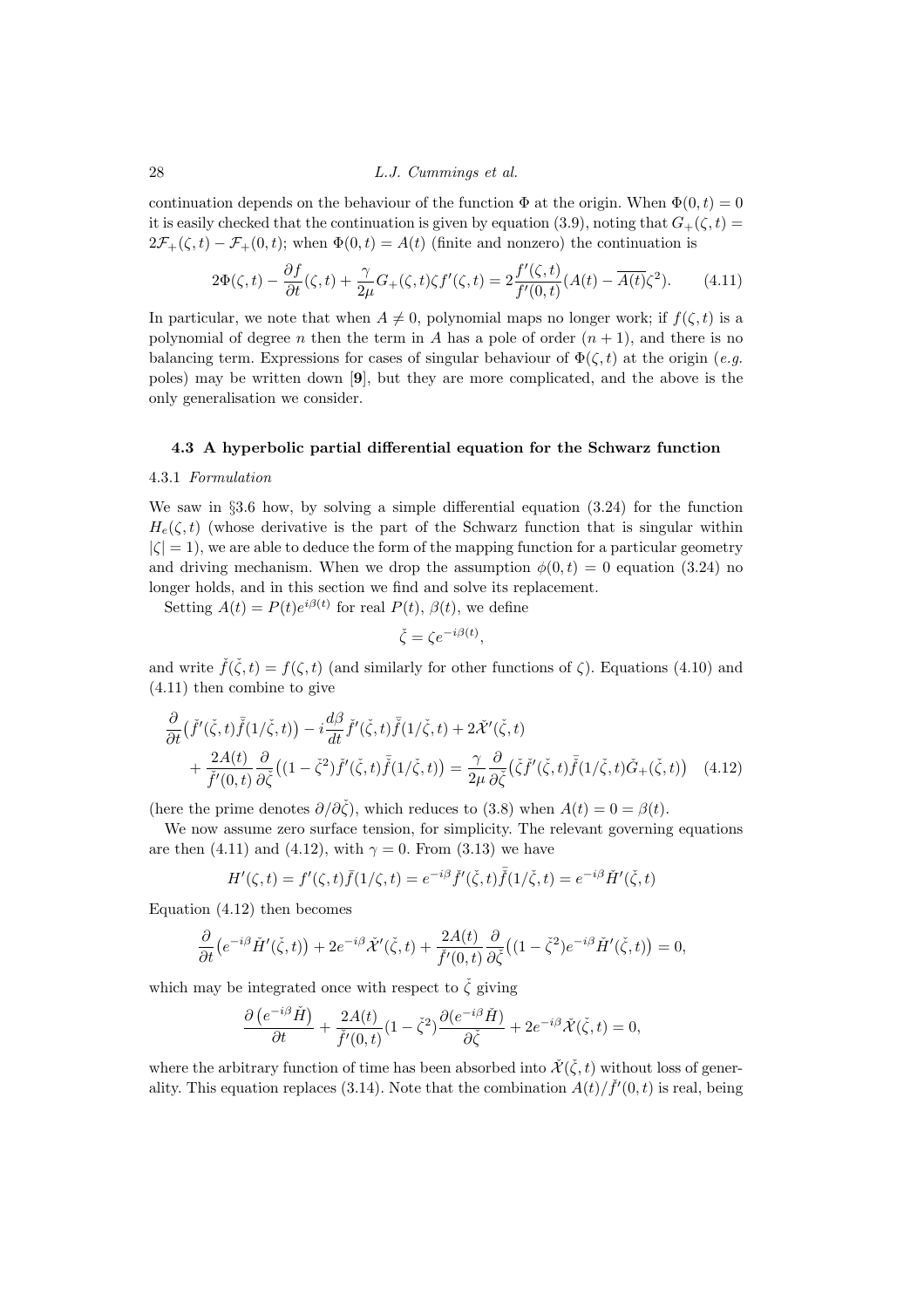exactly  $P(t)/f'(0, t)$ . Henceforth we drop the inverted hats on functions and variables, on the understanding that we are working with  $e^{-i\beta}H$ ,  $e^{-i\beta}\tilde{X}$  and a real  $A(t)$ ; they do not affect the analysis and are not needed in any case if  $\phi(0, t)$  is real.

We want to take the singular part of this partial differential equation within the unit disc, since we know  $\mathcal{X}_{e}(\zeta,t)$  precisely for a given driving mechanism. When doing this, we must remember to subtract off the regular terms arising from the term  $-(2A(t)\zeta^2/f'(0,t))\partial H_e/\partial \zeta$ . The result, using (3.23), is

$$
\frac{\partial H_e}{\partial t} + \frac{2A(t)}{f'(0,t)}(1-\zeta^2)\frac{\partial H_e}{\partial \zeta} + 2\mathcal{X}_e(\zeta,t) = -\frac{2A(t)}{\pi f'(0,t)}\big(\mathcal{M}_0(t)\zeta + \mathcal{M}_1(t)\big),
$$

where  $\mathcal{M}_0$  and  $\mathcal{M}_1$  are, respectively, the zeroth and first moments as defined by (3.18). (This result is quite general; for a specific driving mechanism one or other of  $\mathcal{M}_0$  and  $\mathcal{M}_1$  may be constant.) Alternatively, defining the scaled time variable  $\tau$  by

$$
\frac{d\tau}{dt} = \frac{2A(t)}{f'(0,t)}
$$

with  $\tau(0) = 0$ ,

$$
\frac{\partial H_e}{\partial \tau} + (1 - \zeta^2) \frac{\partial H_e}{\partial \zeta} = -\frac{1}{\pi} \left( \mathcal{M}_0(\tau) \zeta + \mathcal{M}_1(\tau) \right) - \frac{f'(0, \tau)}{A(\tau)} \mathcal{X}_e(\zeta, \tau). \tag{4.13}
$$

(We abuse notation and use the same letters for the functions whether the dependence is on t or  $\tau$ .) Defining the function

$$
\mathcal{H}(\zeta,\tau) = \sum_{k=1}^{\infty} \frac{\mathcal{M}_k(\tau)}{k\zeta^k} = \mathcal{M}_0(\tau) \log \zeta - \pi H_e(\zeta,\tau),\tag{4.14}
$$

(4.13) then becomes

$$
\frac{\partial \mathcal{H}}{\partial \tau} + (1 - \zeta^2) \frac{\partial \mathcal{H}}{\partial \zeta} = \frac{\mathcal{M}_0}{\zeta} + \mathcal{M}_1 + \frac{\pi f'(0, \tau)}{A(\tau)} \hat{\mathcal{X}}_e(\zeta, \tau), \tag{4.15}
$$

where  $\hat{\mathcal{X}}_e(\zeta,\tau) := \mathcal{X}_e(\zeta,\tau) + (Q/2\pi) \log \zeta$ , so we have subtracted off any point source/sink behaviour. If, for example, we have a flow driven only by a point source/sink, then  $\hat{\mathcal{X}}_e(\zeta,\tau) \equiv 0$  and the partial differential equation for  $\mathcal H$  is just

$$
\frac{\partial \mathcal{H}}{\partial \tau} + (1 - \zeta^2) \frac{\partial \mathcal{H}}{\partial \zeta} = \frac{\mathcal{M}_0(\tau)}{\zeta} + \mathcal{M}_1.
$$
 (4.16)

If on the other hand we have a dipole of strength  $M$  at the origin (and no point sink) then  $\hat{\mathcal{X}}_e(\zeta,\tau) \equiv \mathcal{X}_e(\zeta,\tau) = M/(f'(0,\tau)\zeta)$ . This is essentially the same as the case  $\hat{\mathcal{X}}_e(\zeta,\tau) \equiv 0$ (only the coefficient of  $1/\zeta$  in (4.16) is modified), so we can find the general solution of the partial differential equation in this case too with no extra work. With no point sink or source,  $\mathcal{M}_0$  is just a positive constant equal to the area of the fluid domain.

befining  $\hat{\mathcal{H}} = \mathcal{H} - \int^{\tau} M_1(\tau') d\tau'$ , (4.16) becomes

$$
\frac{\partial \hat{\mathcal{H}}}{\partial \tau} + (1 - \zeta^2) \frac{\partial \hat{\mathcal{H}}}{\partial \zeta} = \frac{\mathcal{M}_0(\tau)}{\zeta}.
$$

The characteristic projections in the  $(\zeta, \tau)$ –plane are

$$
\zeta = \tanh(\tau + \tanh^{-1}\zeta_0),
$$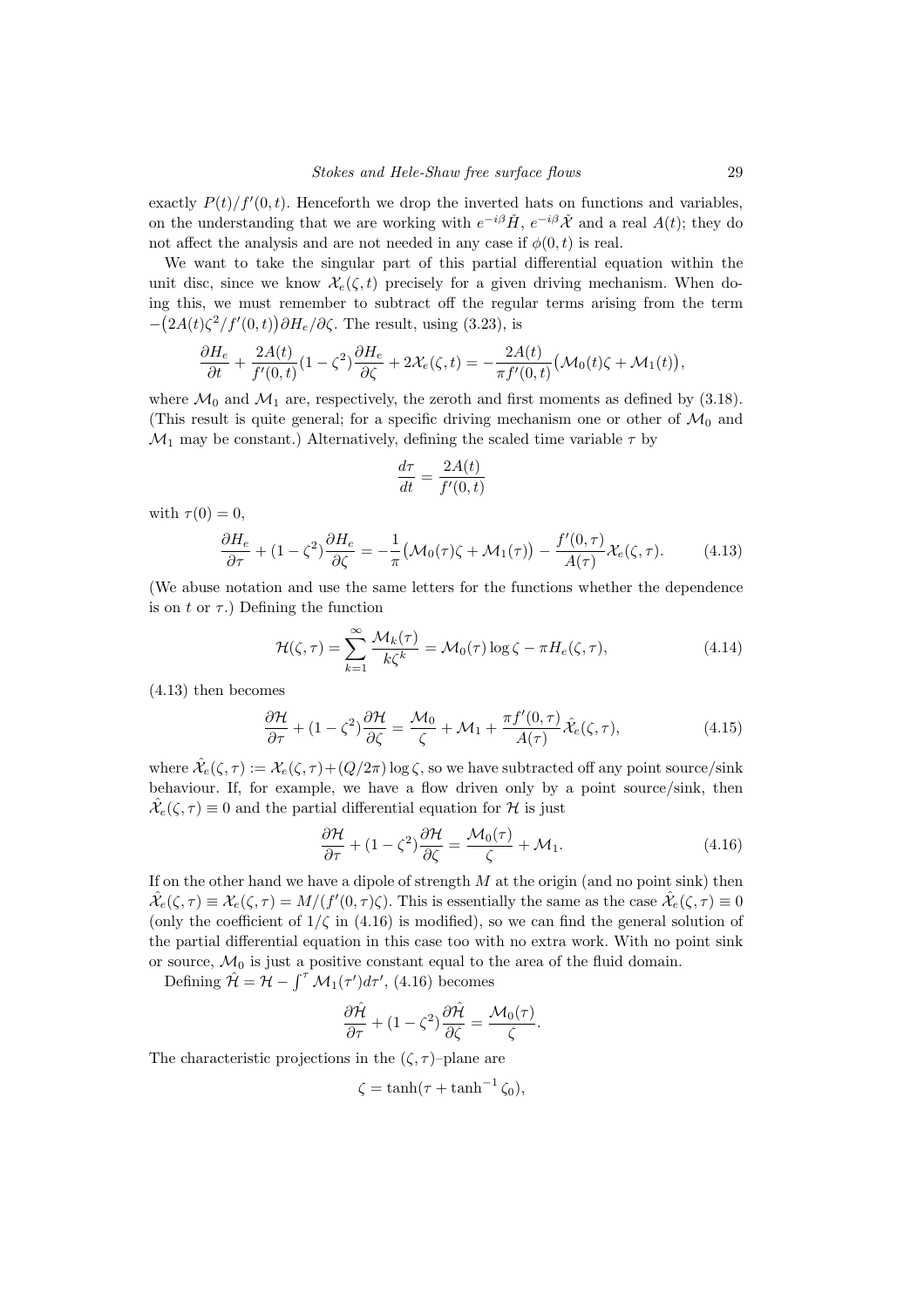for some parameter  $\zeta_0$ . Equivalently, the combination

$$
\tanh^{-1}\zeta_0 = \tanh^{-1}\zeta - \tau
$$

is constant along a characteristic. On characteristics,

$$
\frac{d\hat{\mathcal{H}}}{d\tau} = \frac{\mathcal{M}_0(\tau)}{\tanh(\tau + \tanh^{-1}\zeta_0)},
$$

so the solution to (4.16) is

$$
\mathcal{H}(\zeta,\tau) = \int_0^{\tau} \frac{\mathcal{M}_0(\tau')d\tau'}{\tanh(\tau'-\tau+\tanh^{-1}\zeta)} + \mathcal{H}_0\left(\frac{\zeta-\tanh\tau}{1-\zeta\tanh\tau}\right) + \int_0^{\tau} \mathcal{M}_1(\tau')d\tau', \tag{4.17}
$$

where  $\mathcal{H}_0(\zeta) = \mathcal{H}(\zeta, 0)$  depends on the initial conditions.

# 4.3.2 Stokes moments when  $\phi(0, t) \neq 0$

We are still able to recover the Stokes flow moments in the more complicated case  $\phi(0,t) = A(t) \neq 0$ . We can do this either by noting that by (3.23) the  $\mathcal{M}_k$  are the Laurent coefficients of the function  $H'_{e}(\zeta, \tau)$ , or more directly, by considering the system of ordinary differential equations satisfied by the  $\mathcal{M}_k(\tau)$ , and solving the partial differential equation for their generating function. We again do this for the case of a point sink singularity, to compare with the results of §3.5.

With the  $\mathcal{M}_k$  defined as in §3.5, a similar analysis to that section (but using equations (4.11) and (4.12) instead of (3.8) and (3.9), and working with the scaled time  $\tau$ ) gives

$$
\frac{d\mathcal{M}_k}{d\tau} = \begin{cases}\n\frac{Qf'(0,\tau)}{2A(\tau)} & k = 0 \\
k(\mathcal{M}_{k-1} - \mathcal{M}_{k+1}) & k = 1, 2, ....\n\end{cases}
$$
\n(4.18)

Multiplying the equations for  $k \geq 1$  by  $\zeta^k/k$  and summing, we find

$$
\frac{\partial \mathcal{H}_1}{\partial \tau} + (1 - \zeta^2) \frac{\partial \mathcal{H}_1}{\partial \zeta} = \mathcal{M}_0 \zeta + \mathcal{M}_1,\tag{4.19}
$$

where

$$
\mathcal{H}_1(\zeta,\tau)=\sum_1^{\infty}\frac{\mathcal{M}_k}{k}\zeta^k\equiv \mathcal{H}(1/\zeta,\tau).
$$

Comparing  $(4.19)$  and  $(4.16)$ , the solution is immediate from  $(4.17)$  as

$$
\mathcal{H}_1(\zeta,\tau) = \int_0^{\tau} \mathcal{M}_0(\tau') \tanh(\tau' - \tau + \tanh^{-1} \zeta) d\tau' \n+ \mathcal{H}_{10} \left( \frac{\zeta - \tanh \tau}{1 - \zeta \tanh \tau} \right) + \int_0^{\tau} \mathcal{M}_1(\tau') d\tau', \quad (4.20)
$$

where  $\mathcal{H}_{10}(\zeta) = \mathcal{H}_1(\zeta, 0)$ . In line with the comments following equation (4.15), the solution for the dipole problem would be exactly the same but with  $\mathcal{M}_0(\tau')$  in the first integrand replaced by  $\mathcal{M}_0 + M\pi/A(\tau').$ 

The function  $\mathcal{H}_1(\zeta,\tau)$  is a generating function for the moments, which can now be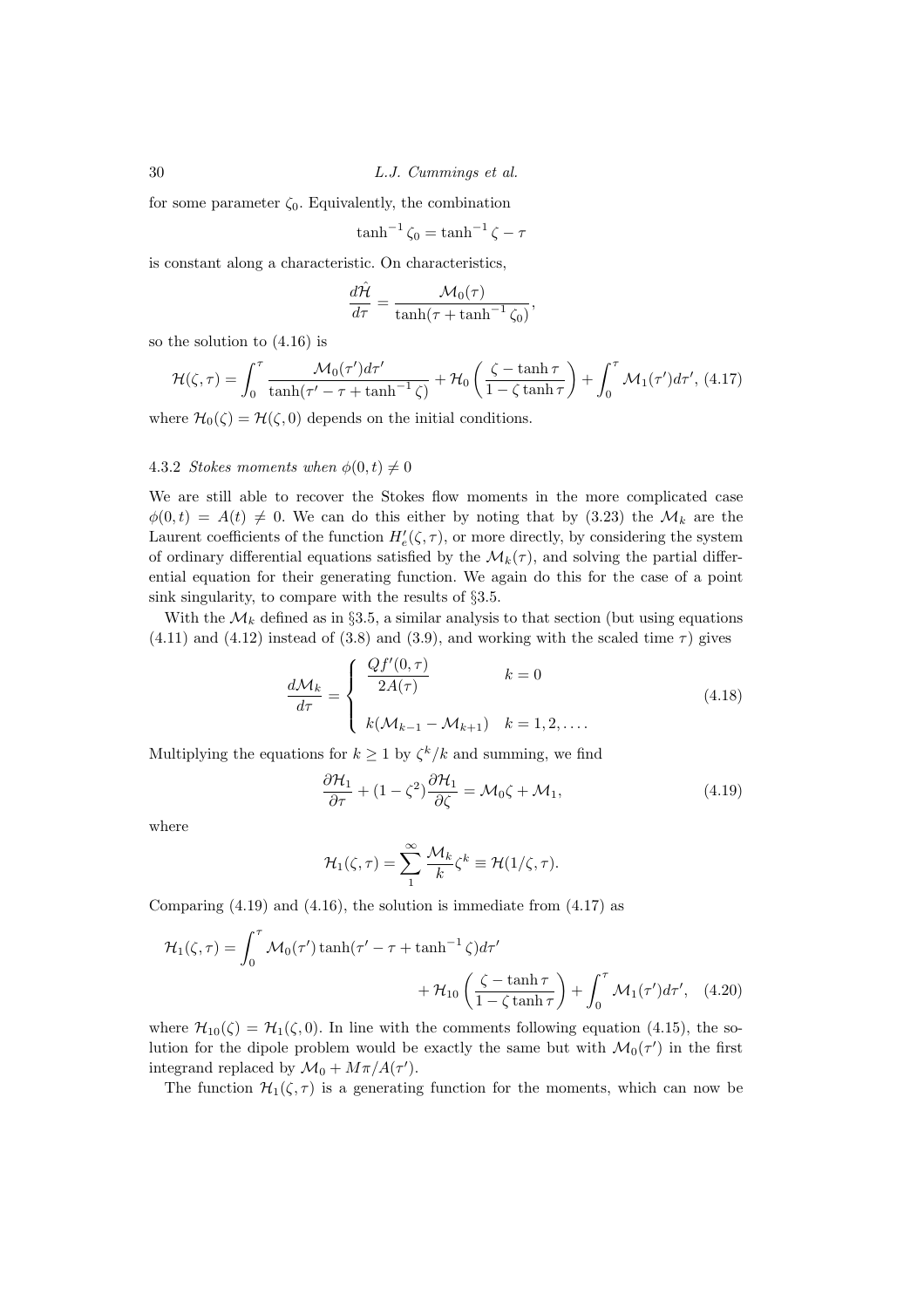recovered. Setting  $\zeta = 0$  in (4.20) gives a 'consistency condition' which must be satisfied, namely

$$
\mathcal{H}_1(0,t) = 0 = \int_0^{\tau} \mathcal{M}_0(\tau') \tanh(\tau' - \tau) d\tau' + \mathcal{H}_{10}(-\tanh \tau) + \int_0^{\tau} \mathcal{M}_1(\tau') d\tau'.
$$

This equation, and the  $k = 0$  equation of (4.18), provide constraints on  $\mathcal{M}_0(\tau)$ ,  $\mathcal{M}_1(\tau)$ , and  $A(\tau)$ .

# 4.4 A dipole in a circle

In this section we illustrate by example how the results of §4.3 may be used to tackle initial-value problems. We consider ZST Stokes flow with a dipole placed at the centre of an initially-circular fluid domain (cf. §3.6). A solution is first found with  $\phi(0, t) = 0$ , but the lack of symmetry means that it is 'moving singularity' solution (or does not conserve momentum). We then consider the more difficult case  $\phi(0, t) \neq 0$ .

# 4.4.1 The case  $\phi(0, t) = 0$

We begin by finding the solution under the assumption that  $\phi(0, t) = 0$ . The working here parallels that of §3.6 exactly, and we give only an outline. For a dipole of strength M at the origin the Goursat function  $\chi$  has the singular behaviour

$$
\chi(z,t) = \frac{M}{z} + O(1) \quad \text{as } z \to 0;
$$

and following through the steps leading to (3.26) we find that

$$
H'_{e}(\zeta, t) = \frac{r^2}{\zeta} + \frac{2M\theta_3(t)}{\zeta^2} \equiv [f'(\zeta, t)\bar{f}(1/\zeta, t)]_e,
$$
\n(4.21)

where  $\theta_3$  is defined by

$$
\theta_3(t) = \int_0^t \frac{dt'}{f'(0, t')}.
$$

Thus in this case the conformal map must be a quadratic (rather than a cubic) polynomial,

$$
f(\zeta, t) = a(t)\zeta + b(t)\zeta^2,
$$

where we fix  $a(0) = 1$  and  $b(0) = 0$ . Matching the singularity at the origin in (3.8) (with  $\gamma = 0$ ) gives the evolution equations

$$
\frac{d}{dt}(ab) = \frac{2M}{a^2},\tag{4.22}
$$

$$
\frac{d}{dt}(a^2 + 2b^2) = 0.\t\t(4.23)
$$

We solve these by setting  $a(t) = \sin \theta(t)$ ; then  $b(t)$ √  $\overline{2} = \cos \theta(t)$  and the evolution is determined by the equation

$$
\theta - \sin 2\theta + \frac{1}{4}\sin 4\theta = -8Mt\sqrt{2} + \frac{\pi}{2}.
$$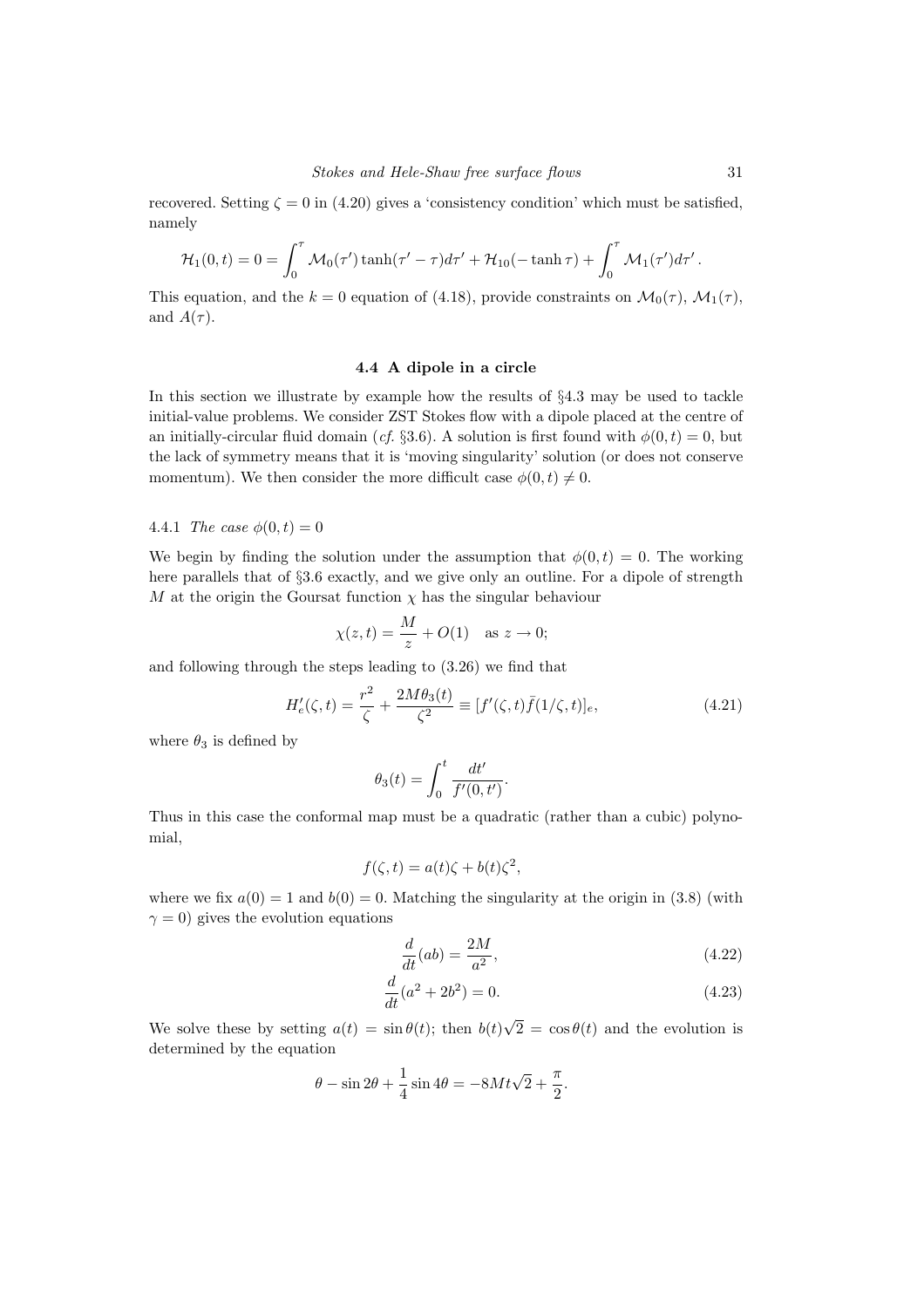

Figure 4. Evolution of a circular region containing a dipole at the origin.

As in §3.6 this solution also blows up via cusp formation, this time at  $t = (\pi+4)/(32M)$ √ 3). The evolution until the blow-up time is shown in Figure 4. Regarding the dipole as fixed, it is easy to see from the figure that the fluid domain has a nonzero net momentum along the positive  $x$ -axis. Its magnitude is

$$
\frac{4\pi Mb^2}{a(2b^2 - a^2)} \equiv \frac{2\pi M \cos \theta}{\tan \theta \cos 2\theta}.
$$

Alternatively, if the momentum is to be kept at zero, the dipole must move along the x-axis with the appropriate velocity.

# 4.4.2 The case  $\phi(0, t) \neq 0$ .

We now attempt to remedy the time-varying momentum (or imposed singularity motion) by allowing  $\phi(0, t)$  to be nonzero, in line with the comments of §3, using the theory developed in §4.3.

The initial conformal map is just

$$
f(\zeta,0) = a_0 \zeta,
$$

so by (3.13)

$$
H'_{e}(\zeta,0) = [f'(\zeta,0)\bar{f}(1/\zeta,0)]_{e} = \frac{a_0}{\zeta},
$$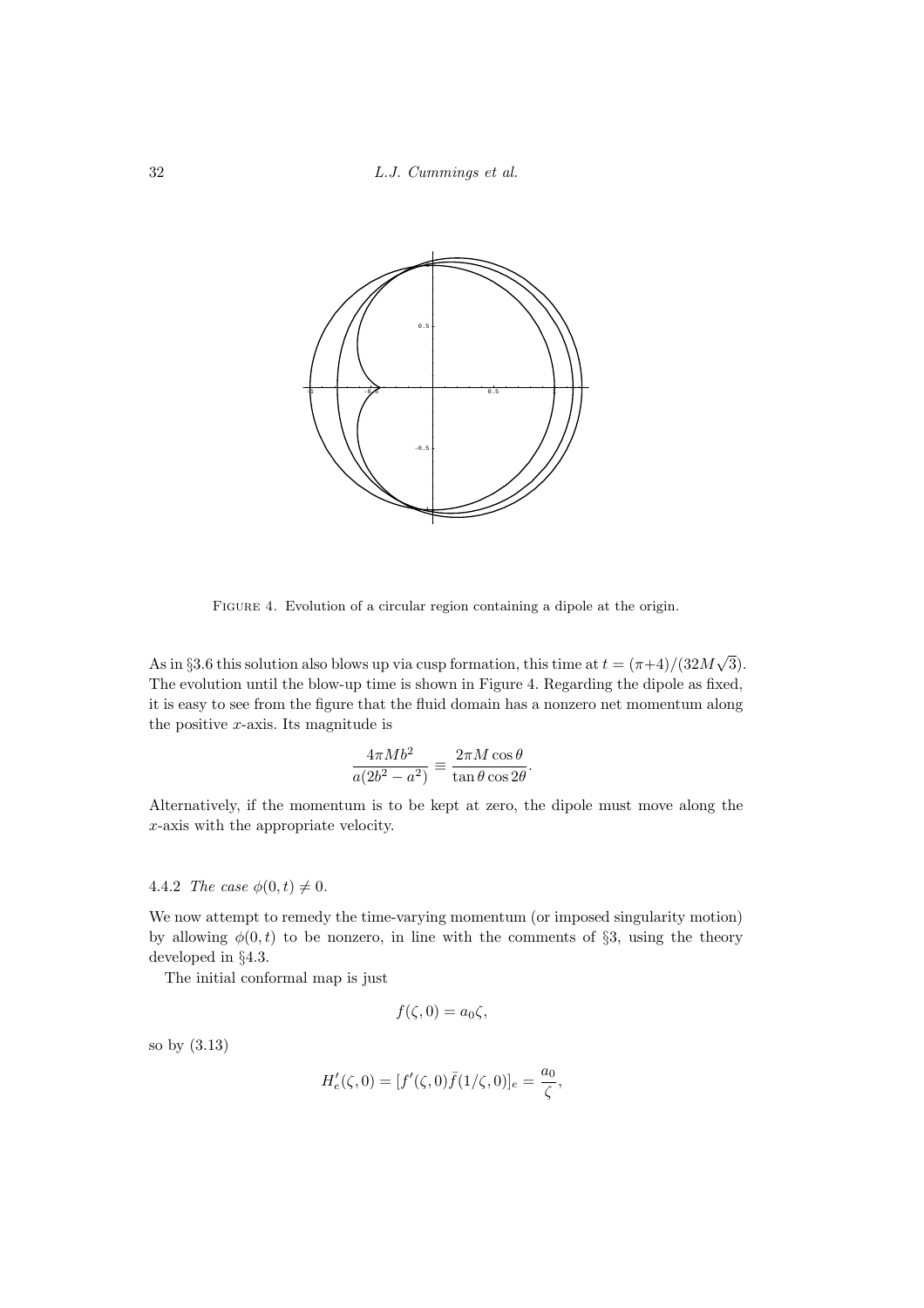and using (4.14) (noting that the area  $\mathcal{M}_0 = \pi a_0^2$  is constant for a dipole singularity),

$$
\mathcal{H}'(\zeta,0) = \frac{\mathcal{M}_0}{\zeta} - \pi H'_e(\zeta,0) = 0
$$

so

$$
\mathcal{H}(\zeta,0)=0.
$$

As noted below equation (4.16), we now have  $\hat{\mathcal{X}}_e(\zeta,\tau) = M/(\zeta f'(0,\tau))$ , so if we define  $\hat{\mathcal{M}}_0(\tau)$  by

$$
\hat{\mathcal{M}}_0(\tau) = \mathcal{M}_0 + \frac{\pi M}{A(\tau)} \equiv \pi a_0^2 + \frac{\pi M}{A(\tau)},
$$

the partial differential equation governing the evolution of  $H$  is exactly (4.16), with  $\mathcal{M}_0$ replaced by  $\hat{\mathcal{M}}_0$ . With the above initial condition, the solution (from (4.17)) is

$$
\mathcal{H}(\zeta,\tau) = \int_0^{\tau} \frac{\hat{\mathcal{M}}_0(\tau')d\tau'}{\tanh(\tau'-\tau+\tanh^{-1}\zeta)} + \int_0^{\tau} \mathcal{M}_1(\tau')d\tau'.
$$

Hence the solution for  $H_e(\zeta, \tau)$  follows from (4.14) as

$$
H_e(\zeta,\tau) = a_0^2 \log \zeta - \frac{1}{\pi} \int_0^{\tau} \frac{\hat{\mathcal{M}}_0(\tau') d\tau'}{\tanh(\tau'-\tau+\tanh^{-1}\zeta)} - \frac{1}{\pi} \int_0^{\tau} \mathcal{M}_1(\tau') d\tau'.
$$

Differentiating with respect to  $\zeta$ , and making the substitution  $x = \tanh(\tau - \tau')$  in the integral yields

$$
H'_{e}(\zeta,\tau) = \frac{a_0^2}{\zeta} + a_0^2 \int_0^{\tanh \tau} \frac{dx}{(\zeta - x)^2} + M \int_0^{\tanh \tau} \frac{dx}{A(\tau - \tanh^{-1} x)(\zeta - x)^2}
$$
  
= 
$$
-\frac{M}{A(\tau)\zeta} + \frac{(a_0^2 + M/A(0))}{\zeta - \tanh \tau} - \int_0^{\tanh \tau} \frac{M A'(\tau - \tanh^{-1} x) dx}{A^2(\tau - \tanh^{-1} x)(\zeta - x)(1 - x^2)}, \quad (4.24)
$$

where we integrated by parts between the first and second equalities. As in the simpler example of §3.6, this must give us the singularities of  $\bar{f}(1/\zeta, \tau)$  within the unit disc. The above expression reveals these to be simple poles at  $\zeta = 0$ ,  $\zeta = \tanh \tau$ , joined by a *line* singularity along  $(0, \tanh \tau)$  on the positive real  $\zeta$ -axis. Hence the form of the mapping function must be such that

$$
\bar{f}(1/\zeta,\tau) = \frac{a(\tau)}{\zeta} + \frac{b(\tau)}{(\zeta - \tanh \tau)} + \int_0^{\tanh \tau} \frac{D(x,\tau)}{\zeta - x} dx,
$$

so that

$$
f(\zeta,\tau) = a(\tau)\zeta + \frac{b(\tau)\zeta}{1 - \zeta\tanh\tau} + \int_0^{\tanh\tau} \frac{\zeta D(x,\tau)}{1 - x\zeta} dx,\tag{4.25}
$$

for some unknown functions  $a(\tau)$ ,  $b(\tau)$ ,  $D(x, \tau)$  (real, as the fluid domain is symmetric about the  $x$ -axis). We need to match singularities for this mapping function in the relation given in (3.26),

$$
H'_{e}(\zeta, \tau) = [f'(\zeta, \tau)\bar{f}(1/\zeta, \tau)]_{e}.
$$
\n(4.26)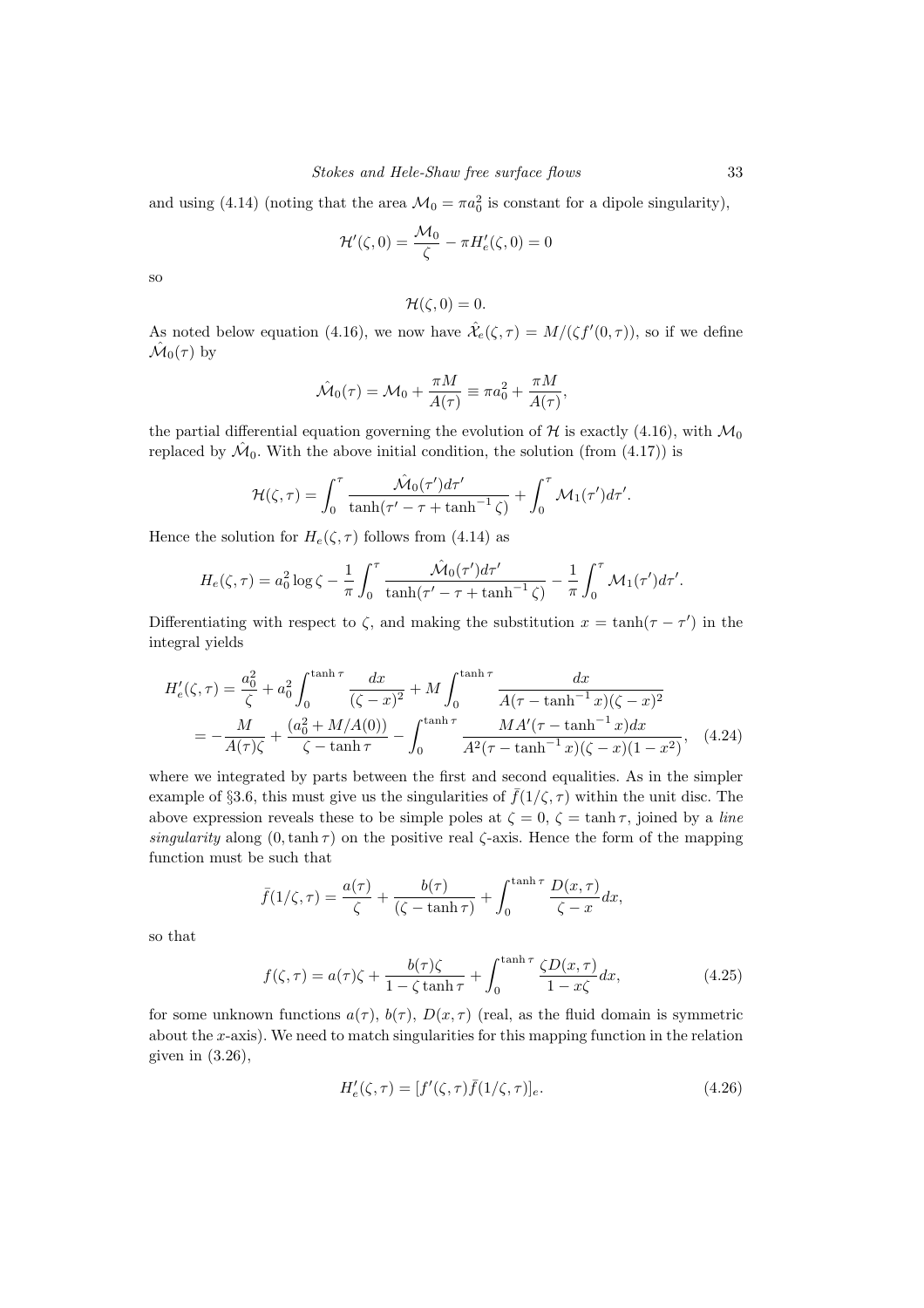The points  $\zeta = 0$ ,  $\zeta = \tanh \tau$  give

$$
f'(0, \tau) = -\frac{M}{A(\tau)},
$$
\n(4.27)

$$
f'(\tanh \tau, \tau)b(\tau) = a_0^2 + \frac{M}{A(0)}.
$$
\n(4.28)

We also need to match the line singularity at each point  $\beta \in (0, \tanh \tau)$  (in a manner consistent with the above at the endpoints). Consideration of the leading-order behaviour on both sides of  $(4.26)$  using  $(4.24)$  and  $(4.25)$  gives

$$
f'(\beta, \tau)D(\beta, \tau) = -\frac{MA'(\tau - \tanh^{-1}(\tau - \tanh^{-1}\beta))}{A^2(\tau - \tanh^{-1}\beta)(1 - \beta^2)}.
$$
 (4.29)

We have to determine the real functions  $a(\tau)$ ,  $b(\tau)$ ,  $D(x, \tau)$  and  $A(\tau)$ . We have three real relations (4.27), (4.28) and (4.29); we also have the condition of zero net momentum,

$$
\iint_{\Omega(t)} (u_1 + iu_2) \, dx dy = 0,
$$

which by symmetry is also real. In this expression, the complex velocity field  $u_1 + iu_2$ (given by (3.6)) is readily expressed in terms of the conformal mapping parameters. It is clear that the system of equations we have to deal with is formidable, and further analytical progress seems unlikely, although it might form the basis of a numerical approach.

# 4.5 The Baiocchi transformation and moments with surface tension

#### 4.5.1 The Baiocchi transformation

In this section we revert to the simplified case  $\phi(0, t) = 0$  and briefly describe the rather complicated extension of the Baiocchi transform to the NZST Stokes problem. Guided by (3.8) and (3.9), we introduce a further complex variable  $\zeta$  which, treated as a function of  $\zeta$  and t, is given implicitly by the solution of the Löwner–Kufarev ordinary differential equation

$$
\frac{d\zeta}{dt} = -\frac{\gamma\zeta}{2\mu}G_{+}(\zeta, t), \quad \zeta(0) = \tilde{\zeta},\tag{4.30}
$$

where for the purposes of this discussion  $G_{+}(\zeta, t)$  is to be regarded as known. Performing a hodograph transformation, equation (4.30) corresponds to the partial differential equation

$$
\frac{\partial \tilde{\zeta}}{\partial t} - \frac{\gamma}{2\mu} \zeta G_{+}(\zeta, t) \frac{\partial \tilde{\zeta}}{\partial \zeta} = 0. \quad \tilde{\zeta}(\zeta, 0) = \zeta,
$$

for  $\tilde{\zeta}(\zeta, t)$ . Recalling that  $\Re G_+(\zeta, t) > 0$ , the real part of this equation states that the the normal velocity in the  $\tilde{\zeta}$ -plane of the image of  $|\zeta|=1$  is positive; that is, the domain corresponding to  $\Omega(t)$  in that plane is expanding.

Let us write

$$
f(\zeta, t) = \tilde{f}(\tilde{\zeta}, t),
$$

and similarly for other variables regarded as functions of  $\tilde{\zeta}$  and t instead of  $\zeta$  and t. It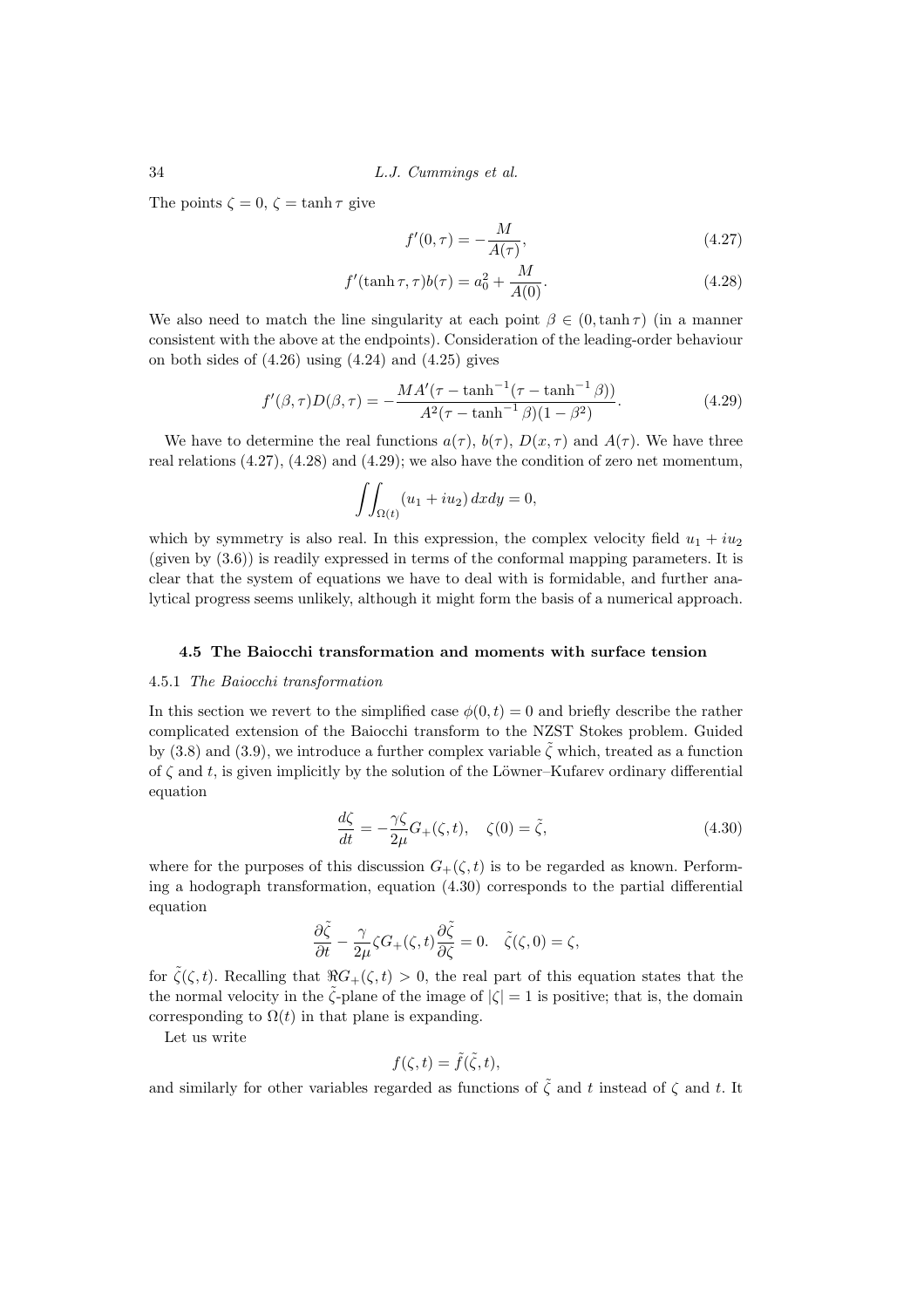follows from (3.9) that

$$
\frac{\partial \tilde{f}}{\partial t}(\tilde{\zeta},t) = 2\tilde{\Phi}(\tilde{\zeta},t)
$$
\n(4.31)

and from (3.8) that

$$
\frac{\partial \widetilde{H}}{\partial t}(\widetilde{\zeta},t) = -2\widetilde{\mathcal{X}}(\widetilde{\zeta},t),\tag{4.32}
$$

choosing the arbitrary function of time appropriately. Equation (4.32) is the NZST generalisation of (3.14).

The analysis of §3.4 now goes through almost unaltered, yielding

$$
\frac{\partial u}{\partial t} = -\tilde{\mathcal{A}}(\tilde{\zeta}, t),\tag{4.33}
$$

the derivative being at fixed  $\tilde{\zeta}$ ; this is the generalisation of (3.15). Singularities are thus fixed in the  $\tilde{\zeta}$ -plane.

## 4.5.2 The Schwarz function

Let us for the sake of completeness outline some properties of the Schwarz function for NZST problems. It is easy to deduce from  $(4.10)$  that

$$
\frac{\partial g}{\partial t}(z,t) + 2\frac{\partial}{\partial z}(\phi(z,t)g(z,t)) = -2\frac{\partial \chi}{\partial z}(z,t),\tag{4.34}
$$

in which  $\gamma$  does not appear explicitly. If  $\chi(z, t)$  and  $\phi(z, t)$  are regarded as known, the variable  $\tilde{\zeta}$  introduced above is constant along the characteristics of (4.34), namely

$$
\frac{dz}{dt} = 2\phi(z, t),\tag{4.35}
$$

as may be seen from (3.9) and (4.30). Since singularities are fixed in the  $\tilde{\zeta}$ -plane, equation (4.35) governs how they move in the z-plane. In the ZST case, in which  $\tilde{\zeta} \equiv \zeta$ , equation (4.35) implies that on the moving boundary  $\bar{z} = g(z, t)$ , the fluid particles move with the characteristic velocity (see equation  $(4.6)$ ).

Equation (4.34) implies that the primitive  $h(z, t)$  of the Schwarz function satisfies

$$
\frac{\partial h}{\partial t}(z,t) + 2\phi(z,t)\frac{\partial h}{\partial z}(z,t) = -2\chi(z,t),\tag{4.36}
$$

which is equivalent to  $(4.32)$ . The corresponding results for ZST Hele-Shaw flow are (cf. equation (2.9))

$$
\frac{\partial g}{\partial t}(z,t) = 2\frac{\partial w}{\partial z}(z,t), \quad \frac{\partial h}{\partial t}(z,t) = 2w(z,t).
$$

In the Stokes flow case, we may define an artificial velocity field, which coincides with the true velocity on the moving boundary, by introducing an artificial analytic velocity potential  $W^*(z,t)$  via the equation

$$
\frac{\partial W^*}{\partial z}(z,t)=2\bar{\phi}(g(z,t),t)+i\frac{\gamma}{2\mu}\left(\frac{\partial g}{\partial z}(z,t)\right)^{\frac{1}{2}}
$$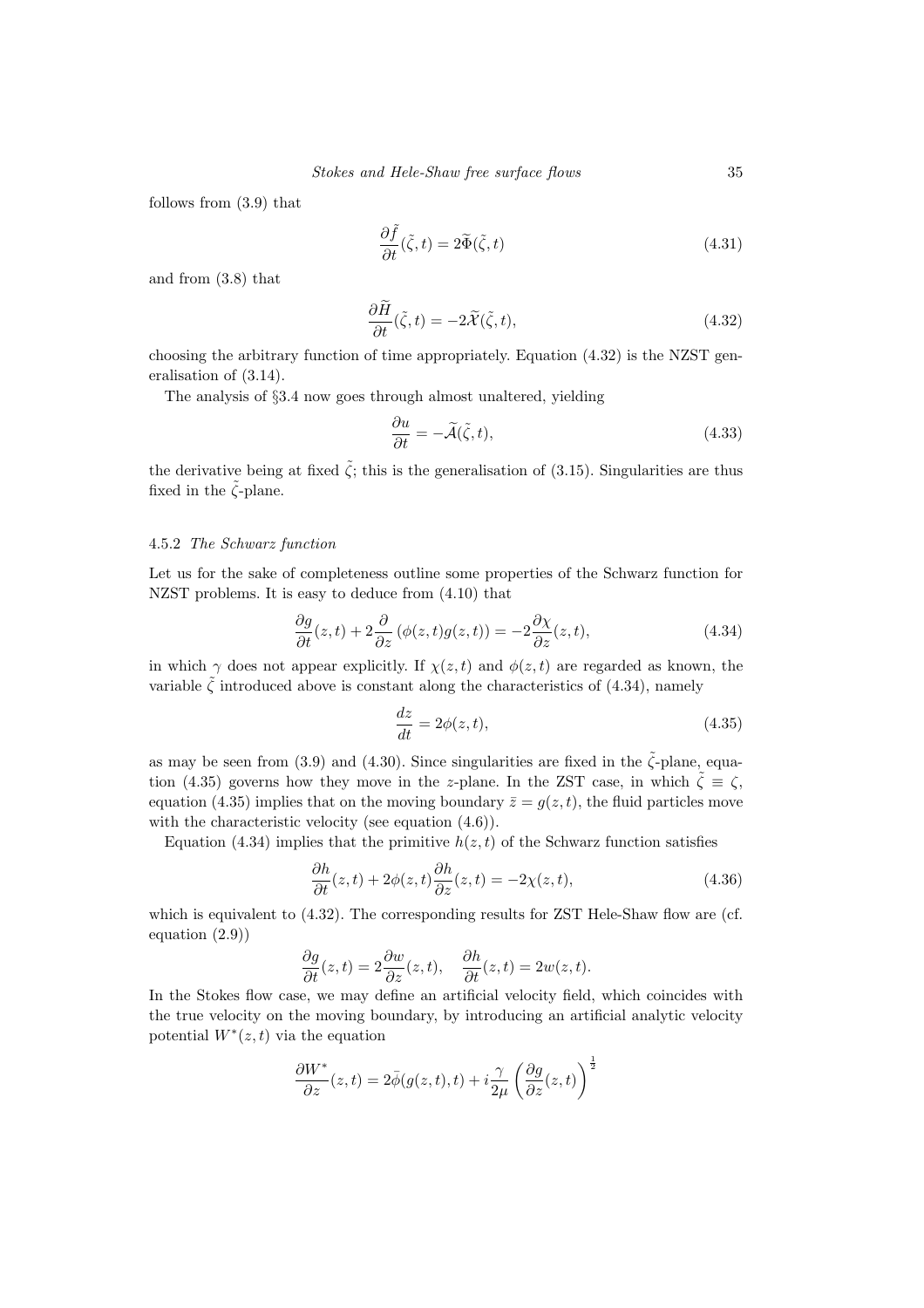(see equation  $(4.6)$ ). It then follows that

$$
\frac{\partial g}{\partial t} = \frac{\partial}{\partial z} \left( W^*(z, t) - \overline{W}^* \left( g(z, t), t \right) \right), \qquad \frac{\partial h}{\partial t} = \left( W^*(z, t) - \overline{W}^* \left( g(z, t), t \right) \right).
$$

In this way, we can define an 'equivalent' ZST Hele-Shaw flow for a given ZST or NZST Stokes flow, as the Hele-Shaw flow with the same moving boundary. Its velocity potential is just

$$
w(z,t) = \frac{1}{2} \left( W^*(z,t) - \overline{W}^* \left( g(z,t),t \right) \right);
$$

note that this is pure imaginary on  $\bar{z} = g(z, t)$ , as required.

#### 4.5.3 The moments

The relevant conserved quantities for the NZST problem are easily derived from the Baiocchi-transformed problem. The moments are

$$
\widetilde{\mathcal{M}}_k(t) = \iint_{\Omega(t)} \widetilde{\zeta}^k dx dy,
$$
\n(4.37)

though the integrand in (4.37) can be generalised to any analytic function of  $\tilde{\zeta}$ ; generalisations of this kind may again be useful for rational maps (cf. [8]). We may, as before, derive the result

$$
\frac{d\widetilde{\mathcal{M}}_k(t)}{dt} = Q\delta_{0k} \tag{4.38}
$$

for flows driven by a single point source/sink at the origin. (Note from (4.30) that  $\zeta = 0$ corresponds to  $\tilde{\zeta} = 0$  for all t.) If we write

$$
\tilde{\zeta}^k = \zeta^k \sum_{l=0}^{\infty} a_{k,l}(t) \zeta^l, \quad a_{k,l}(0) = \delta_{0l},
$$

then, as

$$
\frac{\partial \tilde{\zeta}}{\partial t} - \frac{\gamma}{2\mu} \zeta G_{+}(\zeta, t) \frac{\partial \tilde{\zeta}}{\partial \zeta} = 0, \qquad (4.39)
$$

we have

$$
\frac{da_{k,l}}{dt} = \frac{\gamma}{2\mu} \sum_{m=0}^{l} \frac{G_+^{(m)}(0,t)}{m!} (k+l-m) a_{k,l-m}.
$$

Since

$$
\frac{d}{dt} \iint_{\Omega(t)} \tilde{\zeta}^k dx dy = \sum_{l=0}^{\infty} \left( \frac{da_{k,l}}{dt} \mathcal{M}_{k+l} + a_{k,l} \frac{d \mathcal{M}_{k+l}}{dt} \right)
$$

$$
= \sum_{m=k}^{\infty} a_{k,m-k} \left( \frac{d \mathcal{M}_m}{dt} + \frac{m\gamma}{2\mu} \sum_{r=0}^{\infty} \frac{G_+^{(r)}(0,t)}{r!} \mathcal{M}_{m+r} \right),
$$

we recover  $(3.22)$ . However  $(4.38)$  rather than  $(3.22)$  is evidently the most concise moment formulation in the NZST case.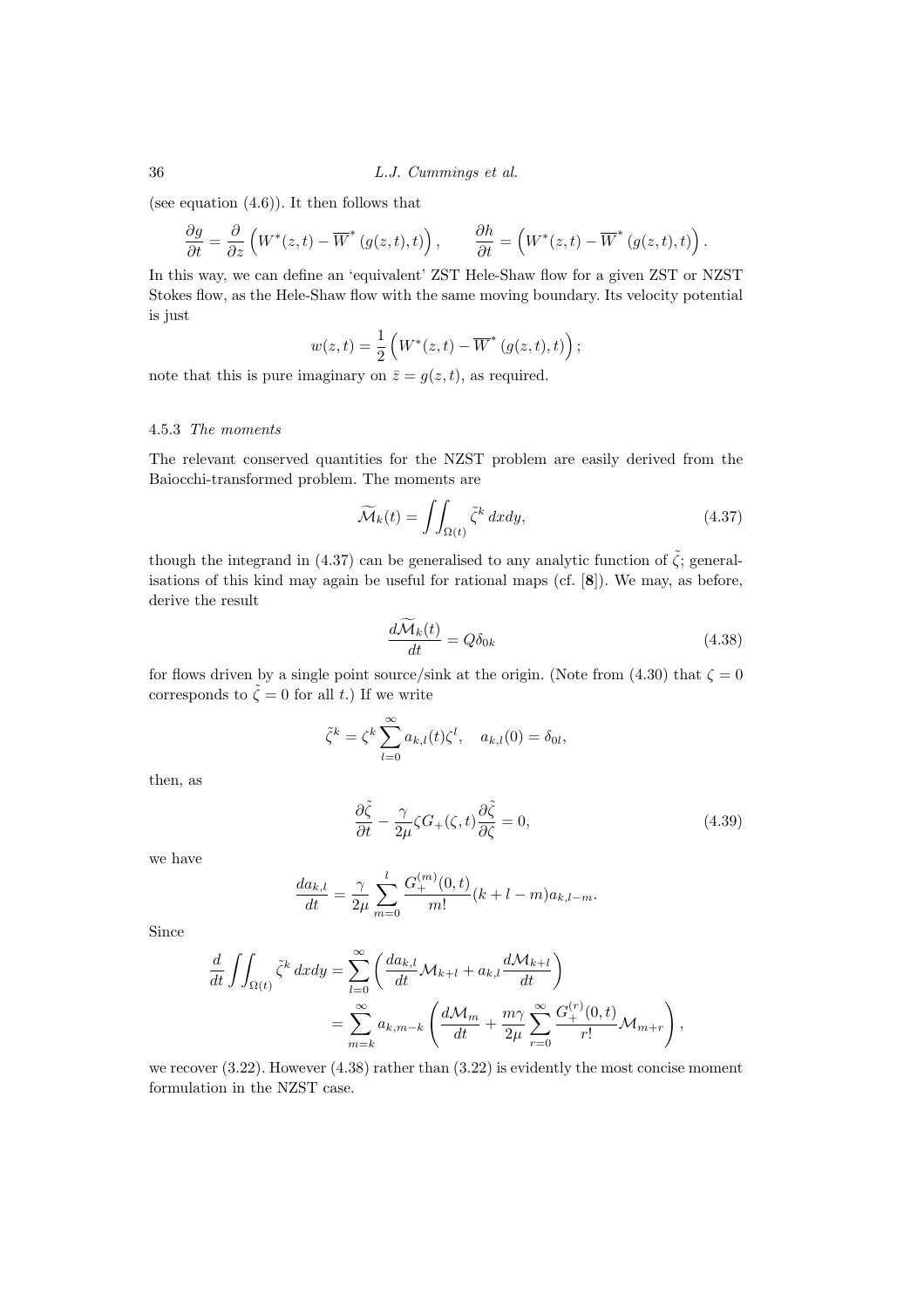For the polynomial example with  $f(\zeta, t)$  given by (2.5) the  $\tilde{\zeta}$ -moments are easy to calculate. For since  $\zeta$  and  $\tilde{\zeta}$  coincide at time  $t = 0$  we have

$$
\widetilde{M}_k(0) = \iint_{\Omega(0)} \widetilde{\zeta}^k(z,0) \, dx dy \equiv \iint_{\Omega(0)} \zeta^k(z,0) \, dx dy = \mathcal{M}_k(0),
$$

that is, the  $\tilde{\zeta}$ -moments and the usual moments coincide at  $t = 0$ . The usual moments were found in §3.5, hence

$$
\widetilde{\mathcal{M}}_0(0) = \pi a^2(0) \left( 1 + \frac{b^2(0)}{n} \right), \qquad \widetilde{\mathcal{M}}_{n-1}(0) = -\frac{\pi a^2(0)b(0)}{n},
$$

and all other  $\widetilde{\mathcal{M}}_k(0)$  vanish. Thus, by (4.38),

$$
\widetilde{\mathcal{M}}_0(t) = \pi a^2(0) \left( 1 + \frac{b^2(0)}{n} \right) + Qt, \qquad \widetilde{\mathcal{M}}_{n-1}(t) = -\frac{\pi a^2(0)b(0)}{n}, \qquad (4.40)
$$

$$
\widetilde{\mathcal{M}}_k(t) \equiv 0 \quad k \neq 0, n-1.
$$

However, from (4.30),

$$
\tilde{\zeta} \sim \zeta \exp\left(\frac{\gamma}{2\mu} \int_0^t G_+(0,\tau) d\tau\right)
$$
 as  $\zeta \to 0;$ 

and since

$$
\widetilde{\mathcal{M}}(t) = \frac{1}{2i} \oint_{|\zeta|=1} \widetilde{\zeta}^k f'(\zeta, t) \overline{f}(1/\zeta, t) d\zeta,
$$

we have

$$
\widetilde{\mathcal{M}}_0(t) = \pi a^2(t) \left( 1 + \frac{b^2(t)}{n} \right), \quad \widetilde{\mathcal{M}}_{n-1}(t) = -\frac{\pi a^2(t)b(t)}{n} \exp\left( \frac{(n-1)\gamma}{2\mu} \int_0^t G_+(0,\tau) d\tau \right),
$$

which, with (4.40) completely specify the motion.

It is also instructive to consider, for ZST Hele-Shaw flow and both ZST and NZST Stokes flow, the evolution of solutions given by rational maps of the form

$$
f(\zeta, t) = \sum_{n=1}^{N} \frac{\overline{A}_n(t)}{1 - \overline{a}_n(t)\zeta},
$$
\n(4.41)

with  $|a_n| < 1$ . Maps of this form have been used to describe viscous sintering [20, 21, 44]. The map  $(4.41)$  contains 2N unknowns; N equations for these can be written down straight away using our results for singularity dynamics. Since

$$
\bar{f}(1/\zeta,t) = \sum_{n=1}^{N} \frac{A_n(t)\zeta}{\zeta - a_n(t)},
$$

the singularities of u in  $|\zeta|$  < 1 are located at  $\zeta = a_m(t)$ ,  $m = 1, 2, ..., N$ . We thus have:

ZST Hele-Shaw 
$$
z_m(t) = \sum_{n=1}^{N} \frac{\overline{A}_n(t)}{1 - \overline{a}_n(t)a_m(t)}
$$
 is constant; (4.42)

ZST Stokes 
$$
a_m(t)
$$
 is constant; (4.43)

$$
\text{NZST Stokes} \qquad \frac{da_m}{dt} = -\frac{\gamma a_m}{2\mu} G_+(a_m, t) \tag{4.44}
$$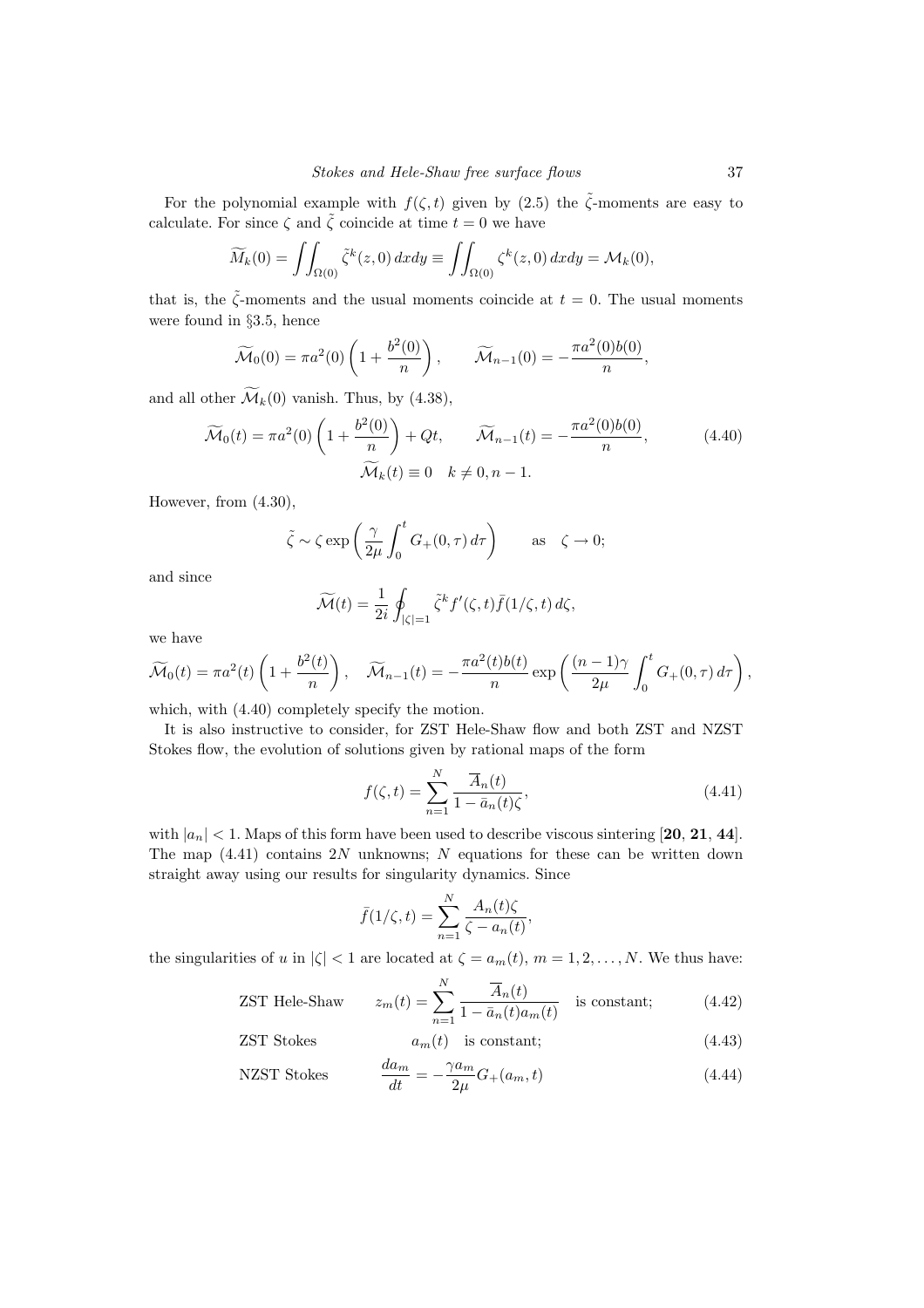(here the t-dependence in  $G_+(\zeta,t)$  is shorthand for its dependence on all of the  $a_n(t)$ , so (4.44) is a coupled system).

The second set of N equations in each case can also be written down at once, this time using the moments

$$
\frac{1}{2i} \oint_{|\zeta|=1} \xi^k f'(\zeta, t) \bar{f}(1/\zeta, t) \, d\zeta, \qquad k = 0, 1, 2, \dots,
$$

where

$$
\xi(\zeta, t) = \begin{cases}\nz = f(\zeta, t) & \text{(Hele-Shaw)}, \\
\zeta & \text{(ZST Stokes)}, \\
\tilde{\zeta}(\zeta, t) & \text{(NZST Stokes)},\n\end{cases}
$$

so that, by the constancy of singularities just mentioned,  $\xi(a_m(t), t) = \xi_m$ , say, is independent of t. If no driving singularities are present (in the absence of surface tension no motion will then occur), all the moments are constant and by a residue calculation we see that

$$
\sum_{m=1}^{N} \xi_m^k A_m a_m \sum_{n=1}^{N} \frac{\bar{a}_n \overline{A}_n}{(1 - \bar{a}_n a_m)^2} \qquad \text{is constant},
$$
\n(4.45)

so that, recalling that the  $\xi_m$  are constant,

$$
A_m a_m \sum_{n=1}^N \frac{\bar{a}_n \overline{A}_n}{(1 - \bar{a}_n a_m)^2}
$$
 is also constant,  $m = 1, ..., N$ . (4.46)

(With a driving singularity, the  $\xi_m$  remain constant but there is time dependence in (4.45).) Summing (4.46) over m shows that it in fact represents only  $2N - 1$  real equations. For Hele-Shaw the  $a_n$  are determined only up to a common factor  $e^{i\nu(t)}$ , where  $\nu$  is real and corresponds to the invariance under  $\zeta$  rotations, while for Stokes the  $A_n$  instead exhibit this indeterminacy, corresponding to invariance under z-rotations.

This example illustrates some similarities and differences between the models: (4.46) is the same in all three cases but (4.44) is significantly more complicated than (4.42) or (4.43). It also illustrates the complementary roles of the conserved quantities and the singularity dynamics.

We note from (4.30) that, taking  $\tilde{\zeta}$  fixed,

$$
\frac{d}{dt}\ln|\zeta| = -\frac{\gamma}{2\mu} \frac{1}{|f'(\zeta, t)|} < 0 \qquad \text{on } |\zeta| = 1,\tag{4.47}
$$

provided that  $\gamma > 0$ . This means that the boundary of the fluid domain  $|\zeta| < 1$  always moves outwards in the  $\zeta$ -plane, starting from the unit circle at  $t = 0$ . This is in accordance with the interpretation of  $(4.30)$  as a Löwner–Kufarev equation; a similar interpretation for the ZST Hele-Shaw problem is given in [19].

Lastly we note that we have chosen here, for brevity of exposition, to define the variable  $\zeta$  via (4.30). It may instead be derived by seeking a variable in which singularities are fixed and moments conserved. In the ZST case, such a calculation identifies  $\zeta$ , the variable originally introduced for the different purpose of mapping the free boundary to a fixed one. The fact that  $\zeta$  simultaneously performs these two distinct rôles indicates some of the simplifying structure inherent in the ZST Stokes flow problem.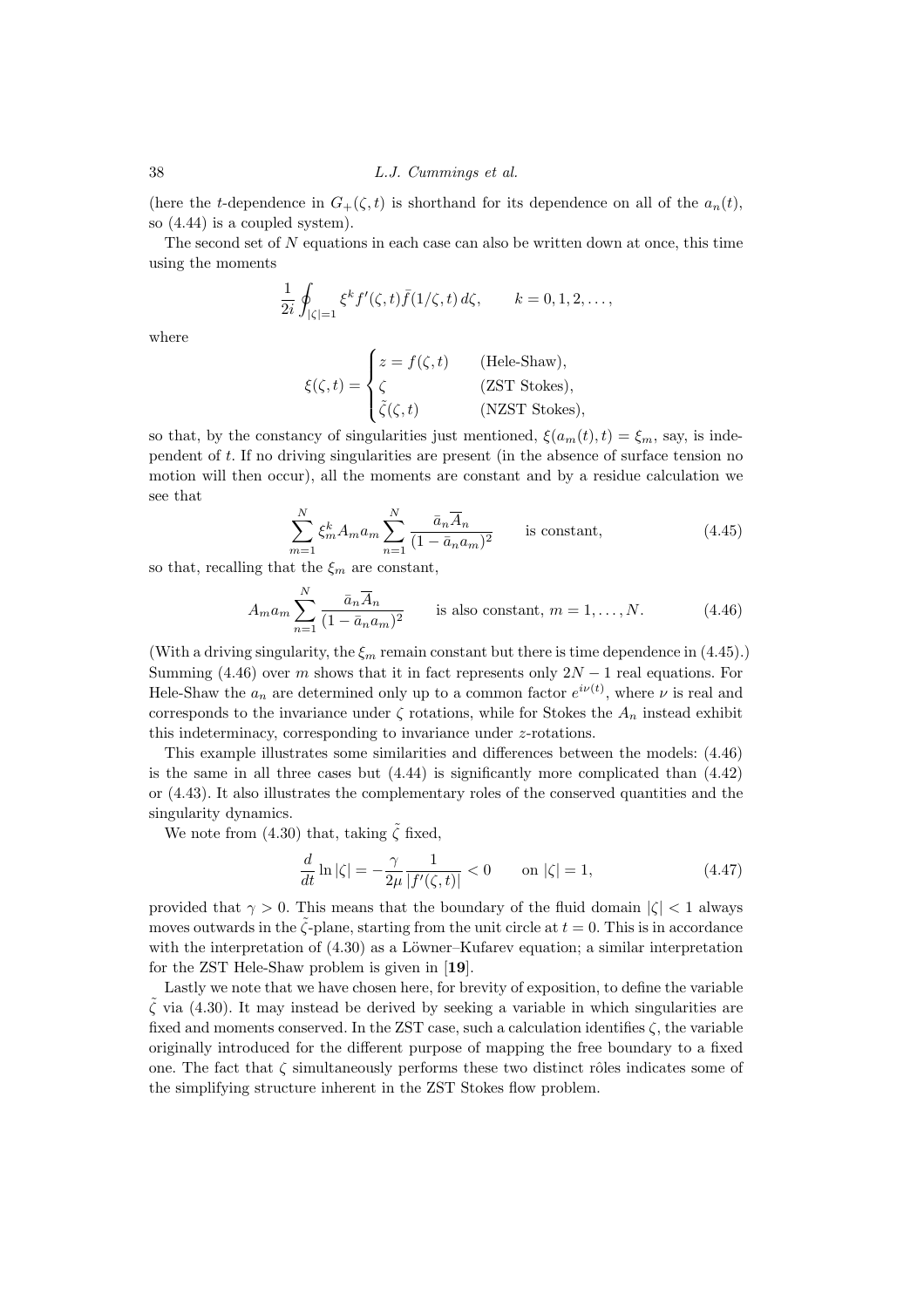## 4.6 'Weak' solutions in Stokes flow

We saw from the example of §3.2 (the point sink driven case) that whereas solutions to the ZST problem frequently undergo finite-time blow-up via cusp formation in the free boundary (at time  $t^*$ , say), inclusion of nonzero surface tension  $\gamma$ , however small, can prevent this. This gives rise to the question of what happens as  $\gamma$  becomes vanishingly small. Clearly, setting  $\gamma = 0$  in (3.8) and (3.9) is the appropriate limit for times  $t < t^*$ when the free boundary is smooth. However, as  $t \to t^*$  and a zero (or zeros) of  $f'(\zeta, t)$ approaches the unit circle (at  $\zeta = \zeta^*$ , say) the function  $G_+(\zeta, t)$  tends to infinity as  $(\zeta, t) \to (\zeta^*, t^*)$ . We thus have "zero times infinity" in (3.8) and (3.9), hence a singular limit in these equations.

We shall assume that the moving boundary of the NZST problem (and so of its limit as  $\gamma \to 0^+$ ) does not intersect itself for any  $\gamma$ . To see what the appropriate modification to the system is, we return to the kinematic boundary condition in the form (4.7) which says

$$
\Re\left(\frac{1}{\zeta f'(\zeta,t)}\left[2\Phi(\zeta,t)-\frac{\partial f}{\partial t}(\zeta,t)\right]\right)=-\frac{\gamma}{2\mu}\frac{1}{|f'(\zeta,t)|}\quad\text{on }|\zeta|=1.\tag{4.48}
$$

In the NZST case and with  $\Phi(0, t) = 0$  (which we assume throughout this section), the function on the left-hand side of (4.48) is analytic in the unit disc; Poisson's formula then applies, leading to (3.9). As  $t \to t^*$  however, we note that the function on the right-hand side of (4.48) tends to zero as  $\gamma \to 0$ , except at the points  $\zeta^*$  such that  $f'(\zeta^*, t^*) = 0$ , where we have a zero times infinity. This situation represents a persistent cusp in the free boundary. We deduce that in the limit  $\gamma \to 0$ , equation (3.9) should be replaced by

$$
\frac{1}{\zeta f'(\zeta, t)} \left( 2\Phi(\zeta, t) - \frac{\partial f}{\partial t}(\zeta, t) \right) = -\sum_{j} G_j(t) \left( \frac{\zeta_j^* + \zeta}{\zeta_j^* - \zeta} \right),\tag{4.49}
$$

where j labels the points  $\zeta_j^*$  on the unit disc that correspond to the points at which  $\partial\Omega(t)$  is not smooth, assumed to be finite in number. (A similar idea is introduced for Hele-Shaw flows in [19].) The functions  $G_j(t)$  are to be determined but are real and satisfy

$$
G_j(t) \equiv 0 \quad \text{for } t < t_j^*.
$$

The functions  $G_i(t)$  act as 'switches' for the singularities on the right-hand side of (4.49): for  $0 \le t < t^* = \min_j \{t_j^*\}\$ , the free boundary is smooth, the first cusps appear at time  $t^*$ , and thereafter more cusps may appear (and persist) as the  $G_i(t)$  are switched on. The non-smooth nature of  $\partial \Omega(t)$  when any of the  $G_i(t)$  are active motivates our terminology 'weak solutions'. Equation (4.49) is clearly consistent with (4.48).

An alternative way to derive (4.49) is to consider the definition of  $G_{+}(\zeta, t)$ , equation (3.10), and argue that in the limit  $\gamma \to 0^+$  we have

$$
\frac{\gamma}{2\mu}G_{+}(\zeta,t)\mapsto\sum_{j}G_{j}(t)\left(\frac{\zeta_{j}^{*}+\zeta}{\zeta_{j}^{*}-\zeta}\right),\qquad(4.50)
$$

where again the  $G_j(t)$  switch on at cusp formation times  $t_j^*$ . Whichever way we argue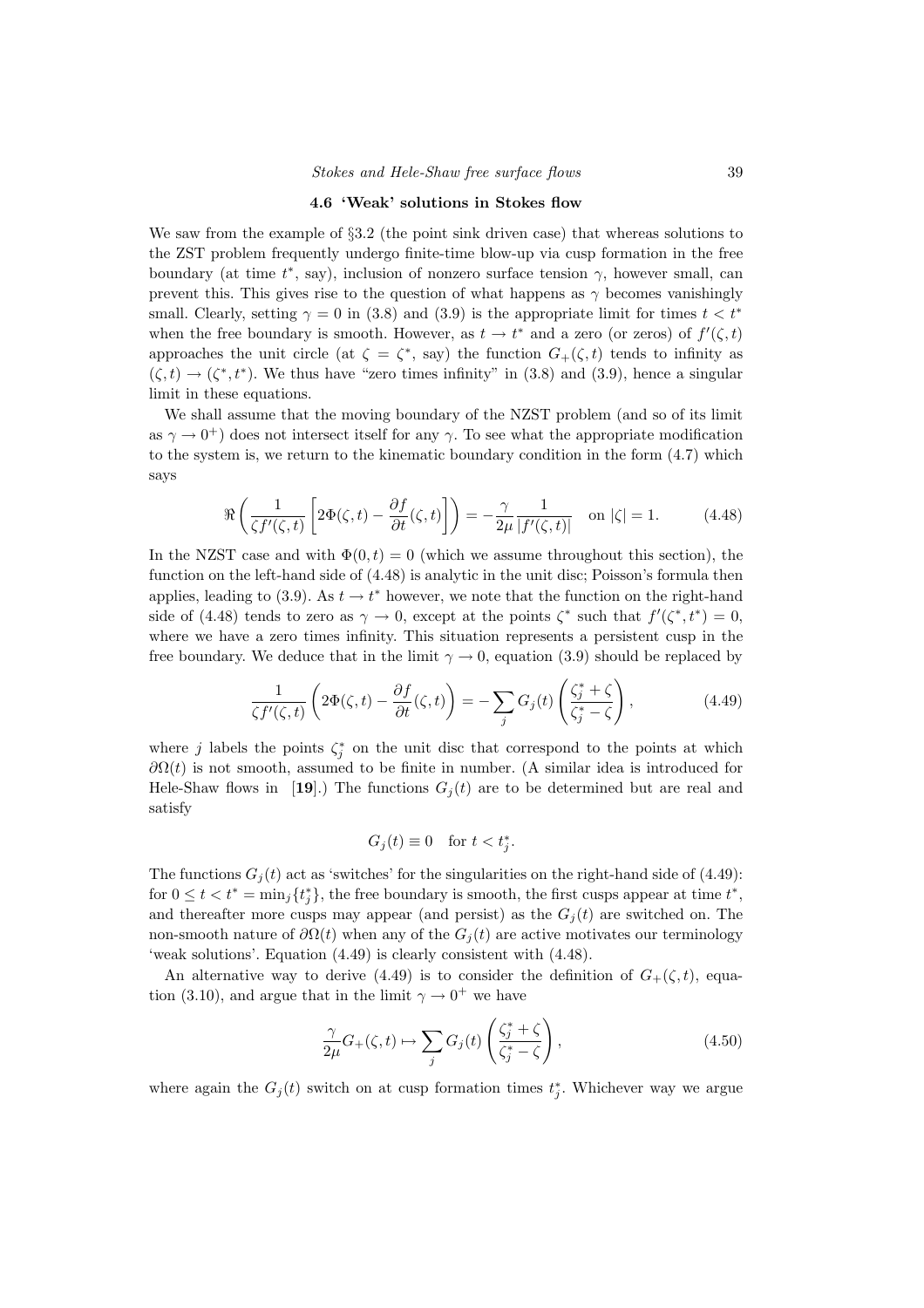the result is the same, and equation (3.8) is replaced by

$$
2\mathcal{X}'(\zeta,t) + \frac{\partial}{\partial t} \left( f'(\zeta,t) \bar{f}(1/\zeta,t) \right) = \sum_j G_j(t) \frac{\partial}{\partial \zeta} \left( \left( \frac{\zeta_j^* + \zeta}{\zeta_j^* - \zeta} \right) \zeta f'(\zeta,t) \bar{f}(1/\zeta,t) \right) (4.51)
$$

To illustrate, consider the example of §3.2 in this limit. Recall that the mapping is

$$
z = f(\zeta, t) = a(t) \left( \zeta - \frac{b(t)}{n} \zeta^n \right),
$$

where in the NZST evolution

$$
\frac{d}{dt}\left(a^2\left(1+\frac{b^2}{n}\right)\right) = \frac{Q}{\pi}, \qquad \frac{d}{dt}(a^2b) = -\frac{\gamma}{\pi\mu}(n-1)abK(b). \tag{4.52}
$$

For  $t < t^* = (-\pi/Q)a_0^2(1-b_0)(1-b_0/n)$  the evolution for  $\gamma = 0^+$  is as for ZST theory; at time  $t^*$ , b reaches the value 1 and  $(n-1)$  cusps form in the free boundary at the points

$$
\zeta_j^* = \exp\left(\frac{2\pi ij}{n-1}\right) \qquad 1 \le j \le n-1.
$$

The functions  $G_j(t)$  then 'switch on' and we must match singularities at the points  $\zeta = \zeta_j^*$ and  $\zeta = 0$  in (4.51). There is no singularity at  $\zeta = \zeta_i^*$  on the left-hand side, so we must eliminate that on the right-hand side, giving

$$
f'(\zeta_j^*, t) = 0 \quad t \ge t^*,
$$

from which

$$
b(t) \equiv 1 \quad t \ge t^*,
$$

so persistent cusps occur in the free boundary. Near  $\zeta = 0$ , matching singularities at orders  $\zeta^{-n}$  and  $\zeta^{-1}$  as in §3.2, and assuming on the grounds of symmetry that the functions  $G_i(t)$  are all equal in this case, gives for  $t > t^*$ 

$$
\frac{d}{dt}(a^2) = \frac{nQ}{\pi(n+1)}, \qquad \frac{d}{dt}(a^2) = -a^2(n-1)^2 G(t).
$$

The first of these equations corresponds to the first of (4.52). The latter can be verified against the  $\gamma \to 0$  limit of the second of (4.52), giving the function  $G(t)$  as

$$
G(t) = -\frac{Q}{(n-1)^2 S(t)},
$$
\n(4.53)

where  $S(t)$  is the area of the fluid domain.

We may also investigate the fluid velocity in the neighbourhood of the cusps predicted by this model using (3.6), since we have explicit expressions for  $\Phi(\zeta, t)$  and  $\mathcal{X}(\zeta, t)$ . For the point  $\zeta = \zeta_j^* + \epsilon$  within the fluid (where  $\varepsilon$  is complex and  $|\epsilon| \ll 1$ ) the result is

$$
u_1 + iu_2 = \frac{\partial f}{\partial t}(\zeta_j^*, t) - 2G(t)a(n-1)\zeta_j^* + O(\epsilon);
$$

the first term here is the velocity of the cusp itself as a point of the free boundary, and the second term represents *slip* of the fluid past the cusp,  $G(t)$  providing a measure of the degree of slip (see [27] for a discussion of this point for a steady flow).

In general terms, then, each time a cusp forms a new unknown function of time appears,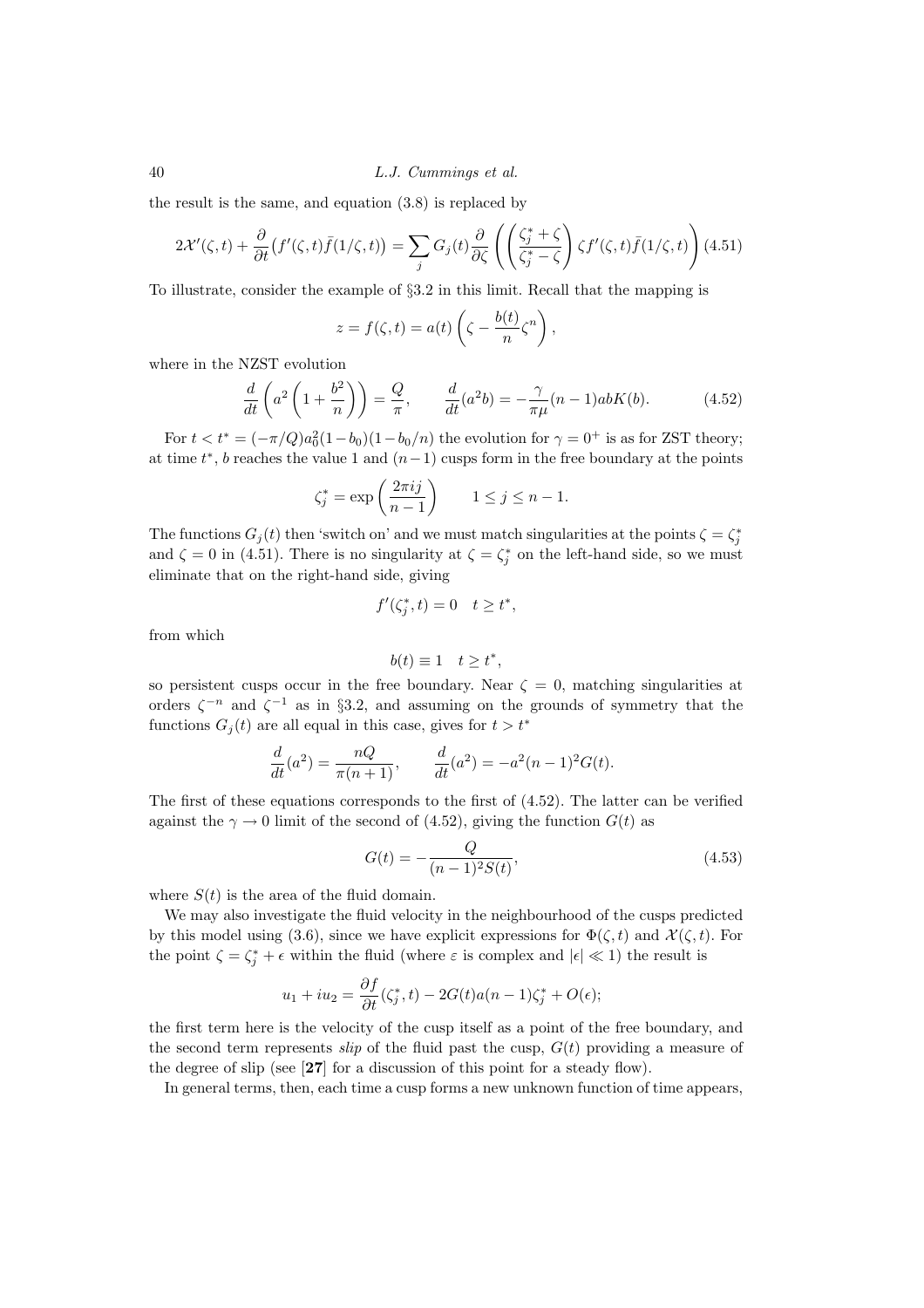representing the corresponding 'zero times infinity'. At the same time, we have the new condition that  $f'(\zeta_j^*, t) = 0$  for the relevant  $\zeta_j^*$ , and so we have one new complex equation, in addition to the singularity-matching equations at the origin, from which to determine the two real quantities  $G_j(t)$  and  $\arg \zeta^*_j(t)$ . In contrast with the 'slit' model of [19] for Hele-Shaw flows, the Stokes flow weak solutions are thus fully determined.

It can easily be shown [25] that the approach just described is consistent with the limit as  $\gamma \to 0^+$  of the explicit solution with  $\gamma > 0$ . To investigate this limit further, we now use the Baiocchi transform (in terms of  $\zeta$ ), derived above for  $\gamma > 0$ . When  $\gamma = 0$ , it follows from (4.47) that, away from a cusp,

$$
\frac{d}{dt}|\zeta| = 0 \qquad \text{on } |\zeta| = 1
$$

with  $\zeta(0) = \tilde{\zeta}$ ; thus, points with  $|\zeta| = 1$  remain on  $|\tilde{\zeta}| = 1$  for all  $t > 0$  (when  $\gamma > 0$  they move outwards in the  $\tilde{\zeta}$ -plane). However, as we shall see, after a cusp has formed these points do not fill the whole of  $|\tilde{\zeta}| = 1$ . For brevity, let us consider a single cusp located at the image of  $\zeta = 1$ , so that (4.50) becomes

$$
\frac{\gamma}{2\mu}G_{+}(\zeta,t)\mapsto G(t)\frac{1+\zeta}{1-\zeta}.
$$

Writing  $\zeta = e^{i\theta}$ ,  $\tilde{\zeta} = e^{i\tilde{\theta}}$ , we then have, from (4.47) that, on  $|\zeta| = 1$ ,

$$
\frac{d\theta}{dt} = -2G(t)\cot\frac{\theta}{2}, \qquad \theta = \tilde{\theta} \quad \text{at} \quad t = 0,
$$
\n(4.54)

so that

$$
\cos\frac{\theta}{2} = \left(\cos\frac{\tilde{\theta}}{2}\right) \exp\int_0^t G(\tau) d\tau.
$$
\n(4.55)

This shows that the preimage  $|\zeta| = 1$  of the moving boundary, namely  $0 \le \theta < 2\pi$ , coincides with the sector  $\pi - \widetilde{\Theta}(t) \leq \widetilde{\theta} < \pi + \widetilde{\Theta}(t)$  of  $|\widetilde{\zeta}| = 1$ , where

$$
\widetilde{\Theta}(t) = 2\sin^{-1}\exp\int_0^t G(\tau)\,d\tau,
$$

where  $0 < \widetilde{\Theta}(t) \leq \pi$  and  $\widetilde{\Theta}(t)$  is monotonic decreasing in t.

As already noted, points that are fixed in the  $\tilde{\zeta}$ -plane evolve in the z-plane according to (4.35); moreover, it follows from (3.6)–(3.7) that, for  $\gamma = 0$ ,

$$
u_1 + iu_2 = 2\phi(z, t) \qquad \text{on } \partial\Omega(t),
$$

so fixed values of  $\tilde{\theta}$  satisfying  $\pi - \tilde{\Theta}(t) < \tilde{\theta} < \pi + \tilde{\Theta}(t)$  correspond to fixed fluid particles. Before cusp formation we have  $\theta = \tilde{\theta}$ , and fluid particles that start on the fluid surface remain there. After cusp formation, however, surface particles are able to enter the bulk of the fluid via the cusp, and this is the fate that has befallen those which were initially located at  $\theta = \tilde{\theta}$  with  $0 \le \tilde{\theta} \le \pi - \tilde{\Theta}(t)$  or  $\pi + \tilde{\Theta}(t) \le \tilde{\theta} \le 2\pi$ . In the  $\zeta$ -plane, particles which started on the surface thus occupy both  $|\zeta| = 1$  and a slit which starts from  $\zeta = 1$ and lies in  $|\zeta| < 1$ ; if one follows the usual prescription that particles which start on the surface remain there, then the moving boundary in the physical domain contains a slit which emanates from the cusp. The slit forms because the velocity of the cusp is not equal to the local fluid velocity; points on the slit do move with the flow.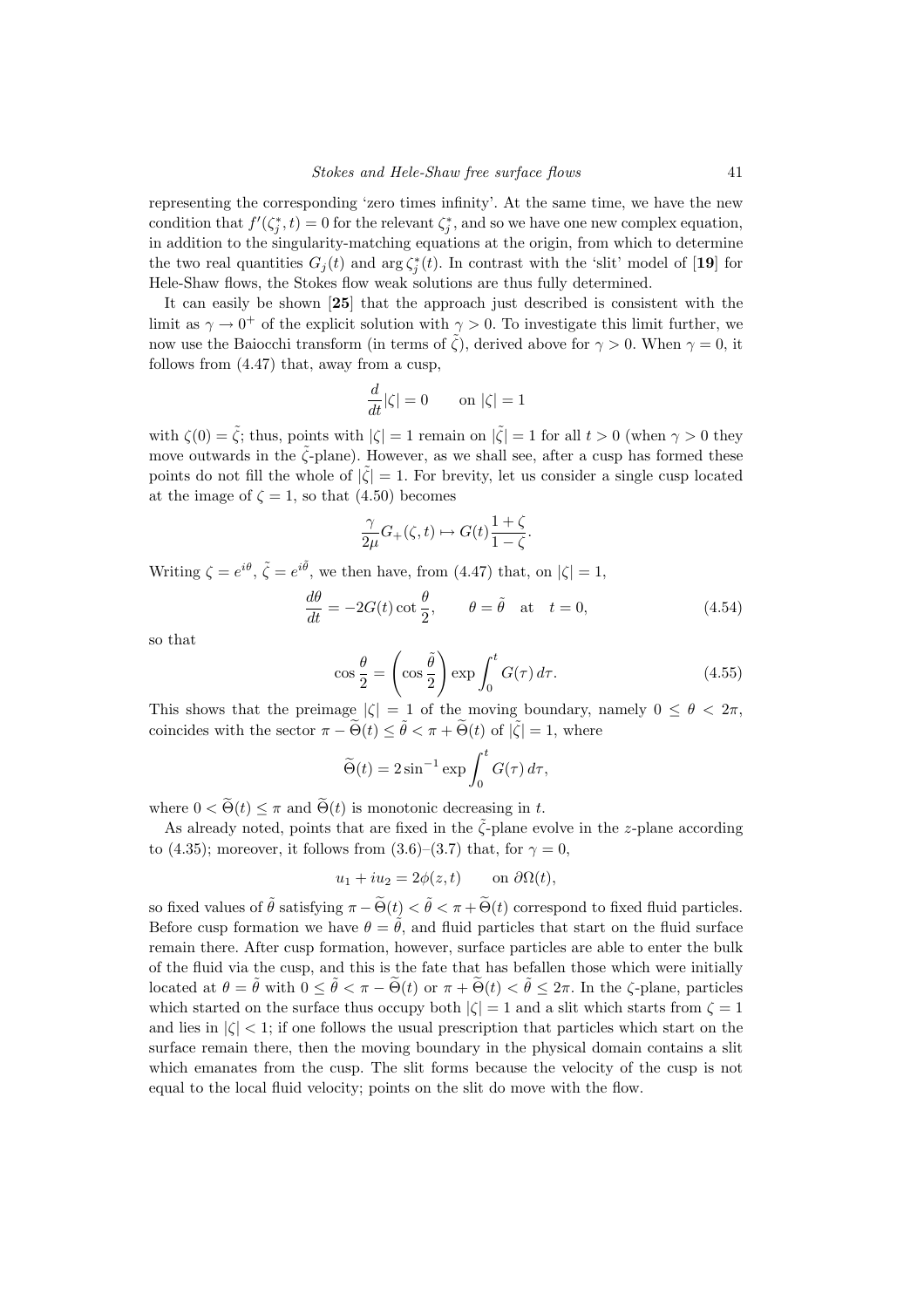A local analysis about the cusp shows that no points starting in  $|\tilde{\zeta}| > 1$  can enter the unit disc  $|\zeta| \leq 1$ , so the fluid domain is given for all t by  $|\tilde{\zeta}| \leq 1$ . A formulation akin to  $(3.16)$  and  $(3.17)$  is then possible in the  $\zeta$ -plane, but it is a codimension-two moving boundary problem [26] involving the unknown  $\tilde{\Theta}(t)$ , and with different boundary conditions holding on the two parts of  $|\tilde{\zeta}| = 1$  separated by the points  $\tilde{\theta} = \pi \pm \tilde{\Theta}(t)$ .

We now make some of these statements more concrete. The crucial step in the weak solution is the substitution (4.50) in the governing equations. Making this substitution in equation  $(4.39)$  (which is equivalent to  $(4.30)$ ), and assuming only one cusp at the image of  $\zeta = 1$  for simplicity, we find the equation satisfied by the variable  $\tilde{\zeta}$  in this limit to be

$$
\frac{\partial \tilde{\zeta}}{\partial t} - \zeta \frac{\partial \tilde{\zeta}}{\partial \zeta} G(t) \left( \frac{1+\zeta}{1-\zeta} \right) = 0.
$$
 (4.56)

It is convenient to define the scaled time  $\tau$  by

$$
\frac{dt}{d\tau} = \frac{1}{G(t)},
$$

and to take the origin of time (both t and  $\tau$ ) to be the time of cusp formation; considering  $\zeta$  as a function of  $\zeta$  and  $t$  (or  $\tau$ ) we then require  $\zeta(\zeta,0) = \zeta$  since the two variables are identical for times prior to cusp formation in the ZST problem. We can now write down the solution of (4.56) as

$$
\tilde{\zeta} = \mathcal{K}^{-1}(\mathcal{K}(\zeta)e^{\tau}),\tag{4.57}
$$

where  $\mathcal{K}(\cdot)$  denotes the Koebe map of univalent function theory [12]. It is defined by  $\mathcal{K}(\zeta) = \zeta/(1+\zeta)^2$ , and maps  $|\zeta| < 1$  onto the whole complex plane, minus the semi-infinite line segment  $(-\infty, -1/4]$ .

For this simple case (4.57) gives the exact relation between  $\zeta$  and  $\tilde{\zeta}$  in terms of  $\tau$ . The domain in  $\zeta$ -space corresponding to the unit disc in  $\zeta$ -space is illustrated in Fig. 5 for a particular time  $\tau$ ; it is again the unit disc but, as noted above, only part of the bounding unit circle now corresponds to the free boundary  $\partial\Omega$ , as is illustrated by the outer contour not extending fully round the circle. A concrete example is provided by the "limaçon" problem (the  $n = 2$  case of the solutions of §3.2, also considered in §4.6 above).  $G(t)$  is given by (4.53) which, taking  $S(0) = Q$  for simplicity, gives the relation between t and  $\tau$  as  $1 - t = e^{-\tau}$ . For times  $t \geq t^*$  the weak solution theory of §4.6 gives  $b(t) \equiv 1$  (the cusp persists); and in terms of the  $\tilde{\zeta}$ -theory we have  $\tilde{f}(\tilde{\zeta}, t) = f(\zeta, t)$ . Thus

$$
\tilde{f}(\tilde{\zeta},t) = a(t) \left( \zeta - \frac{\zeta^2}{2} \right), \qquad \zeta = \mathcal{K}^{-1}((1-t)\mathcal{K}(\tilde{\zeta})),
$$

and the free boundary of the fluid domain is given by the image under  $\tilde{f}$  of the relevant arc  $|\tilde{\zeta}| = 1$  in  $\tilde{\zeta}$ -space, as in figure 5. The ends  $\tilde{\zeta}_1$ ,  $\tilde{\zeta}_2$  of this arc are given by the images under (4.57) of the point  $\zeta = 1$  in  $\zeta$ -space, that is,

$$
\tilde{\zeta}_j = \mathcal{K}^{-1}\left(\frac{1}{4(1-t)}\right) = 1 - 2t \pm 2i\sqrt{t(1-t)};
$$

extinction, with zero fluid area, occurs at  $t = 1$ . The moments may also be recovered explicitly, using the definition (4.37).

Finally note that the time-irreversibility of NZST Stokes flows persists in the limit  $\gamma \rightarrow$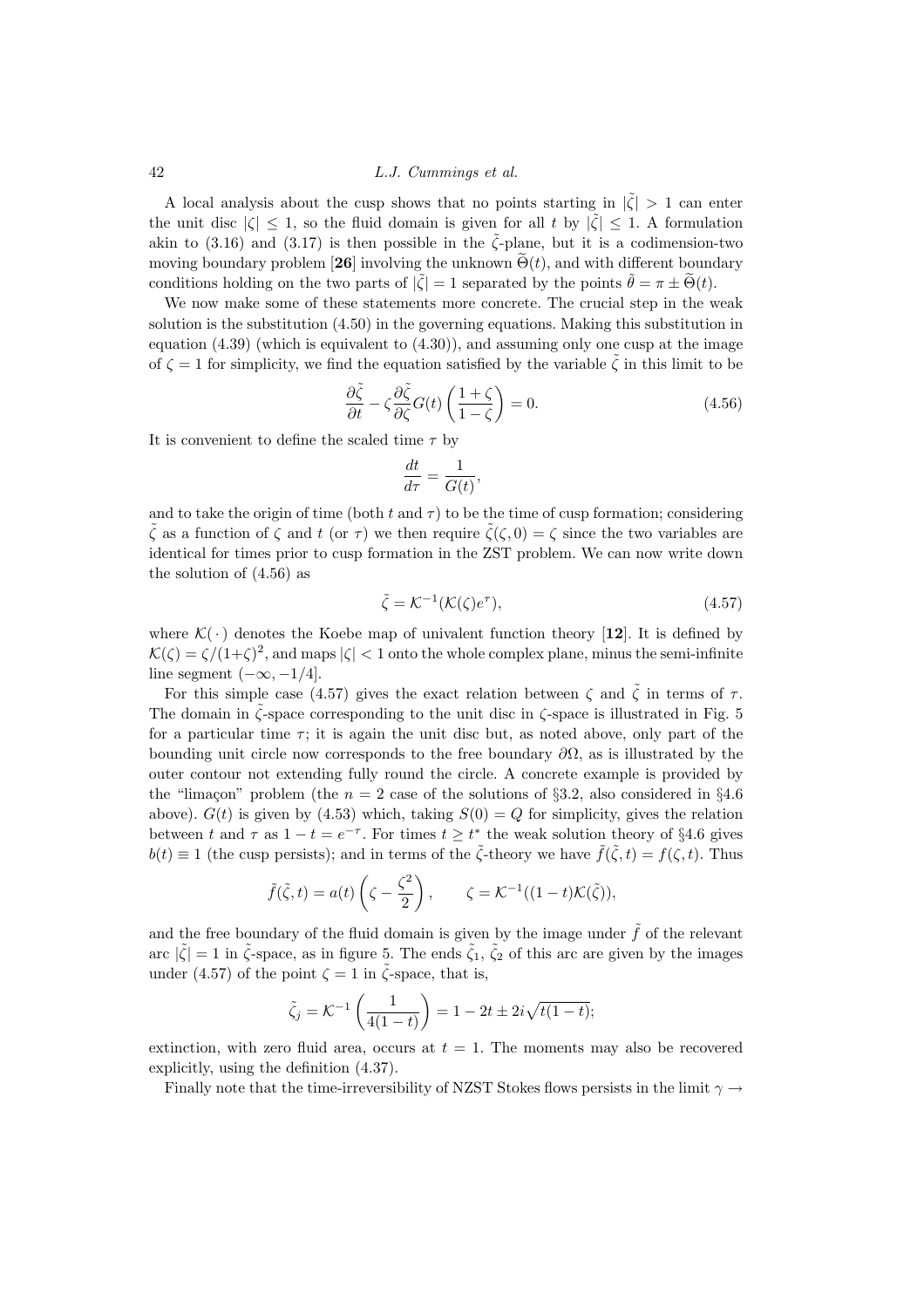

FIGURE 5. The domain in  $\tilde{\zeta}$ -space corresponding to the unit disc in  $\zeta$ -space, and to the fluid domain  $\Omega$  in z-space, shown at time  $\tau = 0.2$ . The contours illustrate the  $\zeta \leftrightarrow \zeta$  correspondence; each corresponds to a different r-value for  $|\zeta| = r$ . Working inwards, the values shown are:  $r = 1, 0.8, 0.6, 0.45, 0.40275, 0.33, 0.2, 0.1.$ 

0 <sup>+</sup> (before cusp formation, the ZST problem is time-reversible). Consider a sink-driven flow with a persistent cusp travelling towards the fluid. If the sink is instantaneously replaced by a source, the cusp immediately smooths out (as can be shown, for example, by analysing the limit  $\gamma \to 0^+$ ), and in general does not reappear. (We must qualify this remark by noting that the lack of a maximum principle for Stokes flows means that we cannot guarantee that a cusp that is initially travelling inwards continues to do so. Indeed, it is possible in principle that cusps could appear then disappear at a later time.)

# 5 Discussion

## 5.1 Gravity-driven Stokes flow

Another way we might seek to extend the theory is by incorporating nonzero gravitational effects into flows. This has been considered by several authors for steady flows (see for instance [17, 27]), but presents much more of a challenge in the time-dependent case, for reasons we now give.

The slow-flow equations are now

$$
\nabla p = \mu \nabla^2 \mathbf{u} + \rho \mathbf{g}, \qquad \nabla \cdot \mathbf{u} = 0;
$$

we again assume two-dimensional flow, with gravity acting in the  $(x, y)$ -plane along the negative y-axis, so that  $\mathbf{g} = -g\mathbf{j}$ . A reduced pressure  $\hat{p} = p + \rho gy$  may be defined, with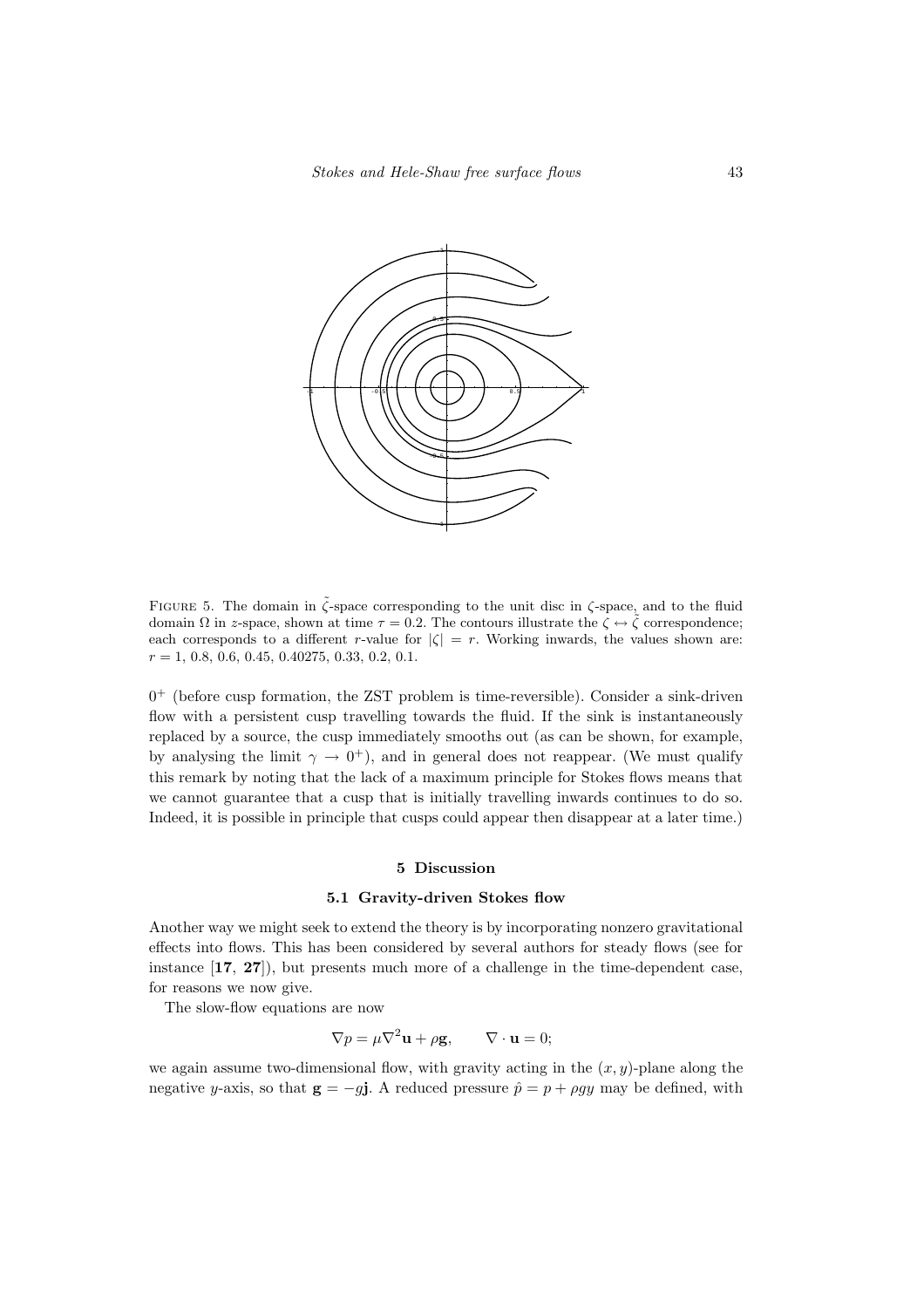respect to which we get the usual Stokes flow equations, but with modified stress and kinematic boundary conditions. We again introduce the Goursat functions  $\phi$  and  $\chi$ , so that the streamfunction  $\psi$  is given by the imaginary part of (3.4). Omitting the details, the modified stress boundary condition (replacing (3.7)) turns out to be

$$
\phi(z,t) + z\overline{\phi'(z,t)} + \overline{\chi'(z,t)} = \frac{i\gamma}{2\mu}\frac{dz}{ds} + \frac{i\rho g}{8\mu}(-2h(z,t) + z^2) \quad \text{on } \partial\Omega(t).
$$

Here, as in §3.3,  $h(z, t)$  is a primitive of the Schwarz function of the free boundary, so it is analytic in some neighbourhood of  $\partial \Omega(t)$ . Introducing the usual conformal map  $f(\zeta, t)$ , this can be recast in the ζ-plane, and analytically continued away from the unit circle. Assuming zero surface tension for simplicity, the resulting equation is

$$
\Phi(\zeta,t)+f(\zeta,t)\frac{\bar{\Phi}'(1/\zeta,t)}{\bar{f}'(1/\zeta,t)}+\frac{\mathcal{X}'(1/\zeta,t)}{\bar{f}'(1/\zeta,t)}=\frac{i\rho g}{8\mu}\bigl(-2H(\zeta,t)+f^2(\zeta,t)\bigr),
$$

holding on  $|\zeta| = 1$ , and elsewhere by analytic continuation (*cf.* equation (2.18) of [41]). The kinematic boundary condition may also be recast in the  $\zeta$ -plane, using techniques similar to those of  $\S4.2$  (and [41]). This leads to the condition

$$
\Re\left(\frac{1}{\zeta f'(\zeta,t)}\left(2\Phi(\zeta,t)-f_t(\zeta,t)-\frac{\rho g}{8\mu}(2H(\zeta,t)+f^2(\zeta,t))\right)\right)=0 \quad \text{on } |\zeta|=1. \tag{5.1}
$$

The function  $H(\zeta, t)$  satisfies (3.13), and it has singularities within the unit disc corresponding to those of  $\bar{f}(1/\zeta)$ . The boundary condition (5.1) is thus non-trivial to analytically continue away from the unit circle—the continuation will depend on which mapping function we choose.

### 5.2 General remarks

We have attempted to describe the theory of the Hele-Shaw and Stokes flow problems with the aim of emphasising the similarities and differences between them; they are set out at the end of Section 3. (For another view of this question, see [7] in this volume.) There is no doubt that Stokes flow leads to the more complicated structure in the zero-surfacetension case, but set against that is the fact that it is possible to construct solutions with non-zero surface tension; would that this were the case for the Hele-Shaw problem! We have also outlined some ways in which the theory for Stokes flow can be extended; we have not mentioned the many complications that arise when the fluid domain is multiply connected, but [6] describes some general results for multiply connected flows in  $n$  dimensions, while  $[8]$  and  $[46]$  give explicit solutions using complex variable methods. Among the many other fascinating possibilities for future investigation, we single out in particular the idea of a weak solution, in which the free boundary to a zero-surfacetension problem has a persistent singularity. A proposal for the corresponding Hele-Shaw situation was made in [19], but here we have been able to put the weak solution for Stokes flow on a footing that is robust enough to justify more detailed investigation.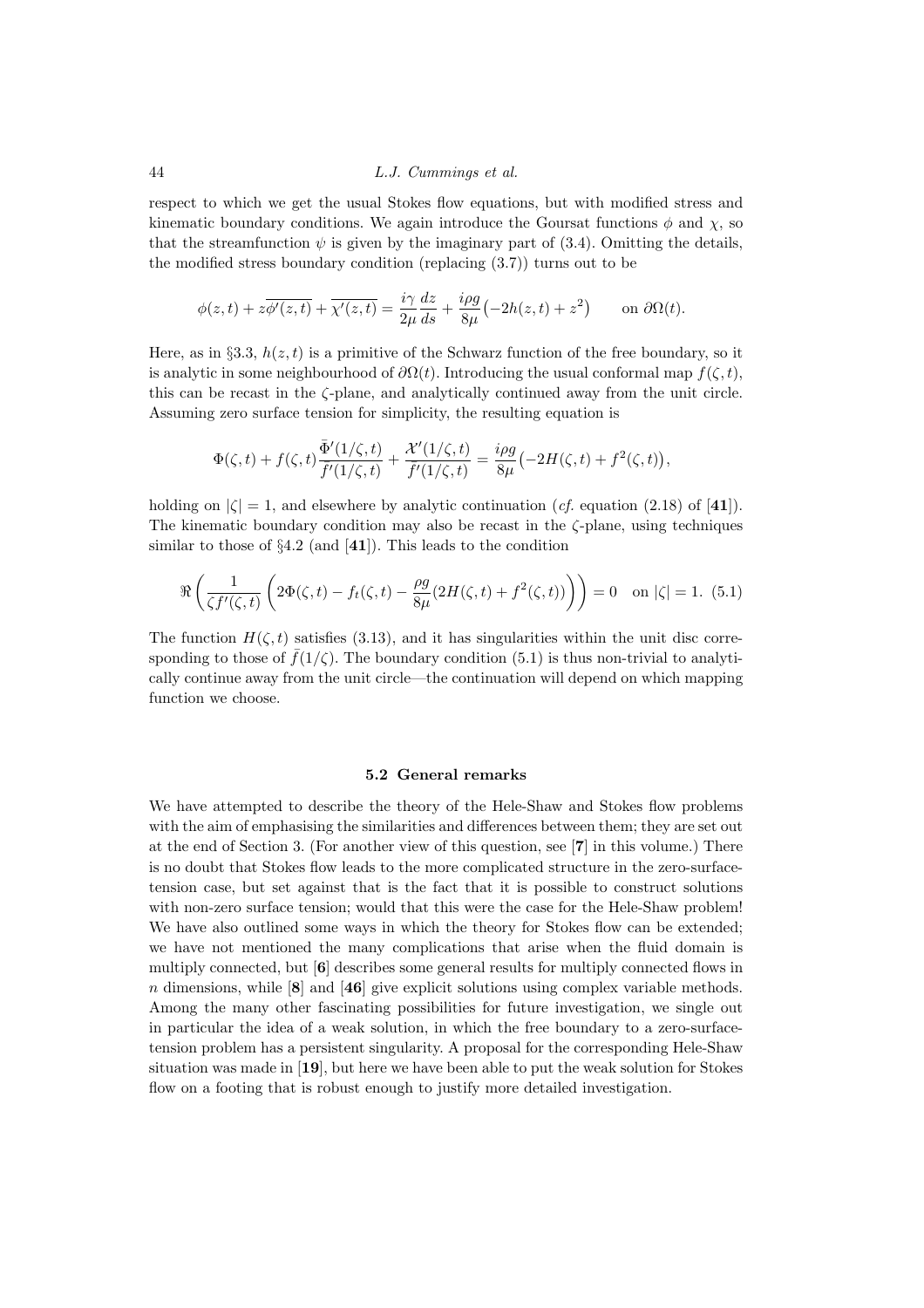#### Acknowledgements

We are grateful for helpful conversations with Dr J.R. Ockendon. The first author acknowledges financial support from the E.P.S.R.C. via a research studentship, and the third author is grateful for support from the Leverhulme Trust.

## References

- [1] Antanovskii. L.K. A plane inviscid bubble placed within a creeping viscous flow: formation of a cusped bubble. Eur. J. Mech. B 13, 491–509 (1994).
- [2] Antanovskii. L.K. Quasi-steady deformation of a two-dimensional bubble placed within a potential viscous flow. Meccanica 29, 27–42 (1994).
- [3] BAIOCCHI, C. Variational and quasivariational inequalities: applications to free boundary problems. Wiley (1984).
- [4] BUCKMASTER, J.D. Pointed bubbles in slow viscous flow. *J.Fluid Mech.* 55, 385-400 (1972).
- [5] Carrier, G.F., Krook, M., Pearson, C.E. Functions of a complex variable: Theory and technique. Hod Press: Icatha, New York (1983).
- [6] CHIVILIKHIN, S.A. Dynamics of a free multiply connected surface of a viscous liquid. Sov. Phys. Dokl. 35, 923–924 (1990).
- [7] CROWDY, D.G. *This volume* (1999).
- [8] Crowdy, D.G. & Tanveer, S. A theory of exact solutions for plane viscous blobs. J. Nonlinear Sci. 8, 261–279 (1998).
- [9] Cummings, L.J. Free boundary models in viscous flow. D. Phil. Thesis, University of Oxford (1996).
- [10] Cummings, L.J., Howison, S.D., King, J.R. Conserved quantities in Stokes flow with free surfaces. Phys. Fluids 9, 477-480 (1997).
- [11] DAVIS, P.J. The Schwarz function and its applications. Carus Math. Monographs 17, Math. Assoc. of America (1974).
- [12] Duren, P.L. Univalent functions. Springer–Verlag (1983).
- [13] ELLIOTT, C.M. & JANOVSKY, V. A variational inequality approach to Hele-Shaw flow with a moving boundary. Proc. Roy. Soc. Edin. A - Math. 88, 93-107 (1981).
- [14] ELLIOTT, C.M. & OCKENDON, J.R. Weak and variational methods for moving boundary problems. Pitman, London (1982).
- [15] ENTOV, V.M., ETINGOF, P.I. & KLEINBOCK, D.YA. Hele-Shaw flows with a free boundary produced by multipoles. Europ. J. Appl. Math. 4, 97-120 (1993).
- [16] Galin, L.A. Unsteady filtration with a free surface. Dokl. Akad. Nauk. S.S.S.R. 47, 246-249 (in Russian) (1945).
- [17] GARABEDIAN, P.R. Free boundary flows of a viscous liquid. Comm. Pure  $\mathcal{B}$  Appl. Math. XIX, 421-434 (1966).
- [18] Hohlov, Yu.E., Howison, S.D. On the classification of solutions to the zero surface tension model for Hele-Shaw free boundary flows. Quart. Appl. Math. 51, 777-789 (1993).
- [19] Hohlov, Yu.E., Howison, S.D., Huntingford, C., Ockendon, J.R. & Lacey, A.A. A model for non-smooth free boundaries in Hele-Shaw flow. Q. Jl. Mech. Appl. Math. 47, 107-128 (1994).
- [20] Hopper, R.W. Coalescence of two equal cylinders: exact results for creeping flow driven by capillarity. J. Am. Ceram. Soc. 67, C262-264 (1985).
- [21] HOPPER, R.W. Plane Stokes flow driven by capillarity on a free surface. J. Fluid Mech. 213, 349-375 (1990).
- [22] Howison, S.D., Ockendon, J.R. & Lacey, A.A. Singularity development in moving boundary problems. Q. Jl. Mech. Appl. Math. 38, 343-360 (1985).
- [23] Howison, S.D. Cusp development in Hele-Shaw flow with a free surface. SIAM J. Appl. Math. 46, 20–26 (1986).